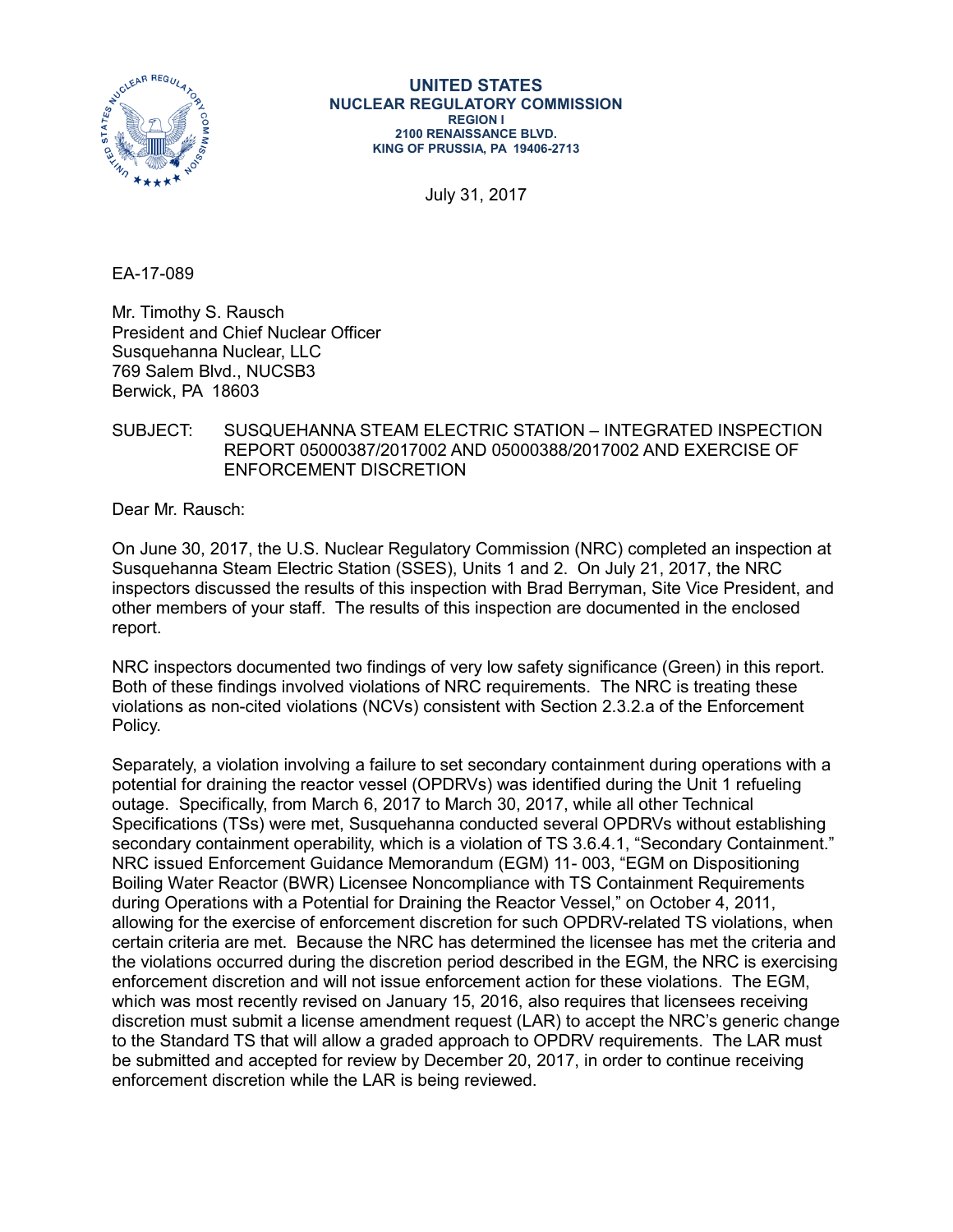### T. Rausch 2

If you contest the violations or significance of these NCVs, you should provide a response within 30 days of the date of this inspection report, with the basis for your denial, to the U. S. Nuclear Regulatory Commission, ATTN: Document Control Desk, Washington, DC 20555-0001; with copies to the Regional Administrator, Region I; the Director, Office of Enforcement; and the NRC Resident Inspector at Susquehanna. In addition, if you disagree with a cross-cutting aspect assignment or a finding not associated with a regulatory requirement in this report, you should provide a response within 30 days of the date of this inspection report, with the basis for your disagreement, to the U. S. Nuclear Regulatory Commission, ATTN: Document Control Desk, Washington, DC, 20555-0001; with copies to the Regional Administrator, Region I, and the NRC Resident Inspector at Susquehanna.

This letter, its enclosure, and your response (if any) will be made available for public inspection and copying at<http://www.nrc.gov/reading-rm/adams.html> and the NRC's Public Document Room in accordance with 10 CFR 2.390, "Public Inspections, Exemptions, Requests for Withholding."

Sincerely,

/RA/

Daniel L. Schroeder, Chief Reactor Projects Branch 4 Division of Reactor Projects

Docket Nos. 50-387 and 50-388 License Nos. NPF-14 and NPF-22

Enclosure: Inspection Report 05000387/2017002 and 05000388/2017002

w/Attachment: Supplementary Information

cc w/encl: Distribution via ListServ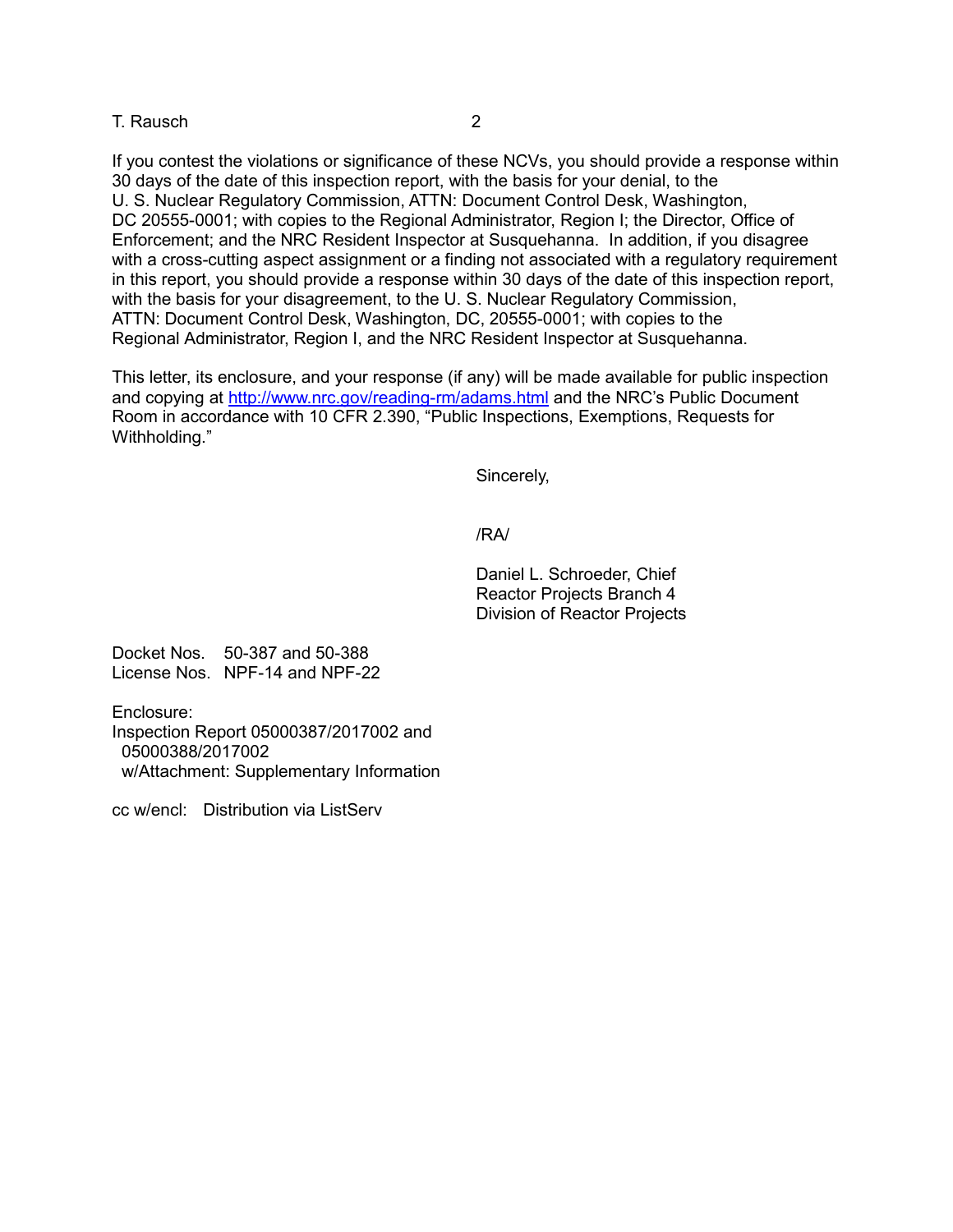SUBJECT: SUSQUEHANNA STEAM ELECTRIC STATION – INTEGRATED INSPECTION REPORT 05000387/2017002 AND 05000388/2017002 AND EXERCISE OF ENFORCEMENT DISCRETION DATED JULY 31, 2017

Distribution: (via e-mail) DDorman, RA DLew, DRA RLorson, DRP DPelton, DRP JYerokun, DRS BWelling, DRS DSchroeder, DRP SBarber, DRP ATurilin, DRP LMicewski, SRI TDaun, DRP, RI AGould, DRP, AA MMcLaughlin, ORA JBowen, RI, OEDO RidsNrrPMSusquehanna Resource RidsNrrDorlLpl1 Resource ROPreports Resource

DOCUMENT NAME: G:\DRP\BRANCH4\Inspection Reports\Susquehanna\2017\Q2\SUSQ 2017-002<br>Final.docx ADAMS ACCESSION NUMBER: ML17214A720 ADAMS ACCESSION NUMBER: ML17214A720

| ☑<br><b>SUNSI Review</b> |                     | ☑<br>Non-Sensitive<br>Sensitive |               | ☑        | <b>Publicly Available</b><br>Non-Publicly Available |  |
|--------------------------|---------------------|---------------------------------|---------------|----------|-----------------------------------------------------|--|
| OFFICE   RI/DRP          |                     | RI/DRP                          | RI/DRP        | RI/OR    |                                                     |  |
| <b>NAME</b>              | LMicewski/via email | SBarber/SB                      | DSchroeder/DS |          | MMcLaughlin/MMc                                     |  |
| <b>DATE</b>              | 07/28/17            | 07/28/17                        | 07/30/17      | 07/31/17 |                                                     |  |

OFFICIAL RECORD COPY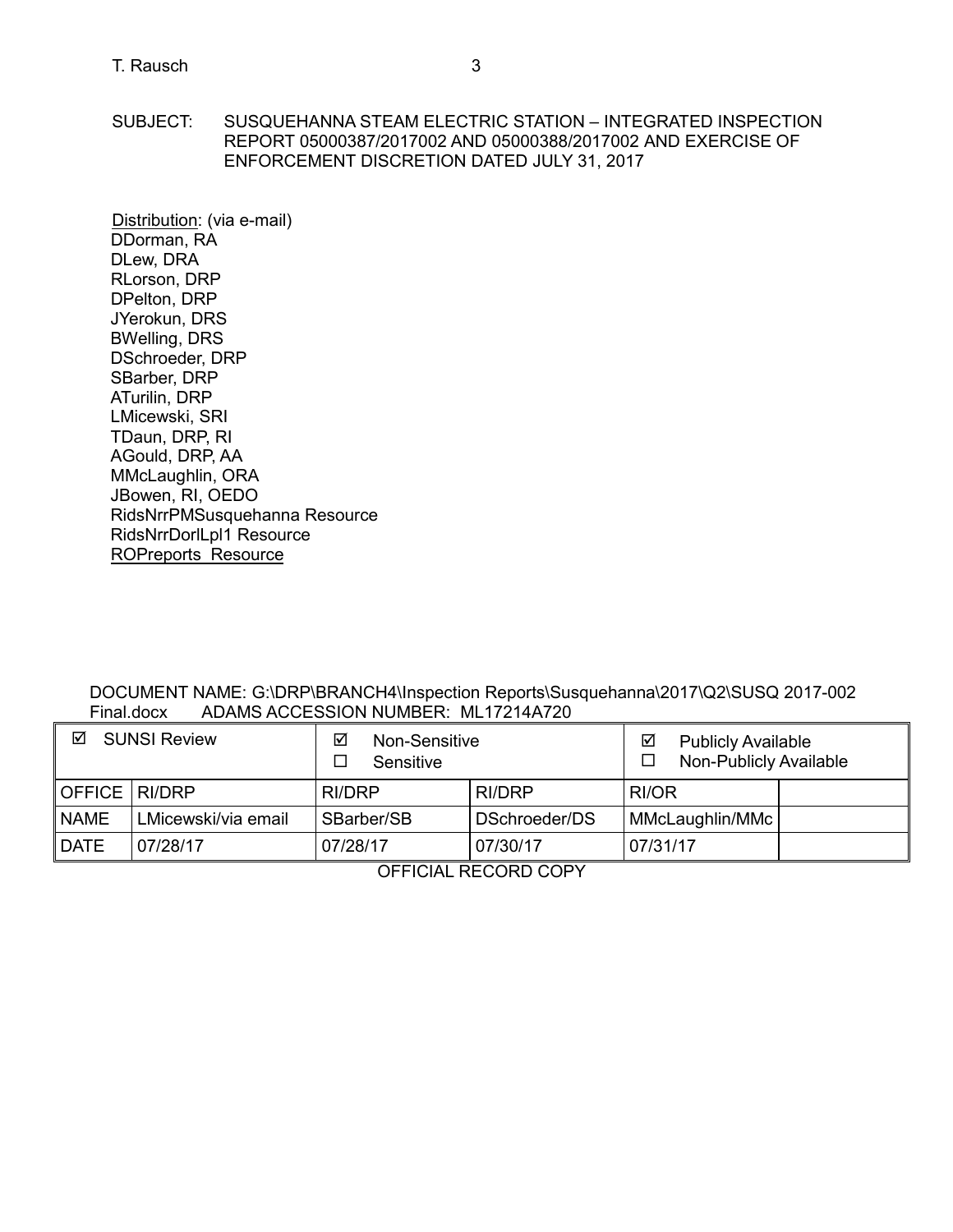# **U.S. NUCLEAR REGULATORY COMMISSION**

# REGION I

| Docket Nos.:  | 50-387 and 50-388                                                                                                                                                                          |
|---------------|--------------------------------------------------------------------------------------------------------------------------------------------------------------------------------------------|
| License Nos.: | NPF-14 and NPF-22                                                                                                                                                                          |
| Report No.:   | 05000387/2017002 and 05000388/2017002                                                                                                                                                      |
| Licensee:     | Susquehanna Nuclear, LLC (Susquehanna)                                                                                                                                                     |
| Facility:     | Susquehanna Steam Electric Station, Units 1 and 2                                                                                                                                          |
| Location:     | Berwick, Pennsylvania                                                                                                                                                                      |
| Dates:        | April 1, 2017 through June 30, 2017                                                                                                                                                        |
| Inspectors:   | L. Micewski, Senior Resident Inspector<br>T. Daun, Resident Inspector<br>J. Furia, Senior Health Physicist<br>P. Presby, Senior Reactor Inspector<br>D. Werkheiser, Senior Reactor Analyst |
| Approved By:  | Daniel L. Schroeder, Chief<br>Reactor Projects Branch 4<br><b>Division of Reactor Projects</b>                                                                                             |

Enclosure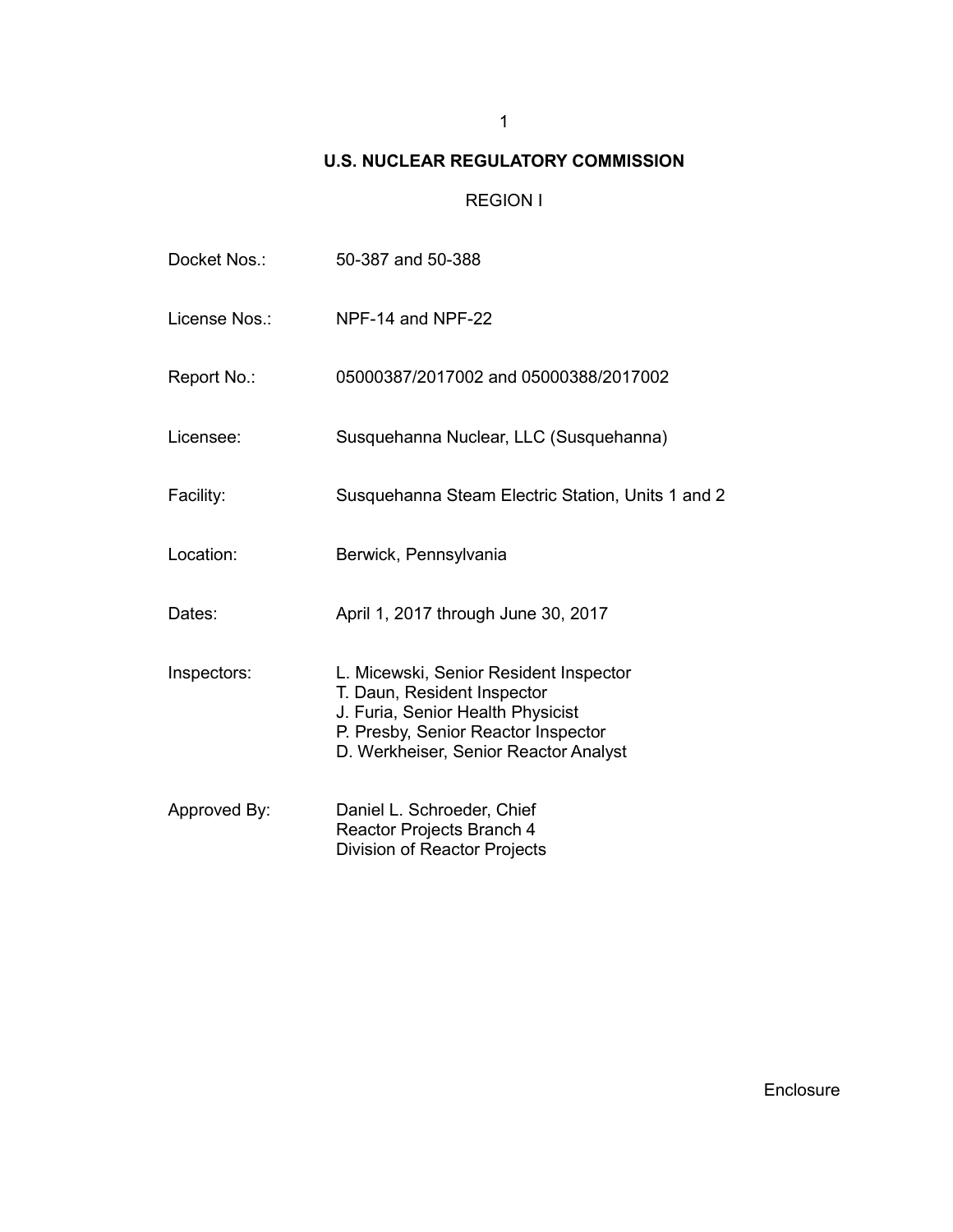# **TABLE OF CONTENTS**

| 1 <sub>1</sub>   |                                                                               |  |
|------------------|-------------------------------------------------------------------------------|--|
| 1R01             |                                                                               |  |
| 1R04             |                                                                               |  |
| 1R05             |                                                                               |  |
| 1R06             |                                                                               |  |
| 1R11             | Licensed Operator Requalification Program and Licensed Operator Performance11 |  |
| 1R12             |                                                                               |  |
| 1R13             | Maintenance Risk Assessments and Emergent Work Control 12                     |  |
| 1R15             |                                                                               |  |
| 1R18             |                                                                               |  |
| 1R <sub>19</sub> |                                                                               |  |
| 1R20             |                                                                               |  |
| 1R22             |                                                                               |  |
| 1EP6             |                                                                               |  |
|                  |                                                                               |  |
| 2RS7             |                                                                               |  |
| $\overline{4}$   |                                                                               |  |
| 40A1             |                                                                               |  |
| 4OA2             |                                                                               |  |
| 4OA3             |                                                                               |  |
| 4OA6             |                                                                               |  |
|                  |                                                                               |  |
|                  |                                                                               |  |
|                  |                                                                               |  |
|                  |                                                                               |  |
|                  |                                                                               |  |
|                  |                                                                               |  |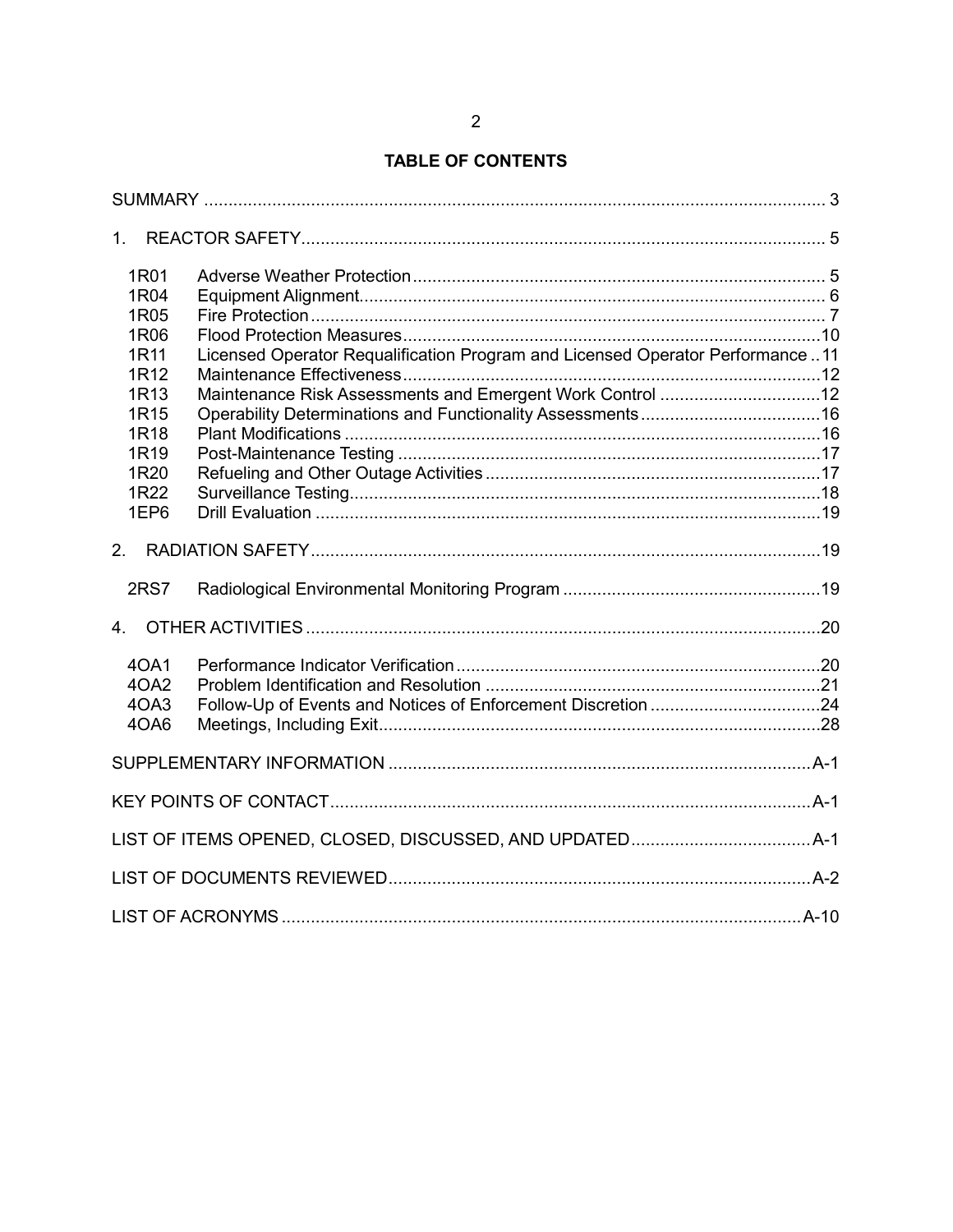#### **SUMMARY**

<span id="page-5-0"></span>IR 05000387/2017002 and 05000388/2017002; April 1, 2017 through June 30, 2017; Susquehanna Steam Electric Station Units 1 and 2; Fire Protection and [Maintenance](#page-35-0)  Risk [Assessments and Emergent Work Control.](#page-35-0)

This report covered a three-month period of inspection by resident inspectors and announced baseline inspections performed by two regional inspectors. The inspectors identified two noncited violations (NCVs), both of which were of very low safety significance (Green and/or Severity Level IV). The significance of most findings is indicated by their color (i.e., greater than Green, or Green, White, Yellow, Red) and determined using Inspection Manual Chapter (IMC) 0609, "Significance Determination Process (SDP)", dated April 29, 2015. Cross-cutting aspects are determined using IMC 0310, "Aspects Within Cross-Cutting Areas," dated December 4, 2014. All violations of Nuclear Regulatory Commission (NRC) requirements are dispositioned in accordance with the NRC's Enforcement Policy, dated November 1, 2016. The NRC's program for overseeing the safe operation of commercial nuclear power reactors is described in NUREG-1649, "Reactor Oversight Process," Revision 6.

### **Cornerstone: Mitigating Systems**

• Green. The inspectors identified a Green NCV of Susquehanna Unit 1 and 2 Operating License Condition 2.C.6, Fire Protection, because Susquehanna did not adequately assess an unannounced fire brigade drill, as required by the fire protection program. Susquehanna entered this issue into the corrective action program (CAP) for resolution as condition report (CR) CR-2017-10767 and is conducting an apparent cause evaluation to determine the most appropriate corrective actions.

The performance deficiency (PD) was more than minor since the deficiency was associated with the protection against external events (fire) attribute of the Mitigating Systems cornerstone and impacted its objective of ensuring the availability, reliability, and capability of systems that respond to initiating events to prevent undesirable consequences. The finding was determined to be of very low safety Significance (Green) in accordance with D.1 of IMC 0609, Appendix A, Exhibit 2, "Mitigating Systems Screening Questions." Because the finding involved fire brigade training requirements, the fire brigade demonstrated the ability to meet the required times for fire extinguishment for the fire drill scenarios, and the finding did not significantly affect the fire brigade's ability to respond to a fire, the finding screened as Green. This finding had a cross-cutting aspect in the area of Problem Identification and Resolution, Self and Independent Assessments, because Susquehanna did not conduct assessments of their activities to assess performance and identify areas of improvement. Specifically, the Susquehanna self-evaluation of fire brigade performance was not of sufficient depth, appropriately objective, or self-critical. [P.6] (Section 1R05)

Green. The inspectors identified a Green, self-revealing, NCV of 10 *Code of Federal Regulations* (CFR) 50.65 (a)(4) because Susquehanna failed to assess and manage the increase in risk for emergent work on the Unit 1 'A' 125 voltage direct current (VDC) battery charger. Susquehanna entered this issue into the CAP as CR-2017-09589. Corrective actions include conducting training on the emergent risk assessment process and reinforcing the expectation that control room staff is notified prior to releasing work.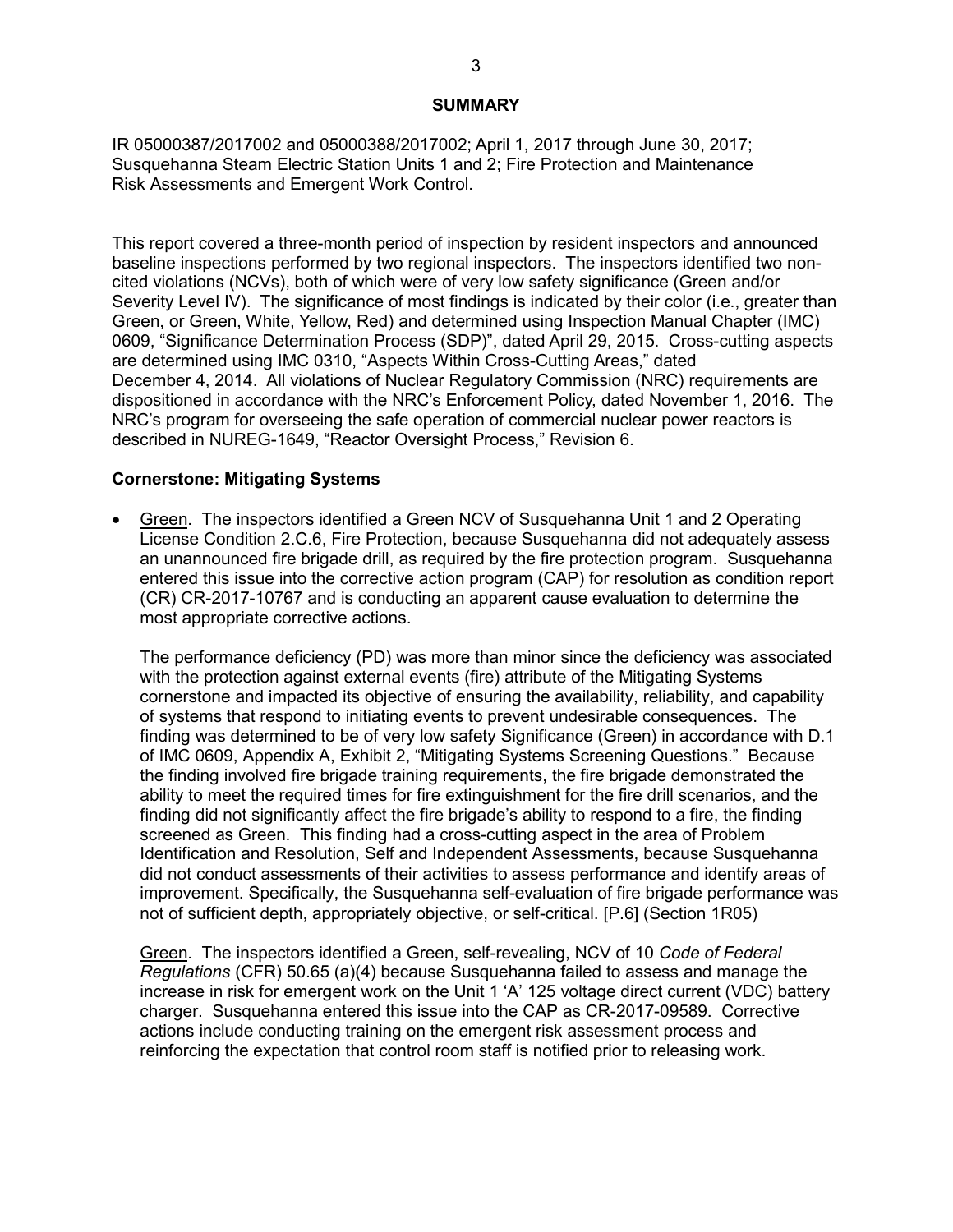The PD was more than minor because it adversely impacted the Mitigating Systems cornerstone objective to ensure the availability, reliability, and capability of systems that respond to initiating events to prevent undesirable consequences, and the related attribute of equipment performance involving availability and reliability. In addition, it is similar to Example 7.e from IMC 0612, Appendix E, Examples of Minor Issues, which states that the failure to perform an adequate risk assessment when required to do so is more than minor if the overall elevated plant risk would put the plant into a high licensee-established risk category and would require risk management actions under licensee procedures. The inspectors evaluated the significance using IMC 0609, Appendix K, "Maintenance Risk Assessment and Risk Management SDP" and determined that this PD was of very low safety significance (Green). Specifically the PD was associated with risk management actions only and the incremental core damage probability (ICDP) was 2E-7 (<1E-6) for charger 1D613 out of service for approximately one hour.

This finding had a cross-cutting aspect in the area of Human Performance, Consistent Process because individuals did not implement systematic approach to make decisions to commence work, and did not incorporate appropriate risk insights. [H.13] (Section 1R13)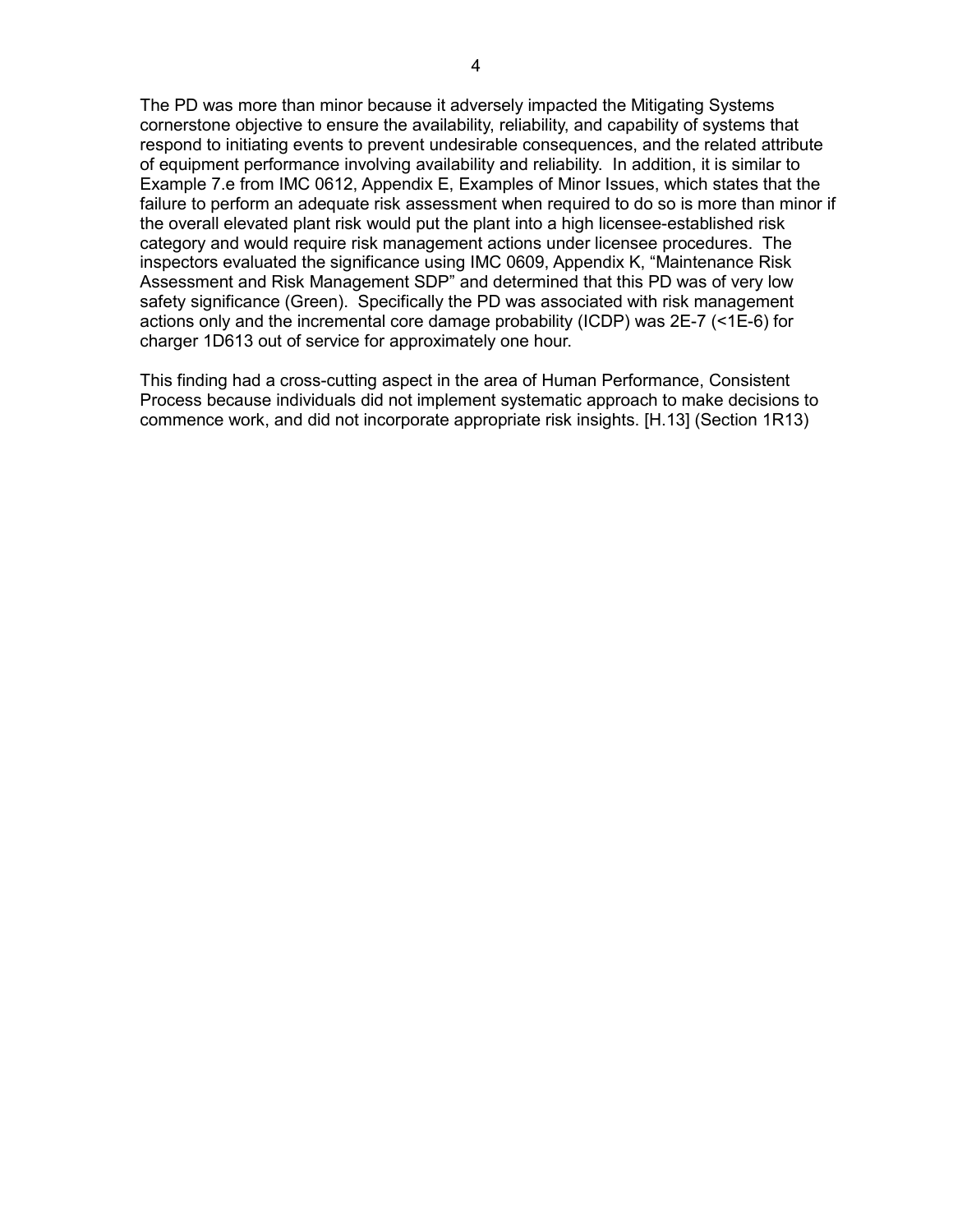### **REPORT DETAILS**

### Summary of Plant Status

Unit 1 began the inspection period at 100 percent power. On April 21, 2017, operators reduced power to approximately 80 percent to clean the condenser water boxes. Following water box cleaning, operators returned the unit to 100 percent on April 24, 2017. On May 17, 2017, operators reduced power to 69 percent to perform power a rod pattern adjustment. Full power was achieved again on May 20, 2017. On June 8, 2017, an automatic reactor scram occurred during maintenance on the main turbine electro-hydraulic control system which resulted in turbine control valves going closed. Operators commenced a reactor startup on June 10, 2017 and returned the unit to full power on 6/13/2017. The unit remained at or near 100 percent power for the remainder of the inspection period.

Unit 2 began the inspection period in mode 5 for the 2R18 refueling and maintenance outage. Following the completion of refueling and maintenance activities, operators commenced a reactor startup on April 7, 2017, and achieved full power on April 17, 2017. On May 6, 2017, operators reduced power to approximately 65 percent to perform a rod pattern adjustment. Full power was achieved again on May 7, 2017. The unit remained at or near 100 percent power until June 30, 2017 when operators reduced power to approximately 61 percent to perform a rod sequence exchange and conduct condenser water box cleaning.

# <span id="page-7-0"></span>**1. REACTOR SAFETY**

# <span id="page-7-2"></span>**Cornerstones: Initiating Events, Mitigating Systems, and Barrier Integrity**

- <span id="page-7-1"></span>1R01 [Adverse Weather Protection](#page-32-1) (71111.01 – 1 sample)
- .1 Summer Readiness of Offsite and Alternate Alternating Current (AC) Power Systems
	- a. Inspection Scope

The inspectors reviewed plant features and procedures for the operation and continued availability of the offsite and alternate AC power system to evaluate readiness of the systems prior to seasonal high grid loading. The inspectors reviewed Susquehanna's procedures affecting these areas and the communications protocols between the transmission system operator and Susquehanna. This review focused on changes to the established program and material condition of the offsite and alternate AC power equipment. The inspectors assessed whether Susquehanna established and implemented appropriate procedures and protocols to monitor and maintain availability and reliability of both the offsite AC power system and the onsite alternate AC power system. The inspectors evaluated the material condition of the associated equipment by interviewing the responsible system manager, reviewing CRs and open work orders, and walking down portions of the offsite and AC power systems including the 500 kilovolt (kV), 220 kV and T-10 switchyards.

b. Findings

No findings were identified.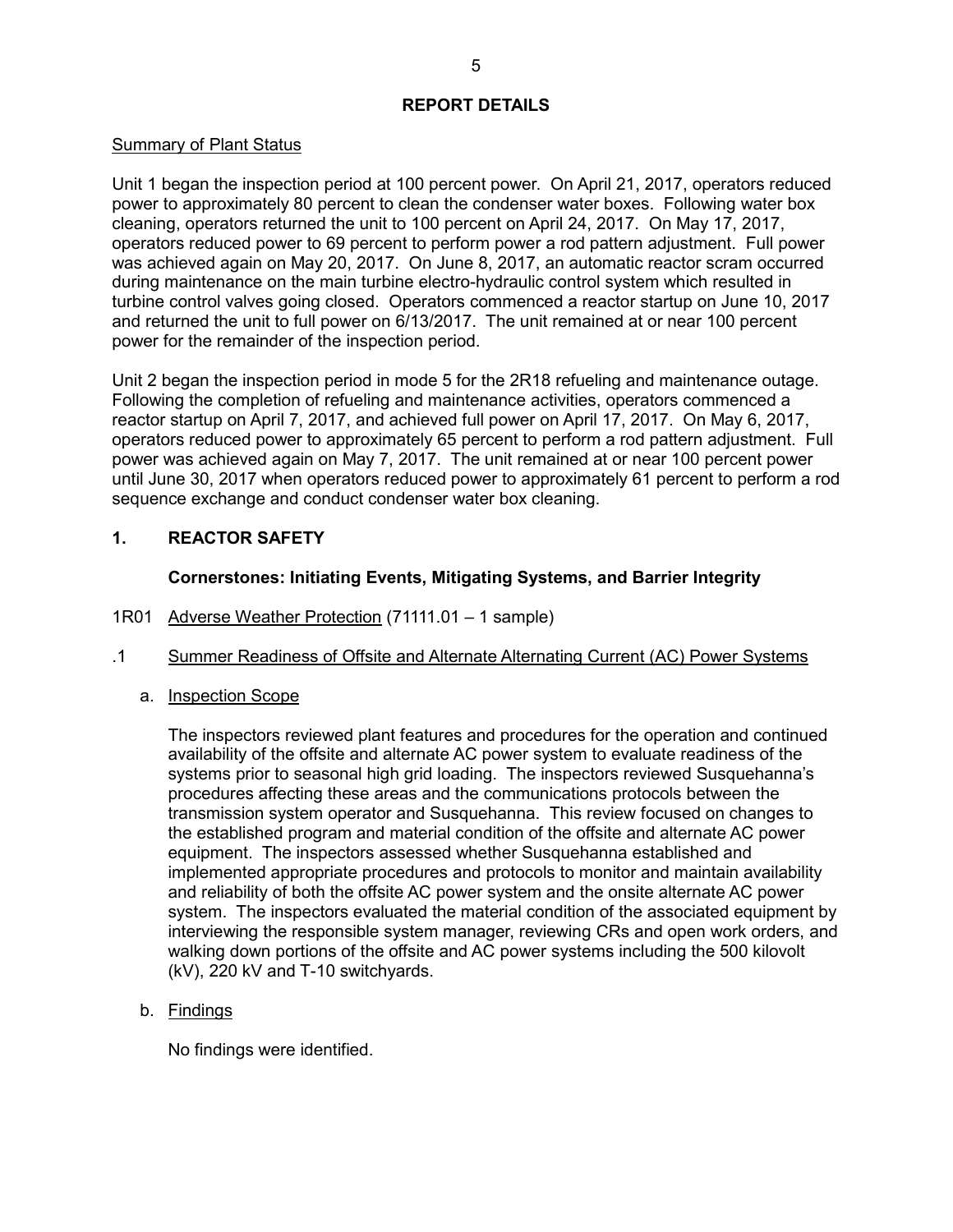### <span id="page-8-1"></span><span id="page-8-0"></span>1R04 [Equipment Alignment](#page-32-2)

- .1 Partial System Walkdowns (71111.04 3 samples)
	- a. Inspection Scope

The inspectors performed partial walkdowns of the following systems:

- Unit 1, engineered safeguard system (ESS) channel 'B' 125V direct current (DC) distribution during 1D613 battery charger repair on May 2, 2017
- Unit Common, emergency service water during division 2 testing on May 25, 2017
- Unit Common, 'B' emergency diesel generator (EDG) while 'A' EDG inoperable on June 19, 2017

The inspectors selected these systems based on their risk-significance relative to the reactor safety cornerstones at the time they were inspected. The inspectors reviewed applicable operating procedures, system diagrams, the Updated Final Safety Analysis Report (UFSAR), TSs, work orders, CRs, and the impact of ongoing work activities on redundant trains of equipment in order to identify conditions that could have impacted the system's performance of its intended safety functions. The inspectors also performed field walkdowns of accessible portions of the systems to verify system components and support equipment were aligned correctly and were operable. The inspectors examined the material condition of the components and observed operating parameters of equipment to verify that there were no deficiencies. The inspectors also reviewed whether Susquehanna staff had properly identified equipment issues and entered them into the CAP for resolution with the appropriate significance characterization.

b. Findings

No findings were identified.

- .2 Full System Walkdown (71111.04S 1 sample)
	- a. Inspection Scope

On April 5, 2017, the inspectors performed a complete system walkdown of accessible portions of the Unit 2, Automatic Depressurization System (ADS), to verify the existing equipment lineup was correct. The inspectors reviewed operating procedures, surveillance tests, drawings, equipment line-up check-off lists, and the UFSAR to verify the system was aligned to perform its required safety functions. The inspectors also reviewed electrical power availability, component lubrication, and hanger and support functionality, and operability of support systems. The inspectors performed field walkdowns of accessible portions of the systems to verify as-built system configuration matched plant documentation, and that system components and support equipment remained operable. The inspectors confirmed that systems and components were aligned correctly, free from interference from temporary services or isolation boundaries, environmentally qualified, and protected from external threats. The inspectors also examined the material condition of the components for degradation and observed operating parameters of equipment to verify that there were no deficiencies. Additionally, the inspectors reviewed a sample of related CRs and work orders to ensure Susquehanna appropriately evaluated and resolved any deficiencies.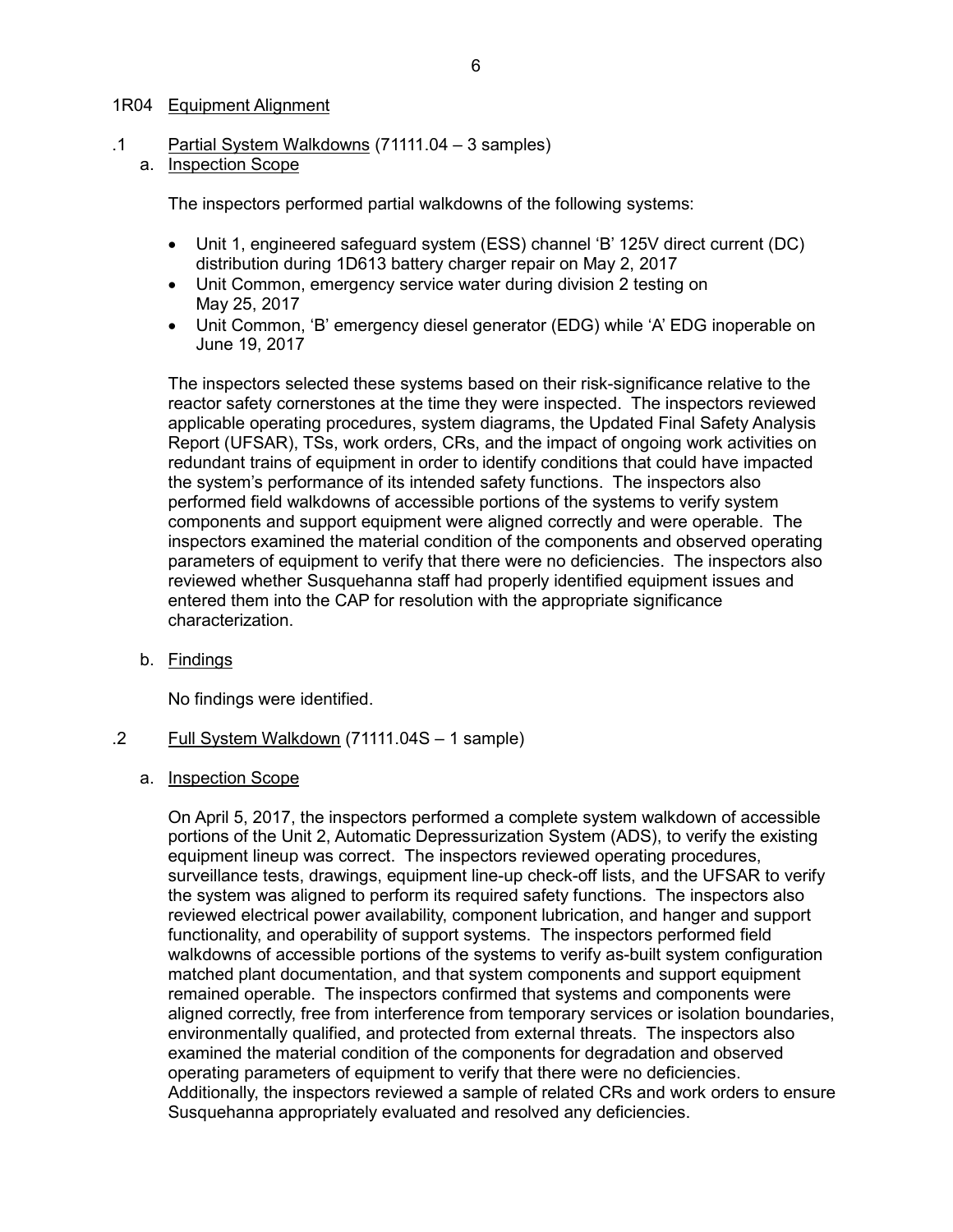b. Findings

<span id="page-9-1"></span>No findings were identified.

# <span id="page-9-0"></span>1R05 [Fire Protection](#page-33-0)

- .1 Resident Inspector Quarterly Walkdowns (71111.05Q 5 samples)
	- a. Inspection Scope

The inspectors conducted tours of the areas listed below to assess the material condition and operational status of fire protection features. The inspectors verified that Susquehanna controlled combustible materials and ignition sources in accordance with administrative procedures. The inspectors verified that fire protection and suppression equipment was available for use as specified in the area pre-fire plan, and passive fire barriers were maintained in good material condition. The inspectors also verified that station personnel implemented compensatory measures for out of service, degraded, or inoperable fire protection equipment, as applicable, in accordance with procedures.

- Unit 2, main steam pipeway area (fire zone 2-4G) on April 9, 2017
- Unit 1, DC battery and distribution room (fire zones 0-28B-I, 0-28M, 0-28N, 0-28J) on May 2, 2017
- Unit Common, security control center computer room (fire zone 0-83) on May 25, 2017
- Unit Common, central access control area (fire zone 0-23), on June 14, 2017
- Unit 1, lower cable spreading room (fire zone C-300), on June 23, 2017

### b. Findings

No findings were identified.

### .2 Fire Protection – Drill Observation (71111.05A – 1 sample)

### a. Inspection Scope

The inspectors observed a fire brigade drill scenario conducted on May 1, 2017, that involved a fire in the Unit 1 remote shutdown panel room. The inspectors evaluated the readiness of the plant fire brigade to fight fires. The inspectors verified that Susquehanna personnel identified deficiencies, openly discussed them in a self-critical manner at the debrief, and took appropriate corrective actions, as required. The inspectors evaluated the following specific attributes of the drill:

- Proper wearing of turnout gear and self-contained breathing apparatus
- Proper use and layout of fire hoses
- Employment of appropriate fire-fighting techniques
- Sufficient fire-fighting equipment brought to the scene
- Effectiveness of command and control
- Search for victims and propagation of the fire into other plant areas
- Smoke removal operations
- Utilization of pre-planned strategies
- Adherence to the pre-planned drill scenario
- Drill objectives met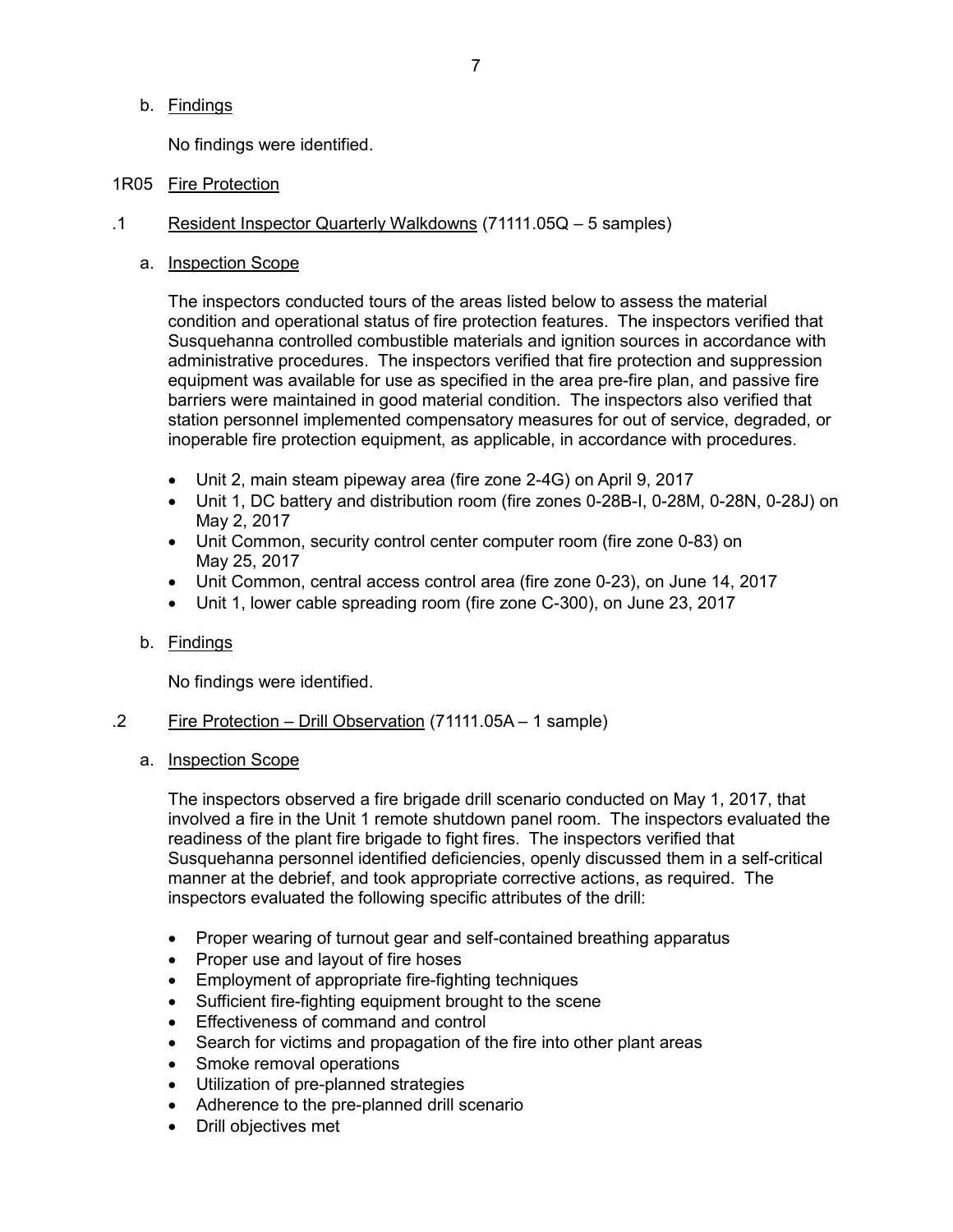The inspectors also evaluated the fire brigade's actions to determine whether these actions were in accordance with Susquehanna's fire-fighting strategies.

b. Findings

Introduction. The inspectors identified a Green NCV for the inadequate assessment of fire brigade performance during an unannounced fire drill, as required by the fire protection program. Specifically, Susquehanna did not adequately assess the selection, placement and use of equipment; conformance with established plant firefighting procedures; communications between the fire brigade leader and fire brigade; or the effectiveness of the fire alarm.

Description. On May 1, 2017, the inspectors observed an unannounced fire brigade drill involving a simulated fire in the Unit 1 remote shutdown panel room (I-109). The remote shutdown panel room is fire zone 1-2D of the Unit 1 reactor building (fire area R-1B), is controlled as a transient combustible free zone, contains smoke detection but no fire suppression systems, and is enclosed by reinforced concrete with one three-hour fire rated door. The remote shutdown panel room contains division 2 safe shutdown equipment, components, and cabling which could result in either the spurious ADS or safety relief valve actuations or the loss of ADS capability from the control room. The inspectors observed the drill in and around the fire area and noted a number of discrepancies:

- The drill was initiated by the site fire marshal contacting the control room and stating he attempted to enter the remote shutdown panel room via keycard and noticed smoke and flames in the area of the blue storage cabinet and shut the door without entering. He also stated that no electrical equipment was involved, only the cabinet. No smoke detection alarms were given to the control room, as would have been expected for a fire in this area.
- The control room staff took greater than 9 minutes to sound the site fire alarm after the fire was reported. ON-013-001, "Response to Fire," Attachment L states, in part, to sound the fire alarm, concurrently and expeditiously with other actions, upon the confirmation of an actual fire.
- No 1  $\frac{1}{2}$ " hose line was laid out to attack the fire as expected by the approved drill scenario and directed by the pre-fire plan FP-113-109, "Remote Shutdown Panel Room (I-109) Access Area (I-102) Fire Zones 1-2B, 1-2D Elevation 670'-0," Revision 5.
- No attempts were made to identify and isolate power to the remote shutdown panel room as expected by the drill guide.
- The site fire marshal (drill controller) held the stairwell door open so the fire brigade leader could communicate with the fire brigade members, and site fire training instructor (drill controller) held the remote shutdown panel room door open so the fire brigade members could attack the fire. The fire brigade did not demonstrate the use of equipment to block open the doors.
- Though the pre-fire plan (FP-113-109) was brought to the location, it was not referenced by the fire brigade leader.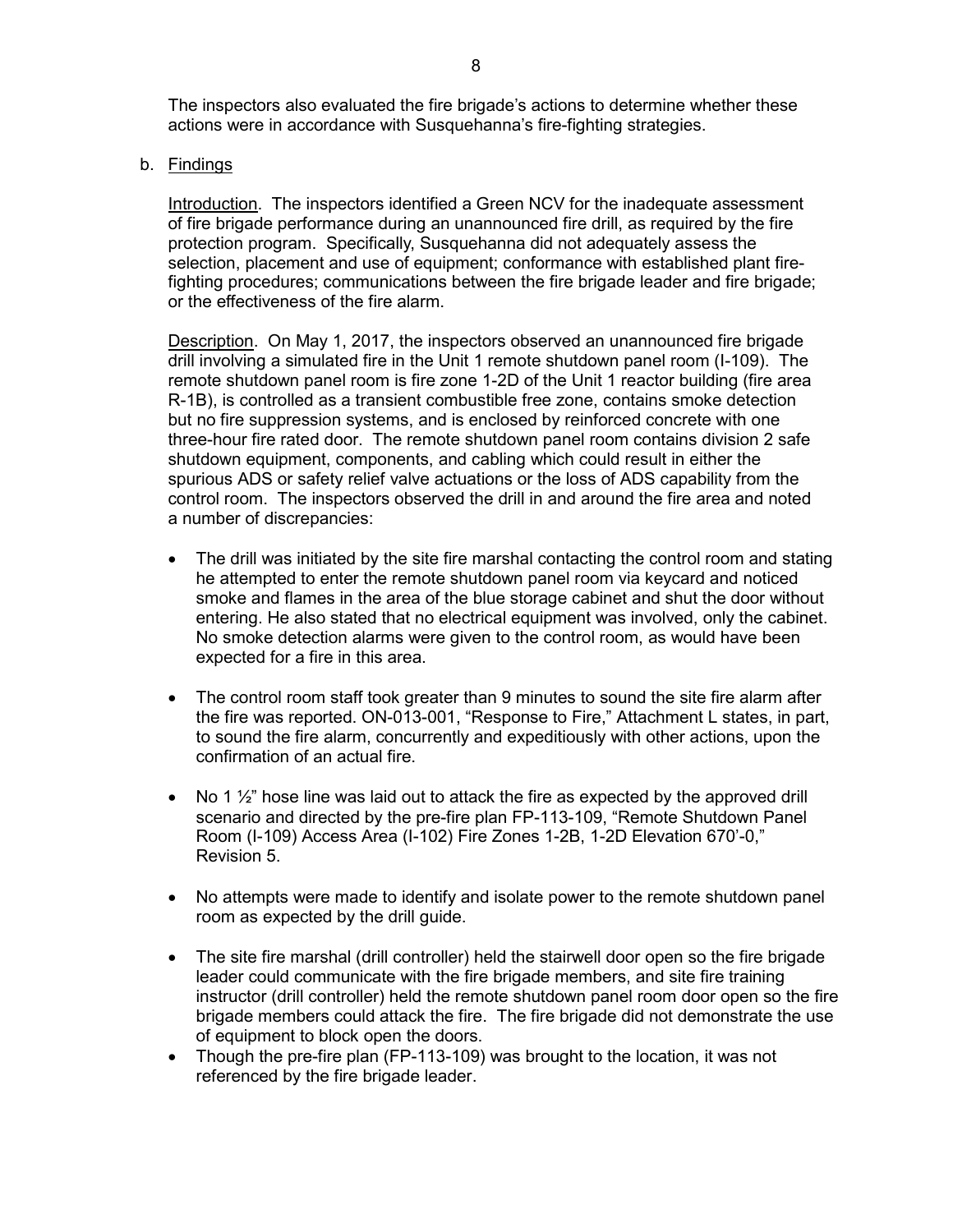- The search for possible victims was limited to what could be seen from the doorway and the room was not entirely searched as directed by FP-113-109. Additionally, security was not contacted for a list of people who were in the remote shutdown panel room as directed by FP-113-109.
- Post-fire activities were briefly discussed and not carried out as expected by the approved drill guide. No attempt was made to overhaul the fire area, check for extension of the fire, or investigate any damage to equipment in the fire zone as directed by FP-113-109. No attempt was made to ventilate the area utilizing fixed ventilation, which is installed in this room. Once the fire was out, the fire brigade leader directed the two fire brigade members that were still at the command post to retrieve portable smoke ejectors. The drill was secured prior to operating any ventilation equipment.

The inspectors observed the post-drill critique and then reviewed the completed drill evaluation package. None of the discrepancies identified by the inspectors were captured or documented by the Susquehanna drill controllers. TQ-171, Susquehanna Fire Brigade Training Program, Revision 4, section 5.4.14.b states that drill controllers shall document their observations on TQ-171-0102 and observations shall be analyzed by fire protection staff to determine strengths and deficiencies. TQ-171 further states that deficiencies shall have corrective actions assigned to the appropriate organization. The drill controllers graded all areas as satisfactory on the master fire brigade drill critique scoring sheet, TQ-171-0102, with the exception of pre-fire plan use, which was graded as needs improvement with a comment that says "coaching provided." The postfire drill critique form, TQ-171-0102, provided two comments under areas for improvement, "Better use of pre-plans" and "Get fire brigade leader into scene to assess sooner."

TQ-171, section 5.4.5 states, "Unannounced Fire Brigade Drills are considered a test of fire brigade response to a fire event. Unannounced drills shall as much as possible simulate emergency response." Additionally, section 5.4.3 states, "Drills shall include demonstration by fire brigade to: don protective equipment, operate communication equipment and maintain appropriate communications, operate fire-fighting equipment where practical, use equipment for various situations and types of fires which could reasonably occur in each safety related area, and conform, where possible, to established plant pre-fire plans." TQ-171 and NDAP-QA-0445, Fire Brigade, Revision 19 both state that there will not be any coaching during unannounced drills.

The inspectors determined that the drill critique was an inadequate assessment of the fire brigade response since it did not identify the deficiencies of the fire brigade in fighting the fire, or the drill controllers in evaluating the fire brigade performance. Coaching was provided on numerous occasions by the drill controllers to the fire brigade. The controllers held open doors to facilitate communications between the fire brigade and the fire brigade leader and so the fire brigade could attack the fire. The drill scenario as-written provided a level of information to the fire brigade that was beyond what they could have assessed from their actions. The ability to see into the remote shutdown panel room from the doorway is very limited and the actual source of the fire would not be able to be determined unless entry into the room was made.

The extent of damage to components in the room was provided to the fire brigade without them entering and assessing the damage. Key information that the fire brigade utilized to determine their attack plan was provided to them without demonstration that they knew how or where to obtain the information.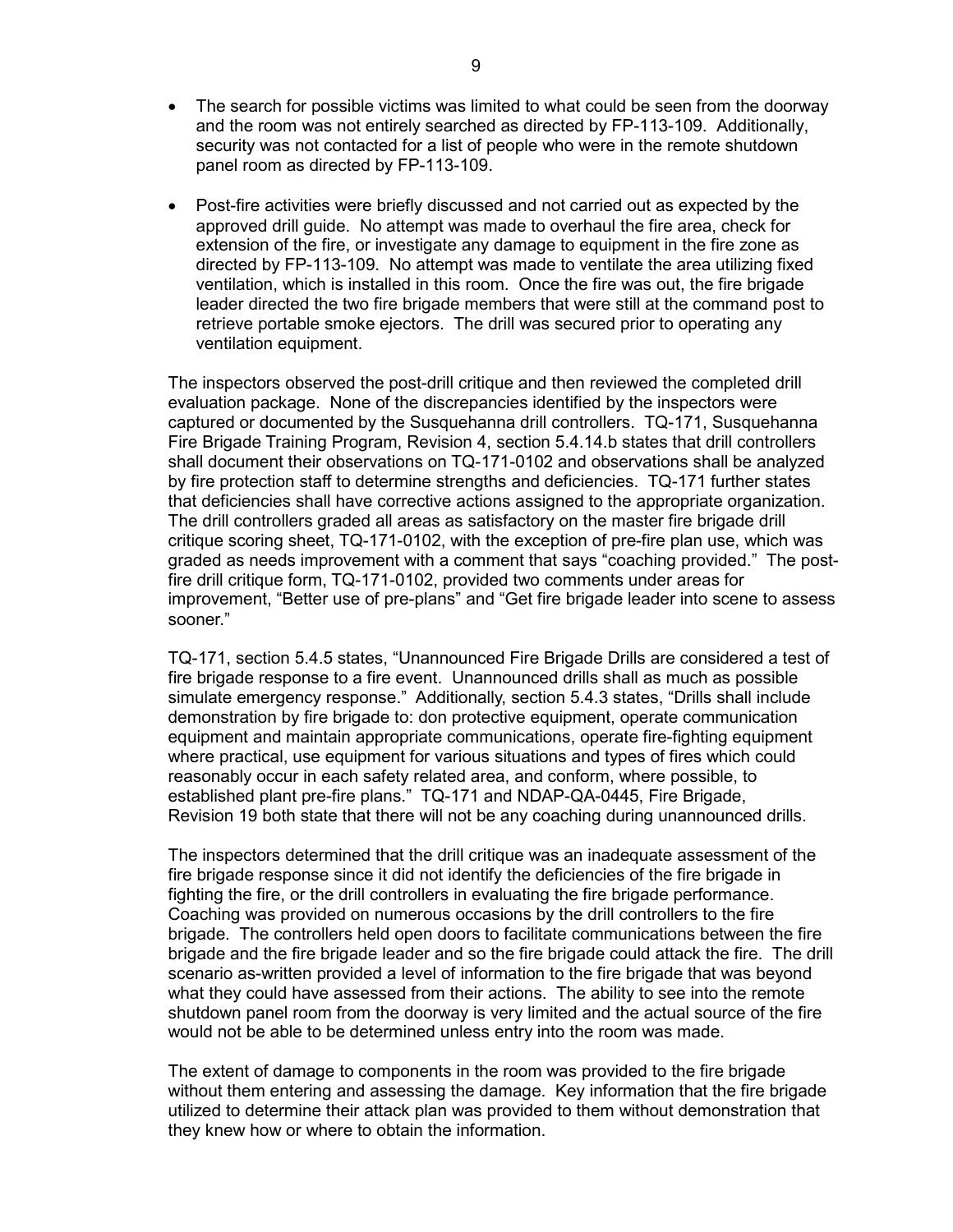Analysis. The inspectors determined that the inadequate assessment of fire brigade performance was a PD within Susquehanna's ability to foresee and correct. The issue was more than minor since the deficiency was associated with the protection against external events (fire) attribute of the Mitigating Systems cornerstone and impacted its objective of ensuring the availability, reliability, and capability of systems, such as the fire brigade, that respond to initiating events to prevent undesirable consequences. The finding was determined to be of very low safety Significance (Green) in accordance with D.1 of IMC 0609, Appendix A, Exhibit 2, "Mitigating Systems Screening Questions." Because the finding involved fire brigade training requirements, the fire brigade demonstrated the ability to meet the required times for fire extinguishment for the fire drill scenarios, and the finding did not significantly affect the fire brigade's ability to respond to a fire, the finding screened to Green. This finding was determined to have a crosscutting aspect in the area of Problem Identification and Resolution, Self and Independent Assessments, in that licensees conduct assessments of their activities to assess performance and identify areas of improvement. Specifically, the Susquehanna selfevaluation of fire brigade performance was not of sufficient depth, appropriately objective, or self-critical (P.6).

Enforcement. The Susquehanna Unit 1 and 2 Operating License Condition 2.C.6, Fire Protection, requires that Susquehanna "shall implement and maintain in effect all provisions of the approved fire protection program as described in the UFSAR." Implementing procedure TQ-171, Susquehanna Fire Brigade Training Program, requires that "drill evaluation shall assess the effectiveness of the fire alarm; selection, placement, and use of equipment; use of pre-fire plans; communications between control, fire brigade lead, and fire brigade members. TQ-171, also states that "There will NOT be any coaching during unannounced drills." Contrary to the above, during the unannounced fire drill on May 1, 2017, the fire brigade's performance was not adequately assessed and coaching was provided through various phases of the drill. Because the finding was of very low safety significance, was entered into Susquehanna's CAP as CR-2017-10767, and prompted an apparent cause evaluation, this violation is being treated as an NCV consistent with Section 2.3.2 of the NRC's Enforcement Policy. **(NCV 05000387/388; 2017002-01, Inadequate Assessment of Fire Brigade Performance during an Unannounced Drill)**

- <span id="page-12-1"></span><span id="page-12-0"></span>1R06 [Flood Protection Measures](#page-34-0) (71111.06 – 1 sample)
- .1 Internal Flooding Review
	- a. Inspection Scope

The inspectors reviewed the UFSAR, the site flooding analysis, and plant procedures to identify internal flooding susceptibilities for the site. The inspectors review focused on the Unit 1 lower cable spreading room. It verified the adequacy of equipment seals located below the flood line, floor and water penetration seals, common drain lines and sumps, and removable flood barriers. It assessed the adequacy of operator actions that Susquehanna had identified as necessary to cope with flooding in this area and also reviewed the CAP to determine if Susquehanna was identifying and correcting problems associated with both flood mitigation features and site procedures for responding to flooding.

b. Findings

No findings were identified.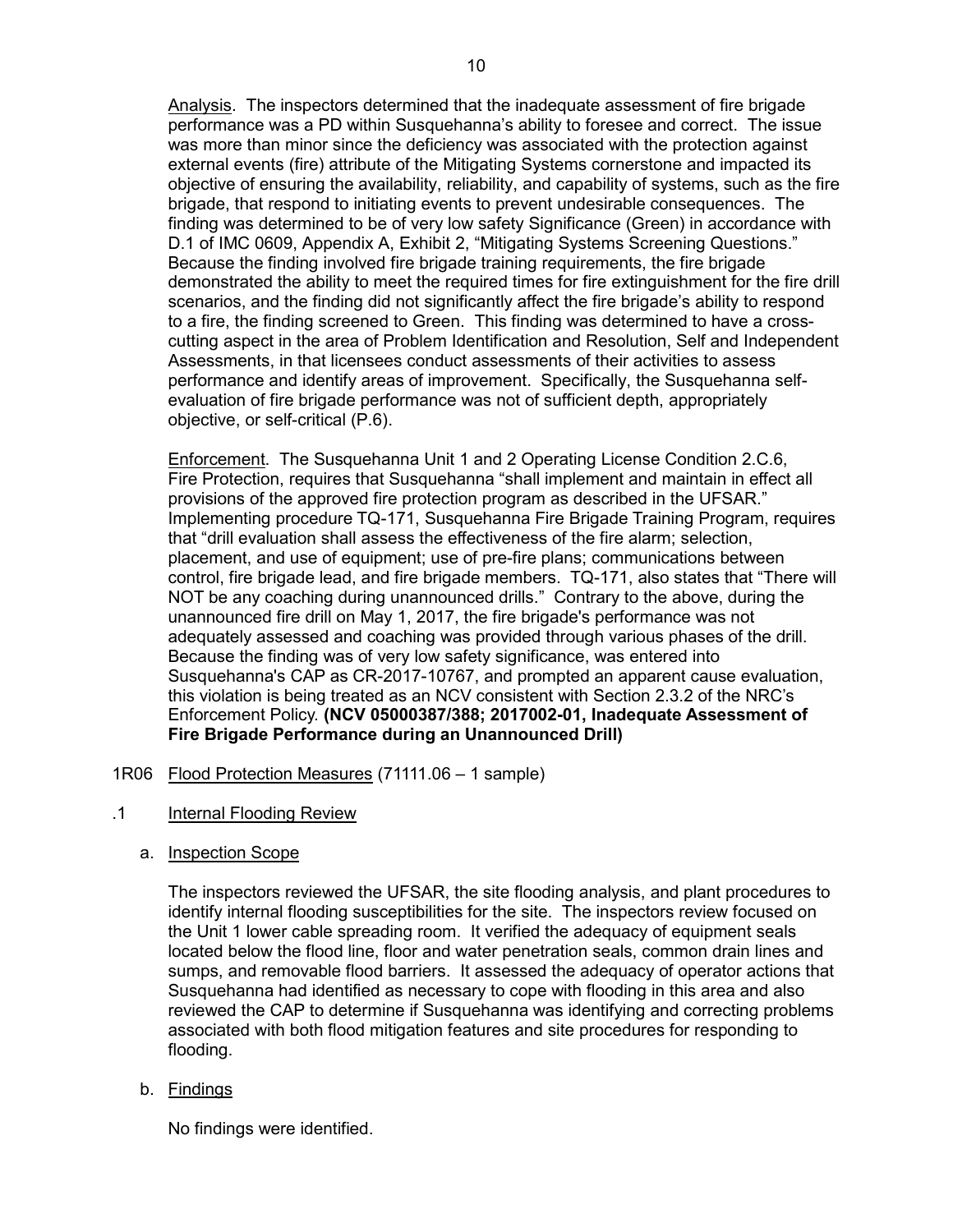# <span id="page-13-1"></span><span id="page-13-0"></span>1R11 [Licensed Operator Requalification Program](#page-34-1) and Licensed Operator Performance  $(71111.11Q - 2$  samples)

# .1 Quarterly Review of Licensed Operator Requalification Testing and Training

# a. Inspection Scope

The inspectors observed licensed operator simulator training on June 6, 2017, which included a main turbine trip due to a load rejection followed by a failure of the control rods to fully insert, an anticipated transient without scram event. The inspectors evaluated operator performance during the simulated event and verified completion of risk significant operator actions, including the use of abnormal and emergency operating procedures. The inspectors assessed the clarity and effectiveness of communications, implementation of actions in response to alarms and degrading plant conditions, and the oversight and direction provided by the control room supervisor. The inspectors verified the accuracy and timeliness of the emergency classification made by the shift manager and the TS action statements entered by the shift technical advisor. Additionally, the inspectors assessed the ability of the crew and training staff to identify and document crew performance problems.

b. Findings

No findings were identified.

# .2 Quarterly Review of Licensed Operator Performance in the Main Control Room

a. Inspection Scope

On April 7 and 8, 2017, the inspectors observed the control room operators perform a planned reactor startup from the Unit 2 refueling outage. Additionally, on June 9, 2017, inspectors observed the control room operators perform a reactor startup following a Unit 1 reactor scram. The inspectors observed the reactivity control briefing to verify that it met the criteria specified in OP-AD-002, "Standards for Shift Operations," Revision 63, OP-AD-300, "Administration of Operations," Revision 21, and OP-AD-338, "Reactivity Manipulations Standards and Communication Requirements," Revision 31. The inspectors observed the crews during the evolutions to verify that procedure use, crew communications, control board component manipulations, and coordination of activities in the control room met established standards.

# b. Findings

No findings were identified.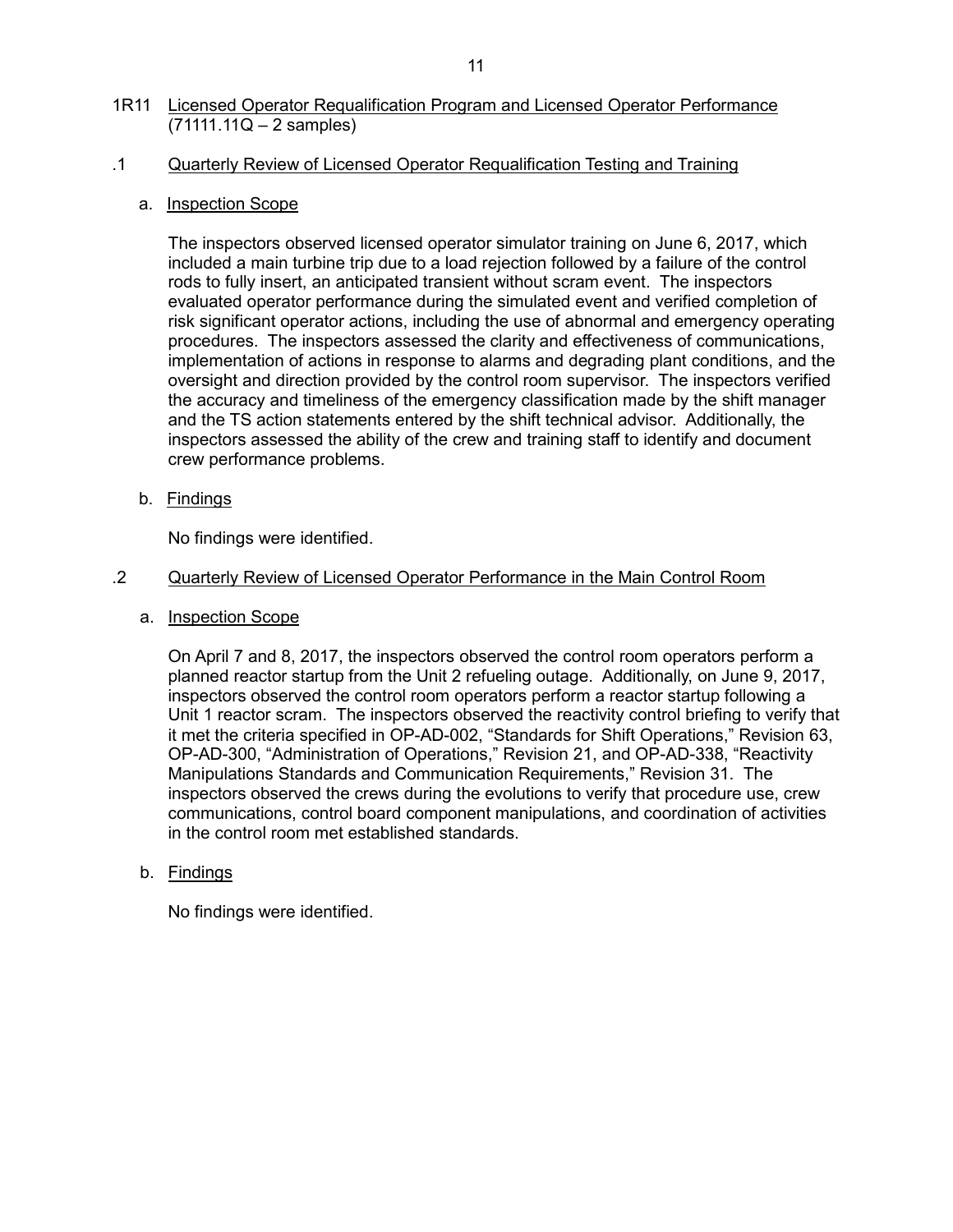### <span id="page-14-0"></span>1R12 [Maintenance Effectiveness](#page-34-2) (71111.12Q – 3 samples)

### <span id="page-14-2"></span>a. Inspection Scope

The inspectors reviewed the samples listed below to assess the effectiveness of maintenance activities on structure, system, and component performance and reliability. The inspectors reviewed system health reports, CAP documents, maintenance work orders, and maintenance rule basis documents to ensure that Susquehanna was identifying and properly evaluating performance problems within the scope of the maintenance rule. For each sample selected, the inspectors verified that the structure, system, or component was properly scoped into the maintenance rule in accordance with 10 CFR 50.65 and verified that the (a)(2) performance criteria established by Susquehanna staff was reasonable. As applicable, for structures, systems, and components classified as (a)(1), the inspectors assessed the adequacy of goals and corrective actions to return these structures, systems, and components to (a)(2). Additionally, the inspectors ensured that Susquehanna staff was identifying and addressing common cause failures that occurred within and across maintenance rule system boundaries.

- Unit 2, commercial-grade dedication of 250VDC battery terminal plate (quality control sample) on May 30, 2017
- Unit Common, fuel pool cooling system on June 2, 2017
- Unit 1 and unit 2, 125VDC battery chargers on June 15, 2017

# b. Findings

<span id="page-14-3"></span>No findings were identified.

### <span id="page-14-1"></span>1R13 [Maintenance Risk Assessments and Emergent Work Control](#page-35-0) (71111.13 – 2 samples)

a. Inspection Scope

The inspectors reviewed station evaluation and management of plant risk for the maintenance and emergent work activities listed below to verify that Susquehanna performed the appropriate risk assessments prior to removing equipment for work. The inspectors selected these activities based on potential risk significance relative to the reactor safety cornerstones. As applicable for each activity, the inspectors verified that Susquehanna personnel performed risk assessments as required by 10 CFR 50.65(a)(4) and that the assessments were accurate and complete. When Susquehanna performed emergent work, the inspectors verified that operations personnel promptly assessed and managed plant risk. The inspectors reviewed the scope of maintenance work and discussed the results of the assessment with the station's probabilistic risk analyst to verify plant conditions were consistent with the risk assessment. The inspectors also reviewed the TS requirements and inspected portions of redundant safety systems, when applicable, to verify risk analysis assumptions were valid and applicable requirements were met.

- Unit 1, 1D613 battery charger inoperable during emergent maintenance on May 2, 2017
- Unit 2, 2V222B emergent failure on June 5, 2017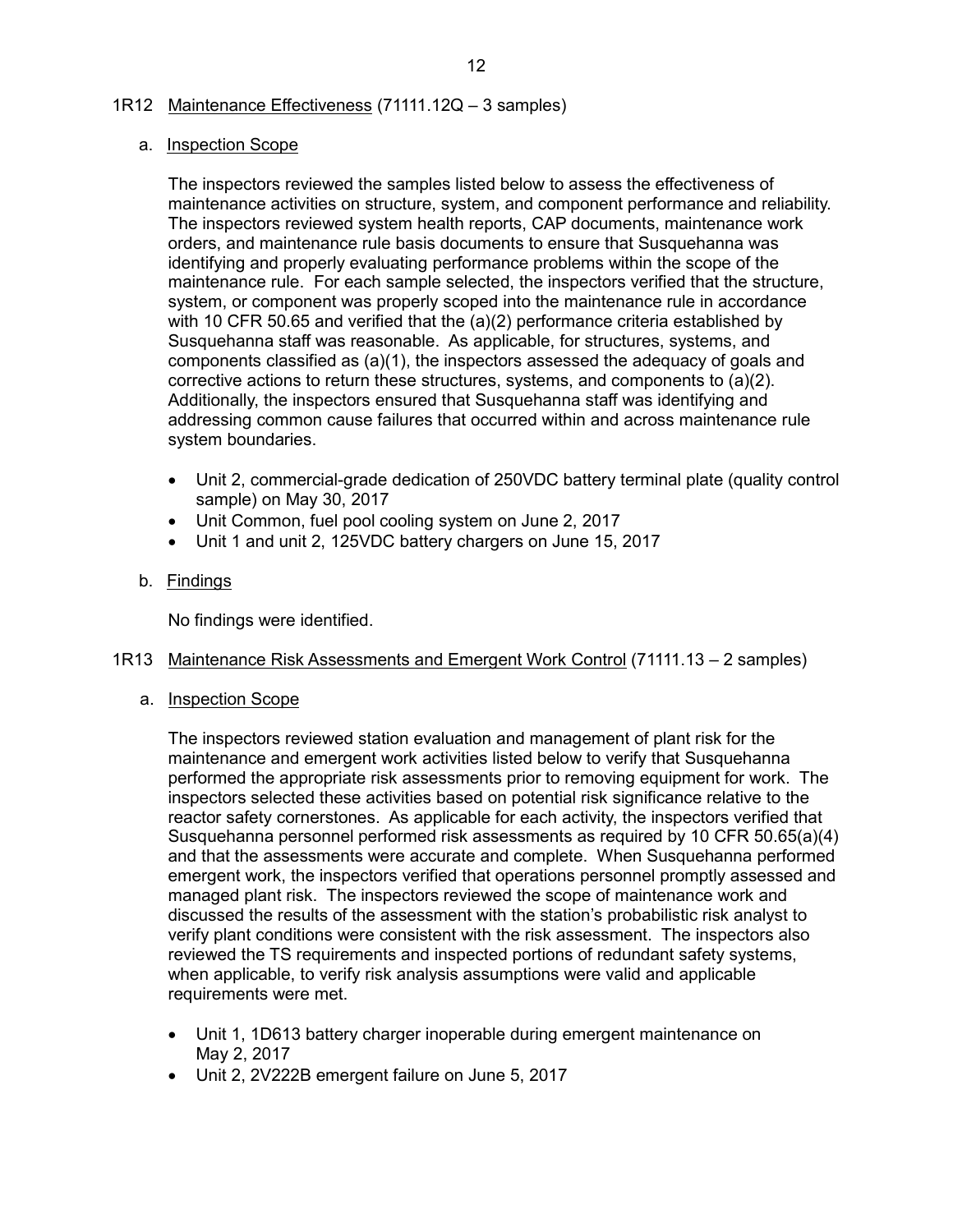#### b. Findings

Introduction. The inspectors identified a Green, self-revealing, non-cited violation (NCV) of 10 CFR 50.65 (a)(4) which requires, in part, that the licensee assess and manage the increase in risk that may result from proposed maintenance activities. Specifically, Susquehanna failed to assess and manage the increase in risk for emergent work on the Unit 1 'A' 125VDC battery charger.

Description. Four Class 1E DC subsystems, identified as channels A, B, C, and D, for each unit provide the control power for associated Class 1E AC power load group channels, 4.16 kV switchgear, 480V load centers, and the standby diesel generator. Also, these DC subsystems provide DC power to the engineered safety feature valve actuation, diesel generator auxiliaries, and plant alarm and indication circuits. Each 125V DC subsystem consists of one load center, one Class 1E and one non-Class 1E distribution panel, one 125V battery bank, and one battery charger. The battery chargers are designed to restore the associated battery bank to full charge while supplying normal system loads.

Unit 1 battery charger 1D613 rectifies 480 VAC power from motor control center 0B516 to supply 125 VDC power to load center 1D612. Motor control center 0B516 is powered from the A ESS bus, receives backup power from the 'A' EDG, and has the ability to be supplied from the Unit 2 'A' ESS bus through an automatic transfer switch.

On May 2, 2017, the Susquehanna control room received a 125V DC system trouble alarm due to low voltage on 125V DC distribution panels 1D614 and 1D615. The operators declared battery charger 1D613 inoperable and entered TS 3.8.4, "DC Sources -Operating." Electrical maintenance placed battery charger 1D613 in equalize mode in accordance with station procedure and restored the charge on the battery.

The battery chargers normally operate in one of two modes: float or equalize, with float mode being the more commonly used. Each battery charger is equipped with two potentiometers – one for equalize mode, and another for float mode. A toggle switch is used to place the charger in either equalize or the float mode.

Initial investigation by electrical maintenance determined that the float potentiometer on the battery charger would need to be replaced. Plans were being developed by the duty team to support installation of a temporary charger and replace the potentiometer. The duty team used the Equipment out of Service (EOOS) software tool to determine the impact on risk. EOOS is a software tool designed to evaluate plant configuration risk during any plant operational event. The output of the software is called the plant risk factor, which is the calculated risk for a specific event or condition divided by the baseline risk.

EOOS software calculated the plant risk factor to be 59.6, which corresponds to the highest tier of risk and has numerous required management actions. Susquehanna procedure NDAP-QA-1902, "Integrated Risk Management," Revision 25 prescribes multiple risk management actions that are required to be taken during this elevated risk condition.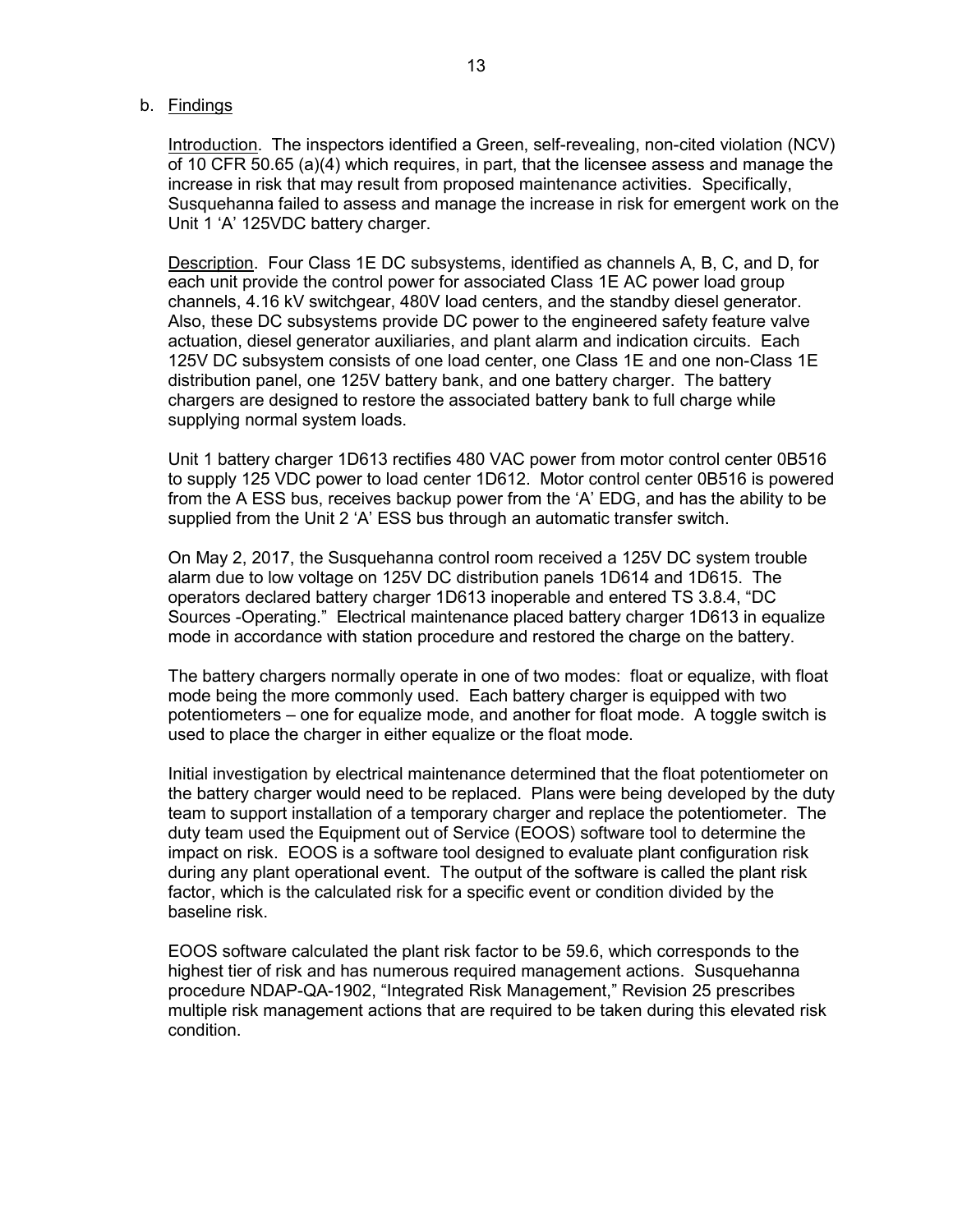The duty team held a conference call with probabilistic risk assessment (PRA) specialists to discuss overall risk impacts of performing work on the charger. As the licensee believed the EOOS output was incorrect, the PRA specialists began a further analysis of the EOOS coding to ensure that modeling fidelity was not causing an overly conservative result.

Shortly thereafter, before the risk evaluation was complete or risk management actions were in place, the Fix It Now (FIN) team moved forward with placing the temporary charger in service and removing 1D613 from service in preparation to replace the faulty potentiometer. The control room operators became aware of this when an unexpected alarm sounded in the control room. The shift manager directed the FIN team to return the battery charger to service immediately and remove the temporary charger until all risk management actions were in place to support the work.

Restoring the battery charger 1D613 to service returned the calculated risk to the lowest level, for which no risk management actions were required. The operations staff subsequently determined that the battery charger was operable, because it would still be capable of performing all specified safety functions by using the equalizing potentiometer in place of the float potentiometer.

The PRA specialists subsequently developed a configuration-specific risk assessment to represent the unavailability of battery charger 1D613 with a temporary charger installed. This assessment determined that the emergent work would have resulted a plant risk factor of 5.58 during the unavailability of the battery charger 1D613 with the temporary charger installed. While the resultant risk factor was not as high as originally calculated, it was still elevated to a higher category of risk and thus required risk management actions to be in place, such as communicating the risk status to station personnel, considering the combined impact on risk of other scheduled work, and protecting specified plant components as prescribed by NDAP-QA-1902, "Integrated Risk Management," revision 25. The inspectors concluded that the licensee's work management process failed to assess and manage the increase in risk associated with emergent work on battery charger 1D613, as required by 10 CFR 50.65 (a)(4), prior to commencing work.

Susquehanna's investigation determined the suspected causes of the event were that the FIN team lead had a misconception that the inoperable battery charger was also considered unavailable, and therefore taking it out of service did not impact risk, and that the FIN team lead was not proficient with the emergent risk assessment process. The licensee entered this issue into the CAP as CR-2017-09589. Corrective actions include conducting training on the emergent risk assessment process and reinforcing the expectation that control room staff is notified prior to releasing work.

Analysis. Inspectors reviewed the circumstances surrounding this failure to implement risk management activities as required and determined that this constituted a PD that was within Susquehanna's ability to foresee and correct and should have been prevented.

Susquehanna failed to assess and manage the increase in risk for work activities associated with a battery charger in accordance with 10 CFR 50.65 (a)(4). Specifically, on May 2, 2017, workers prematurely removed the Unit 1 'A' 125V DC battery charger 1D613 from service, although evaluation of risk and implementation of risk management activities was incomplete.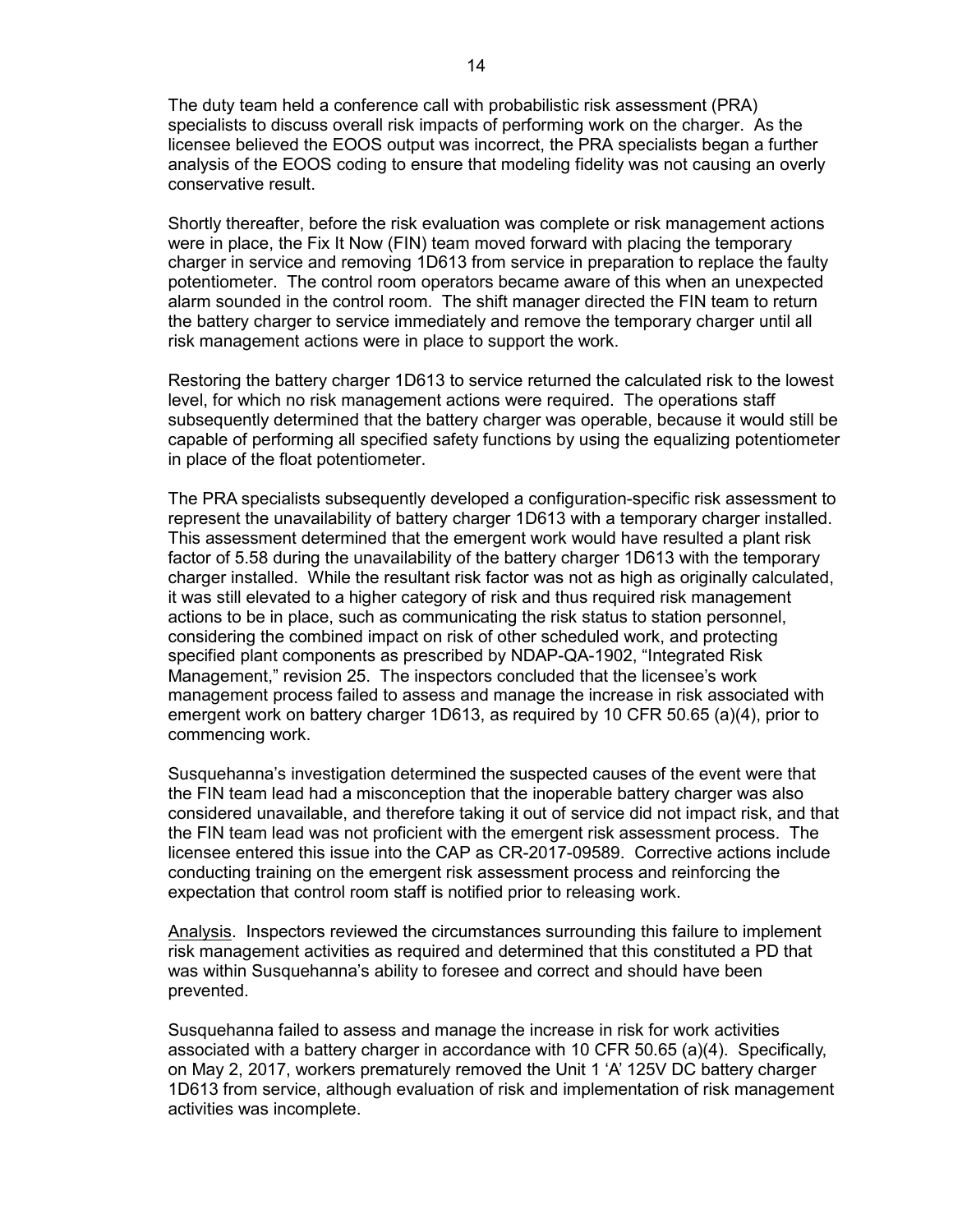The inspectors reviewed IMC 0612, Appendix B, "Issue Screening," dated September 7, 2012, and determined the PD was more than minor because it adversely impacted the mitigating systems cornerstone objective to ensure the availability, reliability, and capability of systems that respond to initiating events to prevent undesirable consequences, and the related attribute of equipment performance involving availability and reliability. Specifically, the failure to identify increases in operational risk and implement risk management actions adversely affected the availability and reliability of those systems relied upon to respond to plant events. In addition, it is similar to Example 7.e from IMC 0612, Appendix E, Examples of Minor Issues, which states that the failure to perform an adequate risk assessment when required to do so is more than minor if the overall elevated plant risk would put the plant into a high licenseeestablished risk category and would require risk management actions under licensee procedures.

The finding involved the Susquehanna's management of risk in accordance with 50.65(a)(4) therefore, the inspectors evaluated the significance using IMC 0609, Appendix K, "Maintenance Risk Assessment and Risk Management SDP," dated May 19, 2005. The inspectors and a Region I Senior Reactor Analyst used IMC 0609, Appendix K to determine that this PD was of very low safety significance (Green). Specifically the PD was associated with risk management actions only and the ICDP was 2E-7 (<1E-6) for charger 1D613 out of service for approximately one hour. The Senior Reactor Analyst calculated the ICDP utilizing Systems Analysis Program for Hands-On Integrated Reliability Evaluation, version 8.1.5, with Susquehanna Unit 1 Standardized Plant Analysis Risk Model, version 8.50, for the assumed conditions.

This finding had a cross-cutting aspect in the area of Human Performance, Consistent Process because individuals did not implement systematic approach to make decisions to commence work, and did not incorporate appropriate risk insights. [H.13]

Enforcement. 10 CFR 50.65 (a)(4) requires, in part, that the licensee assess and manage the increase in risk that may result from proposed maintenance activities. On May 2, 2017, Susquehanna Unit 1 'A' 125 VDC battery charger experienced an emergent failure of the float potentiometer. NDAP-QA-1902, "Integrated Risk Management," requires risk management actions for an elevated risk condition. Contrary to the above, Susquehanna did not assess or manage the increase in risk that resulted from proposed maintenance activities. Specifically, on May 2, 2017, operators removed Unit 1 'A' 125 VDC battery charger from service for approximately one hour prior to assessing risk or implementing any risk management actions. Following an alarm in the control room, Susquehanna took immediate action to restore the battery charger to an available configuration. Because this violation was of very low safety significance (Green), and Susquehanna has entered this PD into the CAP as CR-2017-04957, the NRC is treating this as an NCV in accordance with Section 2.3.2 of the NRC's Enforcement Policy. **(NCV 05000387/2017002-02; Failure to Assess and Manage Risk Associated with Emergent Work)**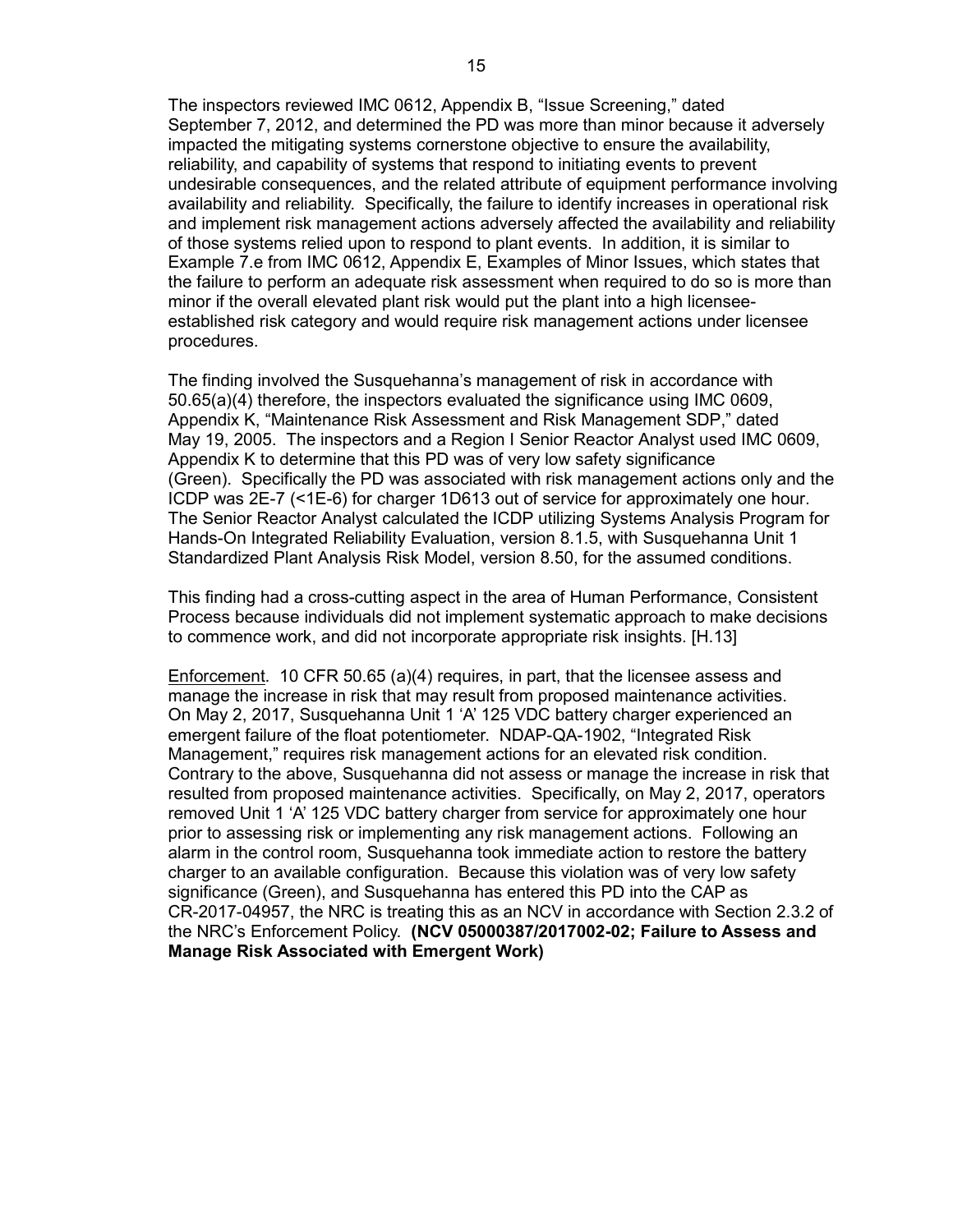### <span id="page-18-0"></span>1R15 [Operability Determinations and Functionality Assessments](#page-35-1) (71111.15 – 6 samples)

#### <span id="page-18-2"></span>a. Inspection Scope

The inspectors reviewed operability determinations for the following degraded or nonconforming conditions based on the risk significance of the associated components and systems:

- Unit Common, zone 3 secondary containment with airlock door 813 and hatch 1 open on April 12, 2017
- Unit 2, seismic scaffold clearance deviations in safety-related areas on April 14, 2017
- Unit Common, 'E' EDG turbocharger lubrication oil pressure low out-of-specification on April 25, 2017
- Unit 1, 1D613 battery charger operability determination for use of equalize potentiometer in place of the float potentiometer following failure of the float potentiometer on May 2, 2017
- Unit 2, high lubrication oil level on reactor core isolation cooling on May 26, 2017
- Unit 2, 'A' residual heat removal service water pump not developing differential pressure to meet flow verification acceptance criteria on June 30, 2017

The inspectors evaluated the technical adequacy of the operability determinations to assess whether TS operability was properly justified and the subject component or system remained available such that no unrecognized increase in risk occurred. The inspectors compared the operability and design criteria in the appropriate sections of the TSs and UFSAR to Susquehanna's evaluations to determine whether the components or systems were operable. The inspectors confirmed, where appropriate, compliance with bounding limitations associated with the evaluations. Where compensatory measures were required to maintain operability, the inspectors determined whether the measures in place would function, as intended, and were properly controlled by Susquehanna operators.

b. Findings

<span id="page-18-3"></span>No findings were identified.

- <span id="page-18-1"></span>1R18 [Plant Modifications](#page-36-0) (71111.18 – 1 sample)
- .1 Permanent Modifications
	- a. Inspection Scope

The inspectors evaluated a modification to the Unit 2 high pressure coolant injection (HPCI) turbine steam drain piping implemented by engineering change package 1775703, "FAC Piping – Replace Unit 2 HPCI Carbon Steel Turbine Steam Drain Shown on SPDBD207-1 and SPDBD214-2." The inspectors verified that the design bases, licensing bases, and performance capability of the affected systems were not degraded by the modification. In addition, the inspectors reviewed modification documents associated with the upgrade and design change including replacement of carbon steel piping susceptible to flow-accelerated corrosion with new alloy steel piping. The inspectors also reviewed nondestructive testing records and corrective action documents generated during the course of the work to verify the modification was adequately installed and tested.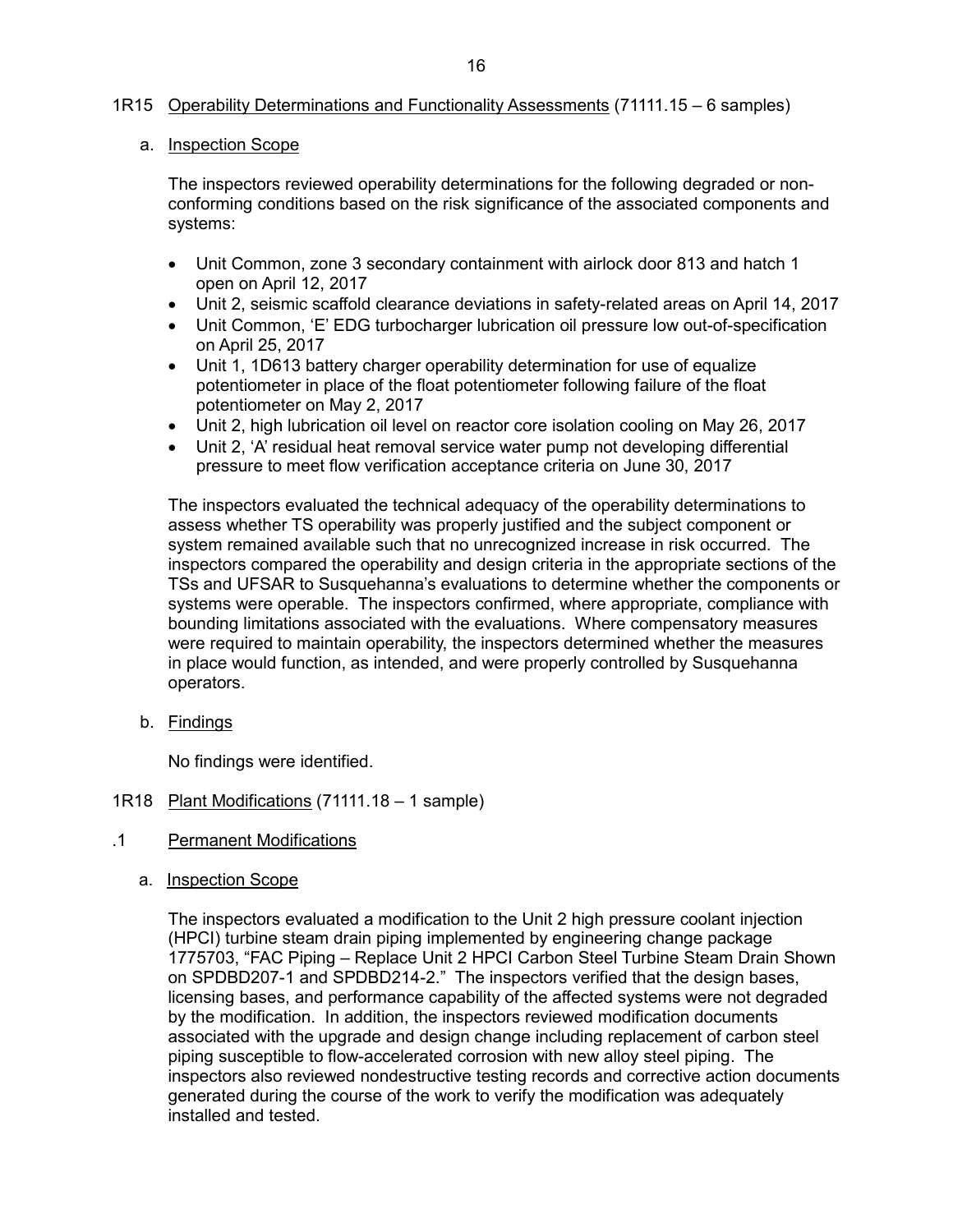b. Findings

<span id="page-19-2"></span>No findings were identified.

- <span id="page-19-0"></span>1R19 [Post-Maintenance Testing](#page-36-1) (71111.19 – 7 samples)
	- a. Inspection Scope

The inspectors reviewed the post-maintenance tests for the maintenance activities listed below to verify that procedures and test activities adequately tested the safety functions that may have been affected by the maintenance activity, that the acceptance criteria in the procedure were consistent with the information in the applicable licensing basis and/or design basis documents, and that the test results were properly reviewed and accepted and problems were appropriately documented. The inspectors also walked down the affected job site, observed the pre-job brief and post-job critique where possible, confirmed work site cleanliness was maintained, and witnessed the test or reviewed test data to verify quality control hold point were performed and checked, and that results adequately demonstrated restoration of the affected safety functions.

- Unit 2, 'A' 125VDC Battery Replacement on March 18, 2017
- Unit 2, ADS/main steam relief valve following replacement on March 28, 2017
- Unit 2, reactor pressure vessel leak check on April 2, 2017
- Unit 2, HPCI following outage on April 12, 2017
- Unit 1, 'B' residual heat removal (RHR) valves following breaker inspection on May 3, 2017
- Unit 2, NFJ01 jet pump flow indicator transmitter replacement on May 4, 2017
- Unit 1, HV151F-06B valve stroke after stem nut replacement on June 5, 2017
- b. Findings

<span id="page-19-3"></span>No findings were identified.

- <span id="page-19-1"></span>1R20 [Refueling and Other Outage Activities](#page-37-0) (71111.20 – 1 sample)
	- a. Inspection Scope

The inspectors reviewed the station's work schedule and outage risk plan for the Unit 2 maintenance and refueling outage 2R18, which was conducted March 4 through May 9, 2017. The inspectors reviewed Susquehanna's development and implementation of outage plans and schedules to verify that risk, industry experience, previous site-specific problems, and defense-in-depth were considered. During the outage, the inspectors observed portions of the shutdown and cooldown processes and monitored controls associated with the following outage activities:

- Configuration management, including maintenance of defense-in-depth, commensurate with the outage plan for the key safety functions and compliance with the applicable TSs when taking EOOS
- Implementation of clearance activities and confirmation that tags were properly hung and that equipment was appropriately configured to safely support the associated work or testing
- Installation and configuration of reactor coolant pressure, level, and temperature instruments to provide accurate indication and instrument error accounting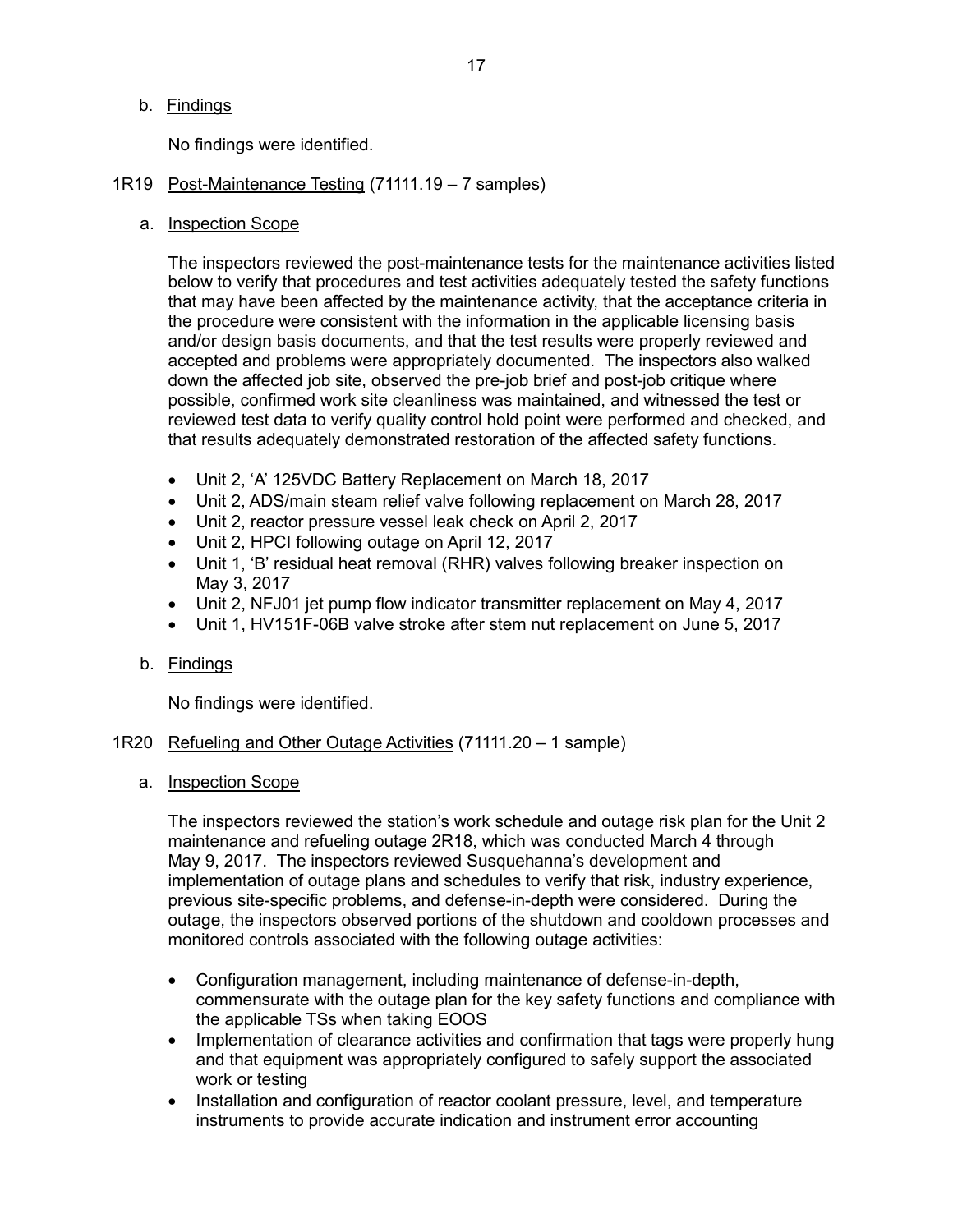- Status and configuration of electrical systems and switchyard activities to ensure that TS were met
- Monitoring of decay heat removal operations
- Impact of outage work on the ability of the operators to operate the spent fuel pool cooling system
- Reactor water inventory controls, including flow paths, configurations, alternative means for inventory additions, and controls to prevent inventory loss
- Activities that could affect reactivity
- Maintenance of secondary containment as required by TSs
- Refueling activities, including fuel handling and fuel receipt inspections
- Fatigue management
- Tracking of startup prerequisites, walkdown of the drywell (primary containment) to verify that debris had not been left which could block the emergency core cooling system suction strainers, and startup and ascension to full power operation
- Identification and resolution of problems related to refueling outage activities
- b. Findings

<span id="page-20-1"></span>No findings were identified.

- <span id="page-20-0"></span>1R22 [Surveillance Testing](#page-37-1) (71111.22 - 5 samples)
	- a. Inspection Scope

The inspectors observed performance of surveillance tests and/or reviewed test data of selected risk-significant structures, systems, and components to assess whether test results satisfied TSs, the UFSAR, and Susquehanna procedure requirements. The inspectors verified that test acceptance criteria were clear, tests demonstrated operational readiness and were consistent with design documentation, test instrumentation had current calibrations and the range and accuracy for the application, tests were performed as written, and applicable test prerequisites were satisfied. Upon test completion, the inspectors considered whether the test results supported that equipment was capable of performing the required safety functions. The inspectors reviewed the following surveillance tests:

- Unit 2, primary containment 10-year Integrated Leakage Rate Test on April 4, 2017
- Unit 2, 24-month surveillance of standby liquid control loop 'A' on April 6, 2017
- Unit 1, weekly surveillance of battery 1D610 electrical parameters on May 2, 2017
- Unit Common, 24-month EDG 'C' integrated surveillance test on May 9, 2017
- Unit 2, quarterly standby liquid control flow verification in-service test on May 17, 2017

# b. Findings

No findings were identified.

# **Cornerstone: Emergency Preparedness**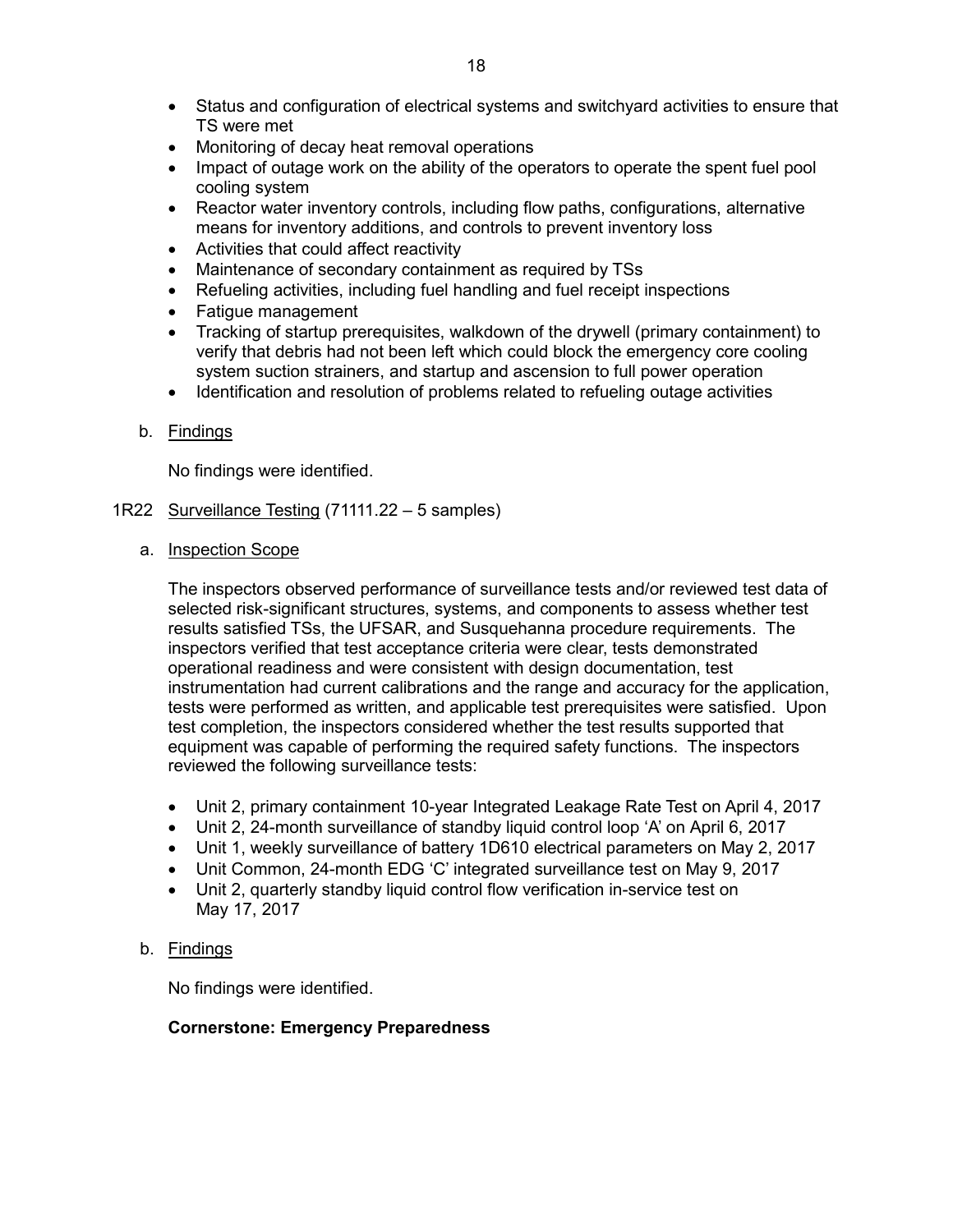### <span id="page-21-3"></span><span id="page-21-0"></span>1EP6 [Drill Evaluation](#page-38-0) (71114.06 – 1 sample)

### .1 Emergency Preparedness Drill Observation

### a. Inspection Scope

The inspectors evaluated the conduct of a routine Susquehanna emergency drill on June 6, 2017 to identify any weaknesses and deficiencies in the classification, notification, and protective action recommendation development activities. The inspectors observed emergency response operations in the simulator and technical support center to determine whether the event classification, notifications, and protective action recommendations were performed in accordance with procedures. The inspectors also attended the station drill critique to compare inspector observations with those identified by Susquehanna staff in order to evaluate Susquehanna's critique and to verify whether the Susquehanna staff was properly identifying weaknesses and entering them into the CAP.

b. Findings

No findings were identified.

<span id="page-21-1"></span>2. RADIATION SAFETY

# **Cornerstone: Public Radiation Safety (PS)**

- <span id="page-21-2"></span>2RS7 Radiological Environmental Monitoring Program (71124.07 – 3 samples)
	- a. Inspection Scope

The inspectors reviewed the Radiological Environmental Monitoring Program (REMP) to validate the effectiveness of the radioactive gaseous and liquid effluent release program and implementation of the Groundwater Protection Initiative (GPI). The inspectors used the requirements in 10 CFR 20, 40 CFR 190, 10 CFR 50 Appendix I, and the site's TSs, Offsite Dose Calculation Manual (ODCM), Nuclear Energy Institute 07-07, and procedures required by TSs as criteria for determining compliance.

### Inspection Planning

The inspectors reviewed: Susquehanna 2015 and 2016 annual radiological environmental and effluent monitoring reports, REMP program audits; ODCM changes, land use census, UFSAR, and inter-laboratory comparison program results.

### Site Inspection (1 sample)

The inspectors walked down various thermoluminescent dosimeter and air and water sampling locations and reviewed associated calibration and maintenance records. The inspectors observed the sampling of various environmental media as specified in the ODCM and reviewed any anomalous environmental sampling events including assessment of any positive radioactivity results. The inspectors reviewed any changes to the ODCM. The inspectors verified the operability and calibration of the meteorological tower instruments and meteorological data readouts.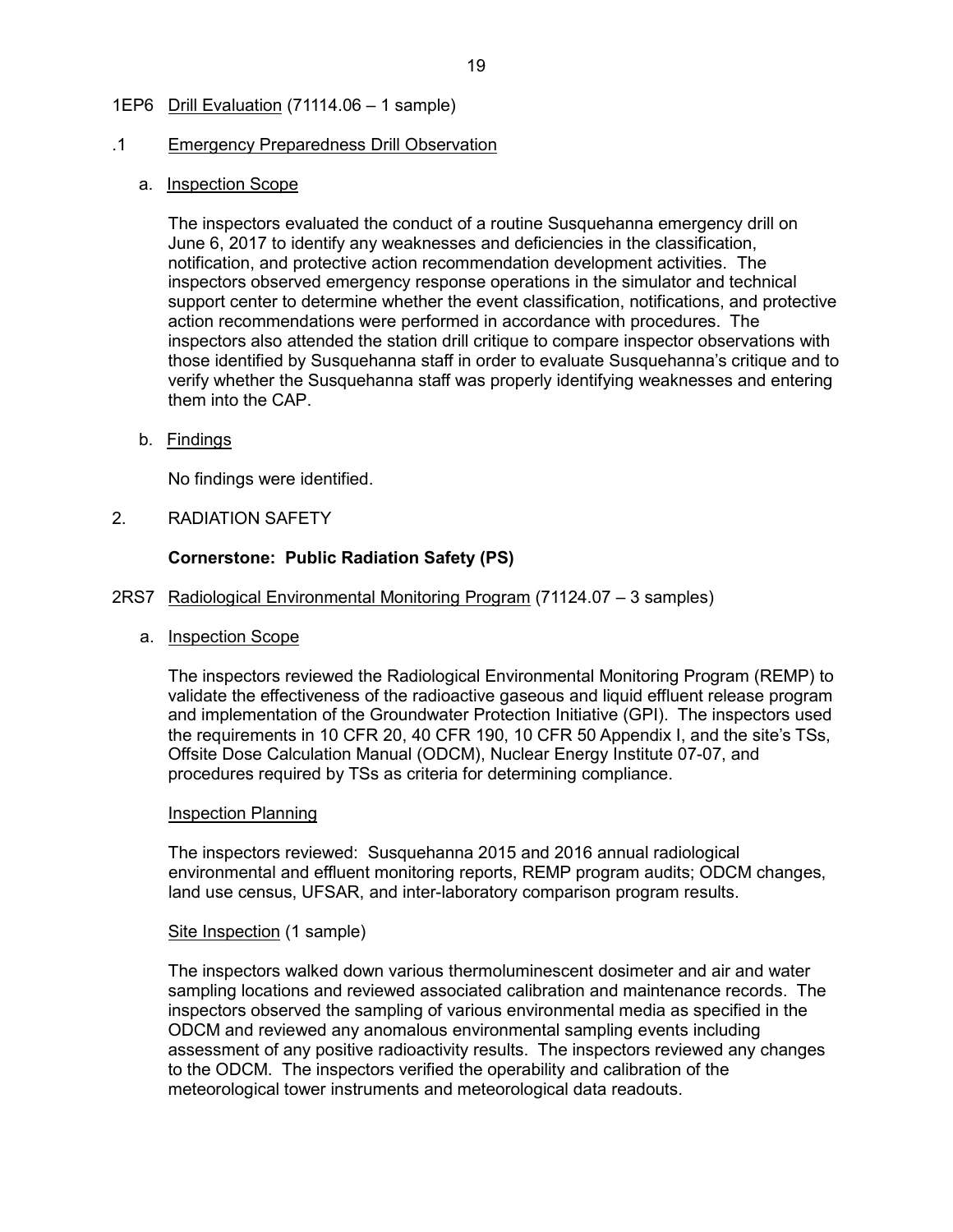The inspectors reviewed environmental sample laboratory analysis results, laboratory instrument measurement detection sensitivities; and results of the laboratory quality control program audit, and the inter- and intra-laboratory comparison program results. The inspectors reviewed the groundwater monitoring program as it applies to selected potential leaking structures, systems, and components, and 10 CFR 50.75(g) records of leaks, spills, and remediation since the previous inspection.

# GPI Implementation (1 sample)

The inspectors reviewed: groundwater monitoring results; changes to the GPI program since the last inspection; anomalous results or missed groundwater samples; leakage or spill events including entries made into the decommissioning files (10 CFR 50.75 $(q)$ ); evaluations of surface water discharges; and Susquehanna's evaluation of any positive groundwater sample results including appropriate stakeholder notifications and effluent reporting requirements.

# Problem Identification and Resolution (1 sample)

The inspectors evaluated whether problems associated with the REMP were identified at an appropriate threshold and properly addressed in Susquehanna's CAP.

b. Findings

No findings were identified.

# <span id="page-22-0"></span>**4. OTHER ACTIVITIES**

- <span id="page-22-2"></span><span id="page-22-1"></span>4OA1 [Performance Indicator Verification](#page-38-1) (71151)
- .1 Reactor Coolant System Specific Activity and Reactor Coolant System Leak Rate (4 samples)
	- a. Inspection Scope

The inspectors reviewed Susquehanna's submittal for the reactor coolant system specific activity and reactor coolant system leak rate performance indicators for both Unit 1 and Unit 2 for the period of April 1, 2016, through March 31, 2017. To determine the accuracy of the performance indicator data reported during those periods, the inspectors used definitions and guidance contained in Nuclear Energy Institute Document 99-02, "Regulatory Assessment Performance Indicator Guideline," Revision 7. The inspectors also reviewed reactor coolant system sample analysis and control room logs of daily measurements of reactor coolant system leakage, and compared that information to the data reported by the performance indicator. Additionally, the inspectors observed surveillance activities that determined the reactor coolant system identified leakage rate.

b. Inspection Findings

No findings were identified.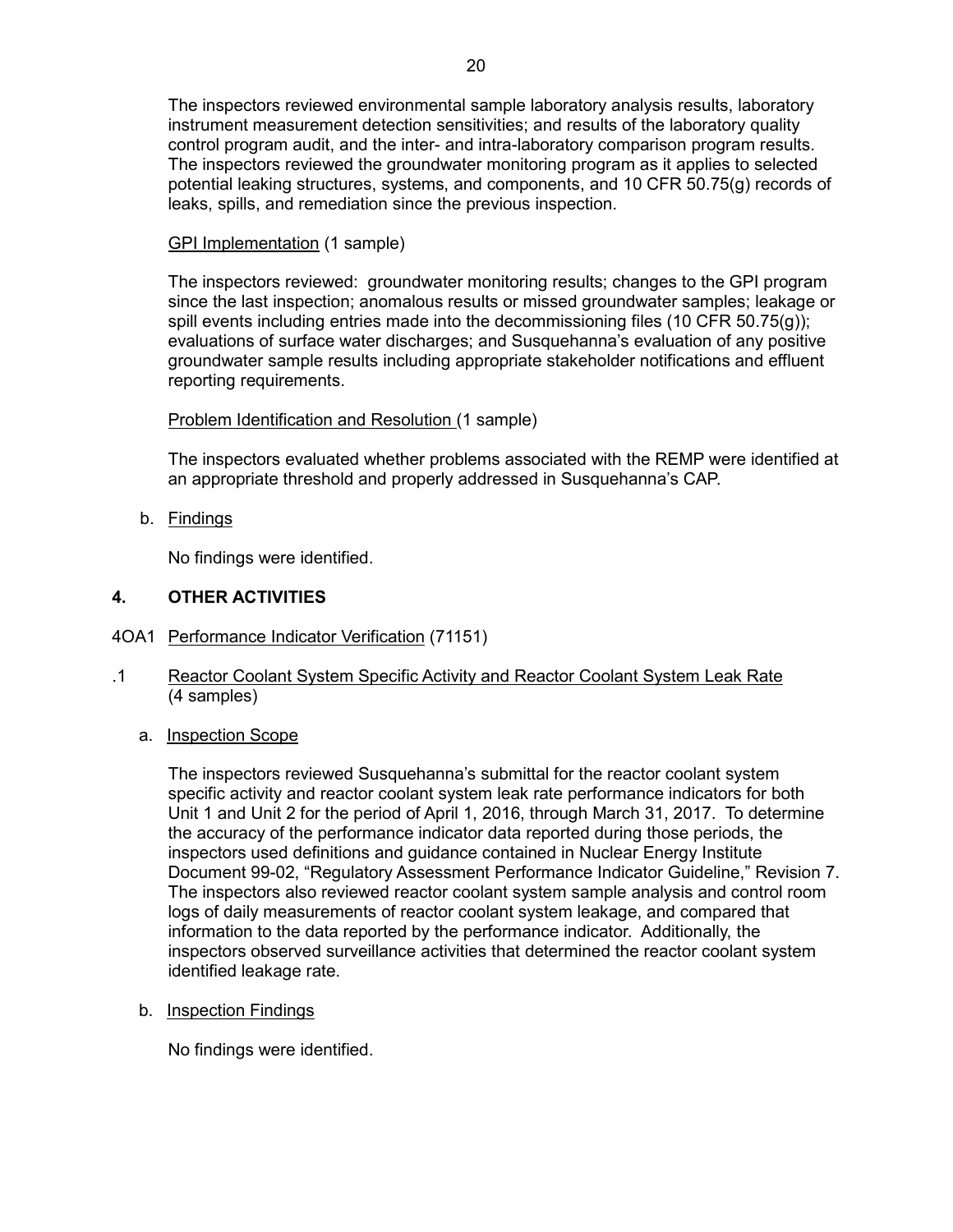# <span id="page-23-1"></span><span id="page-23-0"></span>4OA2 [Problem Identification and Resolution](#page-39-0) (71152 – 3 samples)

#### .1 Routine Review of Problem Identification and Resolution Activities

#### a. Inspection Scope

As required by Inspection Procedure 71152, "Problem Identification and Resolution," the inspectors routinely reviewed issues during baseline inspection activities and plant status reviews to verify Susquehanna entered issues into the CAP at an appropriate threshold, gave adequate attention to timely corrective actions, and identified and addressed adverse trends. In order to assist with the identification of repetitive equipment failures and specific human performance issues for follow-up, the inspectors performed a daily screening of items entered into the CAP and periodically attended CR screening meetings. The inspectors also confirmed, on a sampling basis, that, as applicable, for identified defects and non-conformances, Susquehanna performed an evaluation in accordance with 10 CFR Part 21.

b. Findings

No findings were identified.

#### .2 Semi-Annual Trend Review

a. Inspection Scope

The inspectors performed a semi-annual review of site issues to identify trends that might indicate the existence of more significant safety concerns. As part of this review, the inspectors included repetitive or closely-related issues documented by Susquehanna in trend reports, site performance indicators, major equipment problem lists, system health reports, maintenance rule assessments, and maintenance or CAP backlogs. The inspectors also reviewed Susquehanna's CAP database for the first and second quarters of 2017 to assess CRs written in various subject areas (equipment problems, human performance issues, etc.), as well as individual issues identified during the NRC's daily CR review (Section 4OA2.1). The inspectors reviewed the most recent trend report for the period of January 1 to April 30, 2017, conducted under LS-125-1009, "Station Trending Manual," Revision 2, to verify that Susquehanna personnel were appropriately evaluating and trending adverse conditions in accordance with applicable procedures.

#### b. Findings and Observations

No findings were identified.

Risk Assessment and Management. The inspectors identified a trend of inadequate assessment and management of plant risk. Examples include:

• A maintenance team lead was not proficient with the emergent risk assessment process, resulting in the maintenance team swapping out an installed battery charger with a temporary charger prior to evaluation of risk or implementation of risk management actions. This resulted in a finding, which is documented in section 1R13 of this report.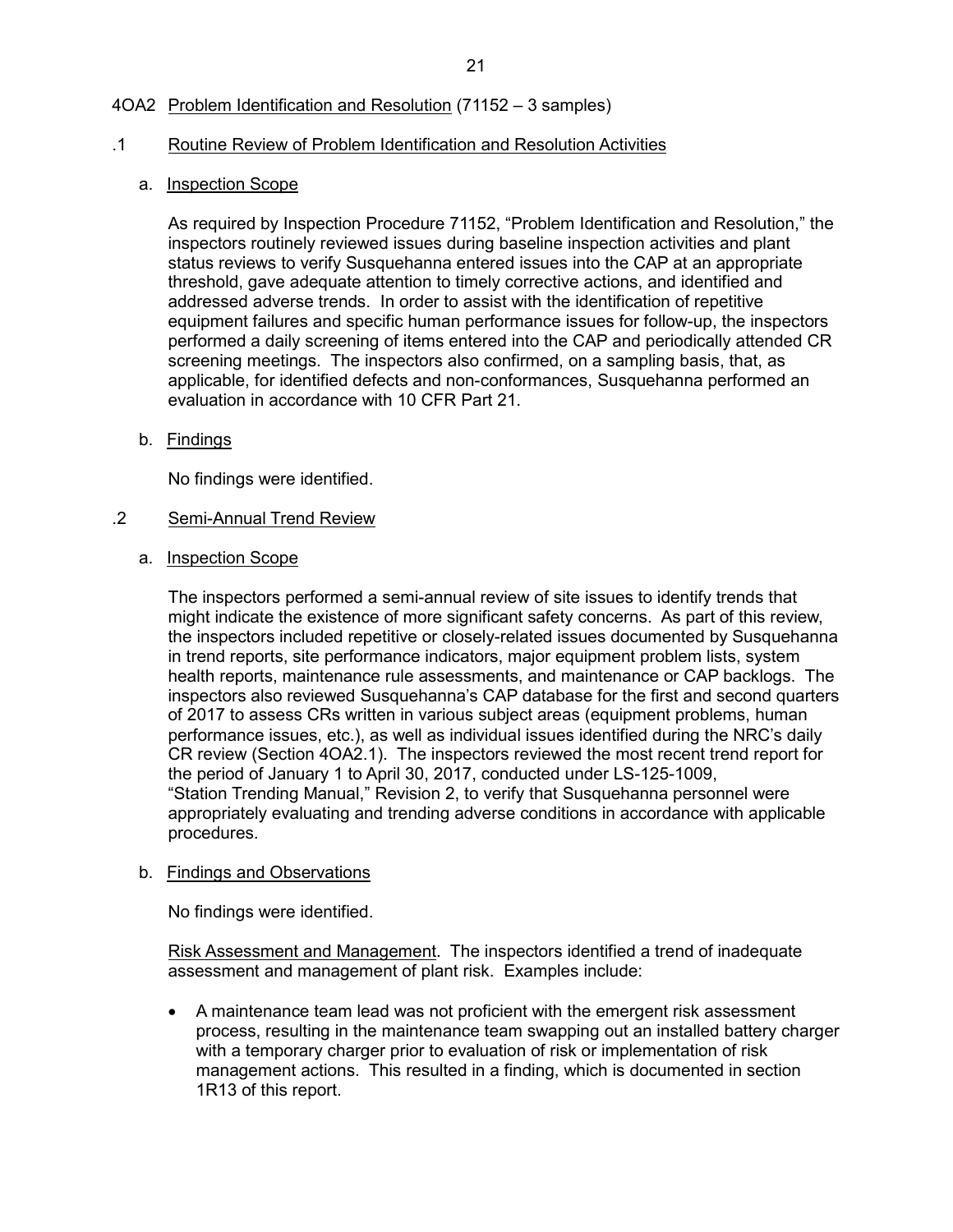- During the period of this review, the inspectors identified that two work activities had been scheduled concurrently, which elevated the plant risk from Green to Yellow. Procedure NDAP-QA-1902, "Integrated Risk Management," states, in part, "If a combination of individual activities causes a Yellow PRA Risk, evaluate reasonable schedule changes in an attempt to prevent a Yellow PRA Risk." When challenged by the inspectors, the station rescheduled the activities to different times, which resulted in plant risk remaining Green during both activities.
- During the Unit 2 refueling outage, the inspectors identified an example of work proceeding despite intended risk management actions not being taken. During work on an automatic transfer switch associated with an EDG, the station planned to post the other three EDGs as protected equipment. The inspectors noted that the protected equipment clearance order was issued, however the protected equipment signs were not hung, and the clearance order showed as "in process" in the software management system. In spite of this, the work was already in progress. When challenged by the inspectors, the station took appropriate actions to post the protected equipment, as originally planned.

Inspectors noted that, following a reactor scram caused by a transient initiated inadvertently during maintenance (see Section 4OA3 of this report) the station has a heightened sensitivity to risk.

Human Performance Errors. Inspectors continued to note an adverse trend in the number of human performance errors and events. Significant examples of human performance errors and events include:

- While adjusting the Unit 1 main turbine electrohydraulic control system power supply, a maintenance technician's tool inadvertently made contact with a grounded screw, causing a short to ground, which initiated a transient that resulted in a reactor scram. This is also addressed in section 4OA3 of this report.
- When the potentiometer failed on a 125 VDC battery charger, a maintenance team lead had a misconception that the inoperable battery charger was also considered unavailable, and also was not proficient with the emergent risk assessment process. This resulted in the maintenance team swapping out the installed battery charger with a temporary charger before the station could evaluate risk or take risk management actions. This resulted in a finding, and additional details are included in section 1R13 of this report.
- During the Unit 2 refueling outage, an operator failed to use a procedure as written, which caused a brief, unplanned drain of the reactor pressure vessel to the suppression pool. The inspectors assessed this event as minor, because the estimated time to drain the reactor cavity to the reactor pressure vessel (RPV) flange was greater than the EGM criteria of 24 hours, as detailed in section 4OA3 of this report.
- During the Unit 2 refueling outage, operators failed to implement procedures during restoration from electrical breaker work, which resulted in a containment fan trip and associated loss of safety function of secondary containment. The inspectors documented this as a finding in section 4OA3 of integrated inspection report 05000387; 388/2017001 (ML 17130A896).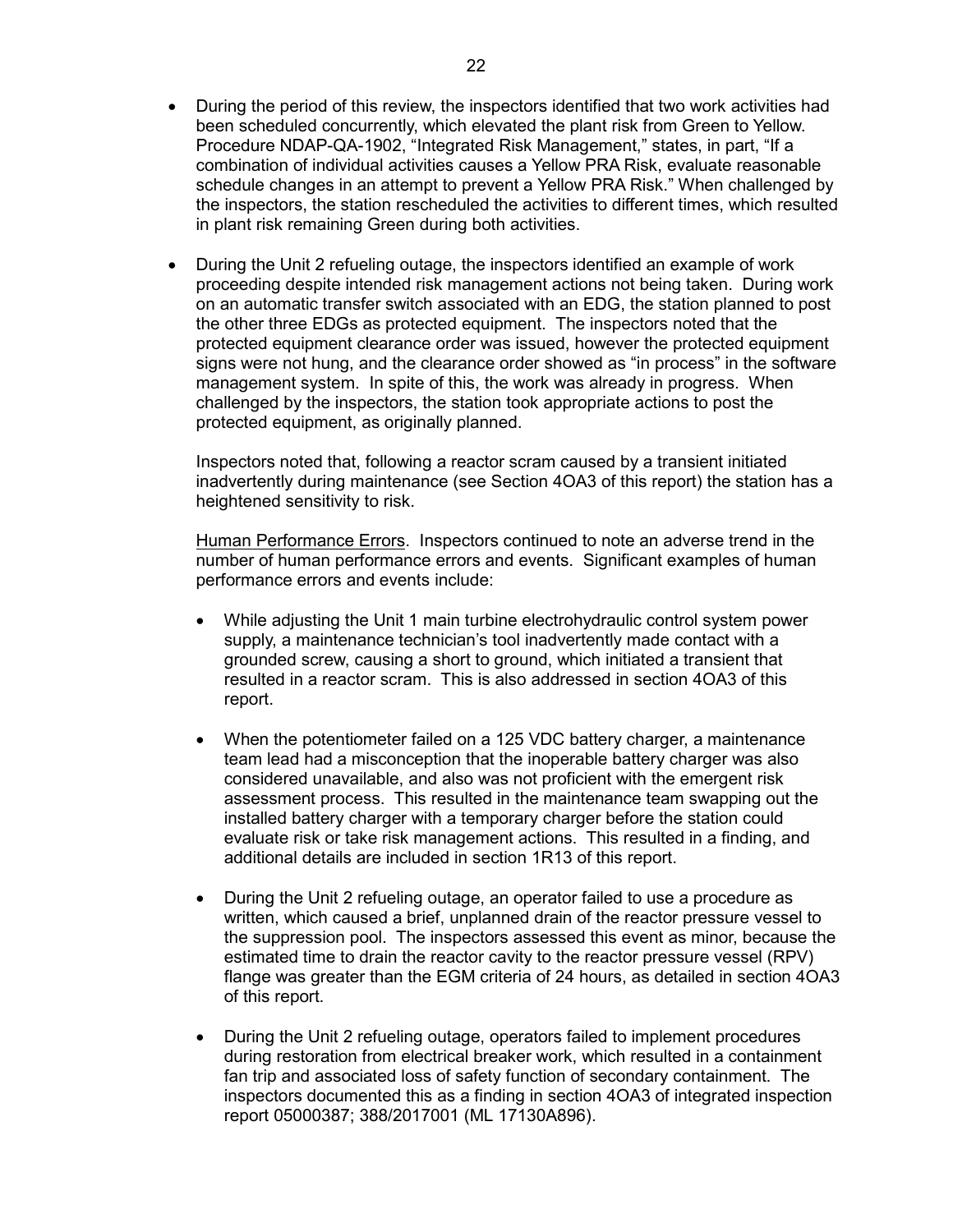Susquehanna also recognized this trend in the January – April 2017 Performance Assessment Report, which noted an increase in human performance error trend codes applied during the first trimester of 2017, as compared to the past 5 quarters. Susquehanna initiated CR-2017-10901 to evaluate five recent events that occurred in the month of May 2017 for a common cause. During the subsequent analysis, two additional human performance events occurred, and the data from the resulting prompt investigations was also included in the common cause analysis. Susquehanna's analysis determined that the common flawed defenses were questioning attitude, procedure use and adherence, and verification practices. Since these are already key elements of Susquehanna's "Focus on Five" communication strategy, which is emphasized to the station on pamphlets, posters, and emails, the station intends to continue to communicate using the "Focus on Five" theme. Also, a revision of the station Plan for Excellence is in process. This revision will include changes to the Safety and Human Performance Focus Area to drive improved behaviors in these areas.

### .3 Annual Sample: Follow Up of a Green NCV for Failure to Implement Procedures for Controlling the HPCI System

#### a. Inspection Scope

The inspectors performed an in-depth review of Susquehanna's evaluation and corrective actions associated with failing to implement procedures for controlling the HPCI system, where operators inappropriately overrode HPCI system automatic initiation prior to inserting a manual scram on May 13, 2016. Specifically, the inspectors reviewed the CRs related to this event, including the apparent cause evaluation conducted under CR-2016-12854 and actions taken by Susquehanna to address causal factors to prevent recurrence.

The inspectors assessed Susquehanna's evaluation, extent of condition review, completed and proposed corrective actions, and the prioritization and timeliness of actions to evaluate whether the corrective actions were appropriate. The inspectors interviewed licensed operators, operations managers, and training staff and reviewed Susquehanna's evaluation of the issue and corrective actions taken to ensure that Susquehanna implemented corrective actions commensurate with the significance of the issue.

#### b. Findings and Observations

No findings were identified.

The inspectors determined that Susquehanna's evaluation and extent of condition review were thorough, and the causes were appropriately identified. The inspectors also determined that the corrective actions were reasonable and would address the causes of the issue.

Susquehanna's evaluation determined the Unit Supervisor inappropriately directed use of the emergency operating procedure hard card to override HPCI auto initiation without specific emergency operating procedure direction and that less-than-adequate teamwork existed which caused less-than-adequate communication, individuals to not stay in assigned role, and less-than-adequate oversight. The inspectors found that Susquehanna had implemented appropriate corrective actions which effectively reinforced expectations for procedural compliance and teamwork to prevent recurrence.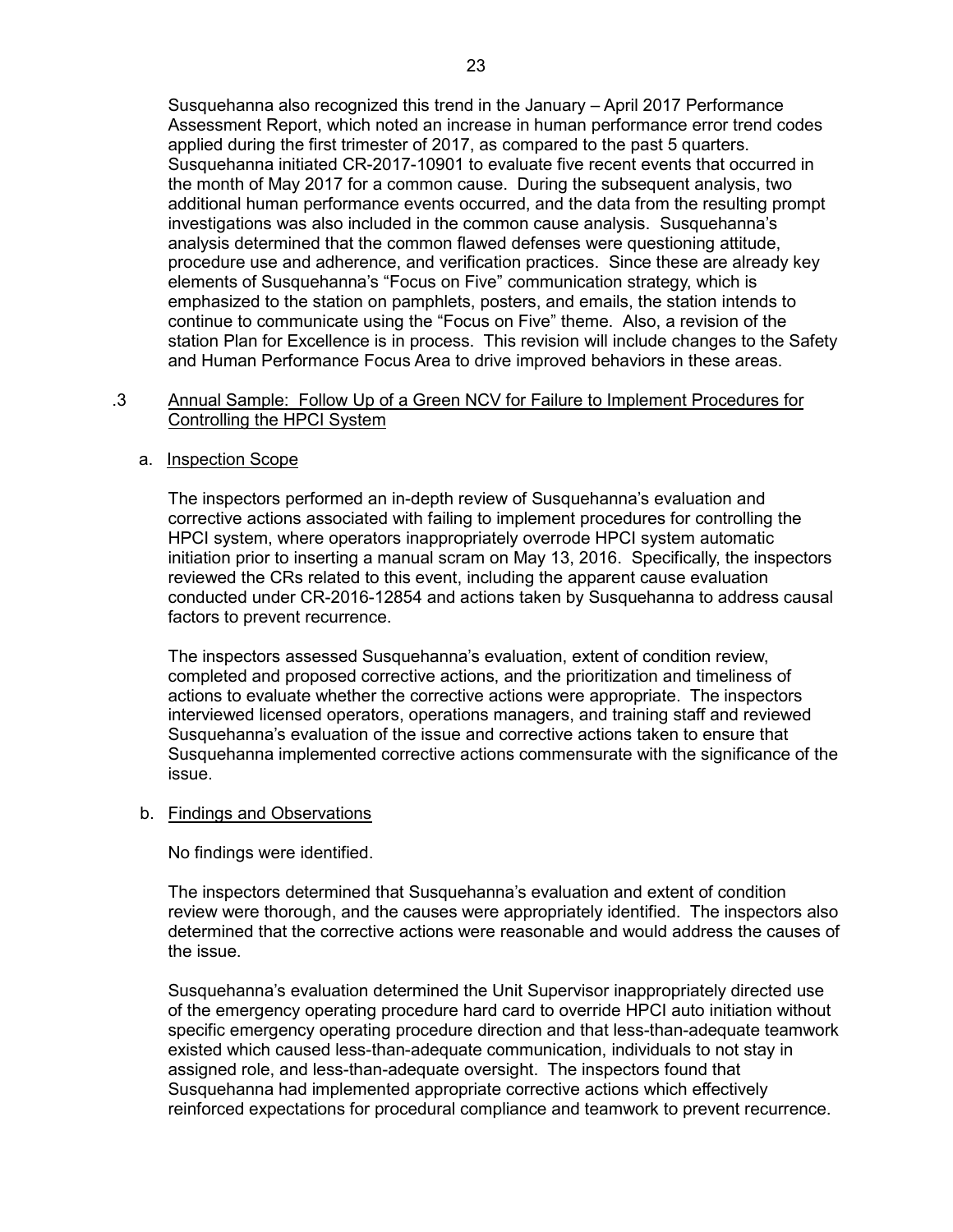The inspectors noted that the guidance in OP-252, "HPCI System," which allows inhibiting HPCI initiation following conditions where an automatic initiation has occurred, is an abbreviated version of similar guidance provided in OP-AD-300, "Administration of Operations," and, as such, could potentially result in confusion or misunderstanding. Susquehanna generated CR-2017-10367 to enhance this procedural guidance. The inspectors concluded that Susquehanna's evaluation of the issue and the completed and planned corrective actions were appropriate and thorough.

# .4 Annual Sample: Corrective Actions Related to Degraded Security Equipment

# a. Inspection Scope

The inspectors performed an in-depth review of Susquehanna's evaluation and corrective actions associated with degraded security equipment. Due to the sensitive nature, the scope of this inspection was included in NRC inspection report 387/388 2017403.

# b. Findings and Observations

No findings were identified.

Due to their sensitive nature, inspectors documented observations in NRC inspection report 387/388 2017403.

# <span id="page-26-1"></span><span id="page-26-0"></span>4OA3 [Follow-Up of Events and Notices of Enforcement Discretion](#page-39-1) (71153 – 10 samples)

.1 Plant Events

# a. Inspection Scope

For the plant event listed below, the inspectors reviewed and/or observed plant parameters, reviewed personnel performance, and evaluated performance of mitigating systems. The inspectors communicated the plant events to appropriate regional personnel, and compared the event details with criteria contained in IMC 0309, "Reactive Inspection Decision Basis for Reactors," for consideration of potential reactive inspection activities. As applicable, the inspectors verified that Susquehanna made appropriate emergency classification assessments and properly reported the event in accordance with 10 CFR Parts 50.72. The inspectors reviewed Susquehanna's followup actions related to the events to assure that Susquehanna implemented appropriate corrective actions commensurate with their safety significance.

• Unit 1, reactor scram due to transient initiated by an inadvertent loss of main turbine electrohydraulic control system control power due to a maintenance error.

# b. Findings

No findings were identified.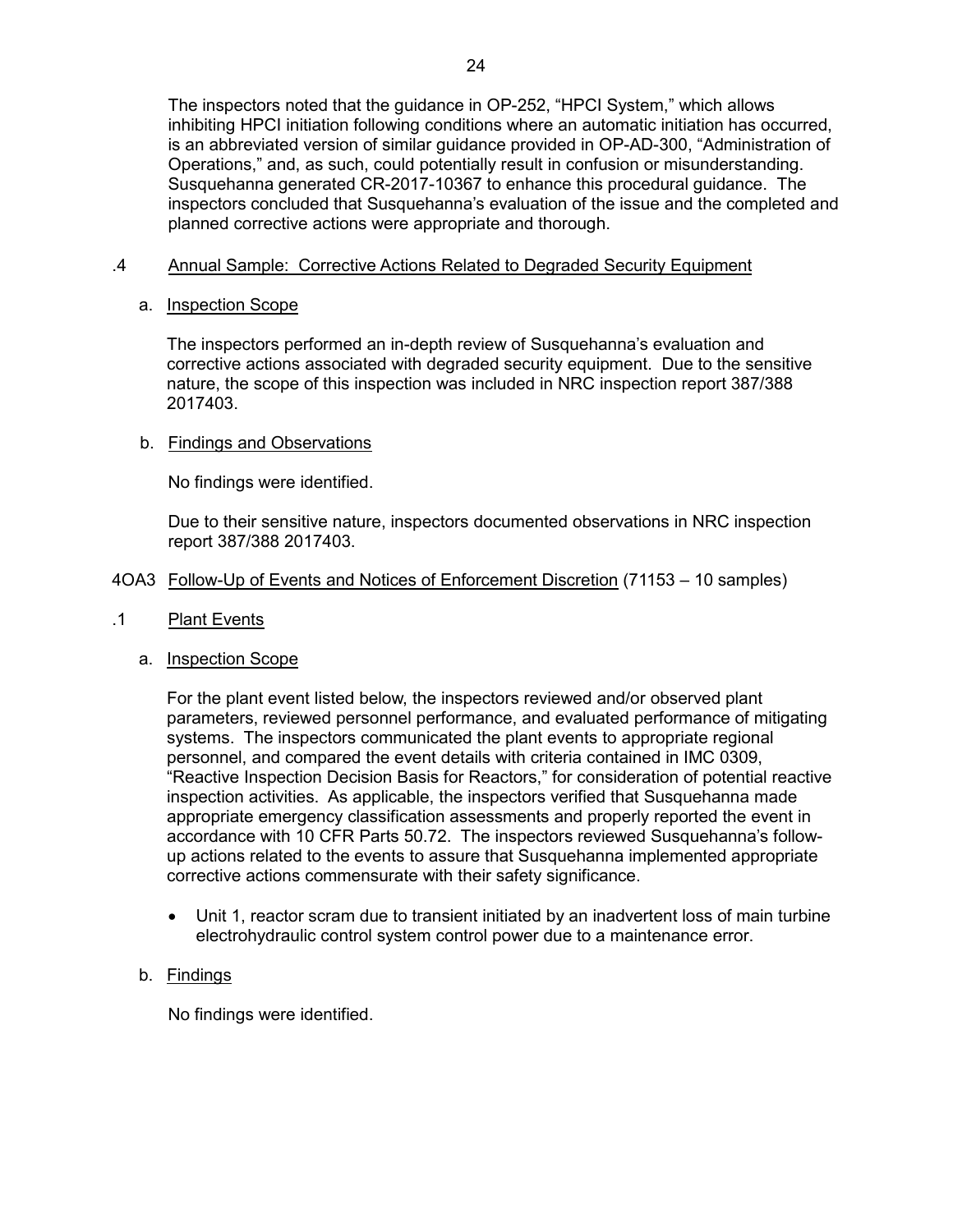.2 (Closed) Licensee Event Report (LER) 05000388/2017-002-00: Implementation of Enforcement Guidance Memorandum (EGM) 11-003, Revision 3

From March 6 through March 30, 2017, Susquehanna performed OPDRVs without establishing secondary containment integrity. An OPDRV is an activity that could result in the draining or siphoning of the RPV water level below the top of fuel, without crediting the use of mitigating measures to terminate the uncovering of fuel. TS 3.6.4.1, "Secondary Containment" requires that secondary containment be operable, and is applicable during OPDRVs. The required action for this specification if secondary containment is inoperable in this condition of applicability is to initiate actions to suspend OPDRVs immediately. Therefore, failing to maintain secondary containment operability during OPDRVs without initiating actions to suspend the operation was considered a condition prohibited by TSs as defined by 10 CFR 50.73(a)(2)(i)(B). As reported in LER 05000387/2016-006, Susquehanna conducted the following OPDRVs during the period of secondary containment inoperability:

- Recirculation system flushes and maintenance;
- RHR system flushes and maintenance;
- Hydraulic control unit and control rod drive system maintenance;
- Local power range monitor replacements;
- Control rod drive mechanism replacements;
- Reactor water cleanup system chemical cleaning and hot spot flushes;
- RPV letdown: and
- Hot spot and RPV bottom head drain flushes.

NRC EGM 11-03, "EGM on Dispositioning BWR Licensee Noncompliance With TS Containment Requirements During Operations With A Potential For Draining The Reactor Vessel," Revision 3, provides, in part, for the exercise of enforcement discretion only if the licensee demonstrates that it has met four specific criteria during an OPDRV activity. The inspectors' assessments of Susquehanna's implementation of these four criteria during the local power range monitor replacement activity are described below:

- 1) The inspectors observed that, as required by the EGM, the OPDRV activities were logged in the control room narrative logs and that the log entries appropriately documented actions being taken to ensure water inventory was maintained and defense-in-depth criteria were in place.
- 2) The inspectors noted that the reactor vessel water level was maintained above the RHR high water level setpoint of 22 feet. The inspectors also noted that at least one safety-related pump was the standby source of makeup designated in the control room narrative logs for the evolutions. Susquehanna logged that the worst case estimated time to drain the reactor cavity to the RPV flange was greater than the EGM criteria of 24 hours.
- 3) The inspectors verified that the OPDRVs were not conducted in Mode 4 and that Susquehanna maintained secondary containment operability for the refueling floor while moving irradiated fuel during OPDRVs. The inspectors noted that Susquehanna had contingency plans in place for isolating the potential leakage paths, should difficulty arise during various maintenance activities. Additionally, the inspectors verified that two independent means of measuring RPV water level (one alarming) were available for identifying the onset of loss of inventory events.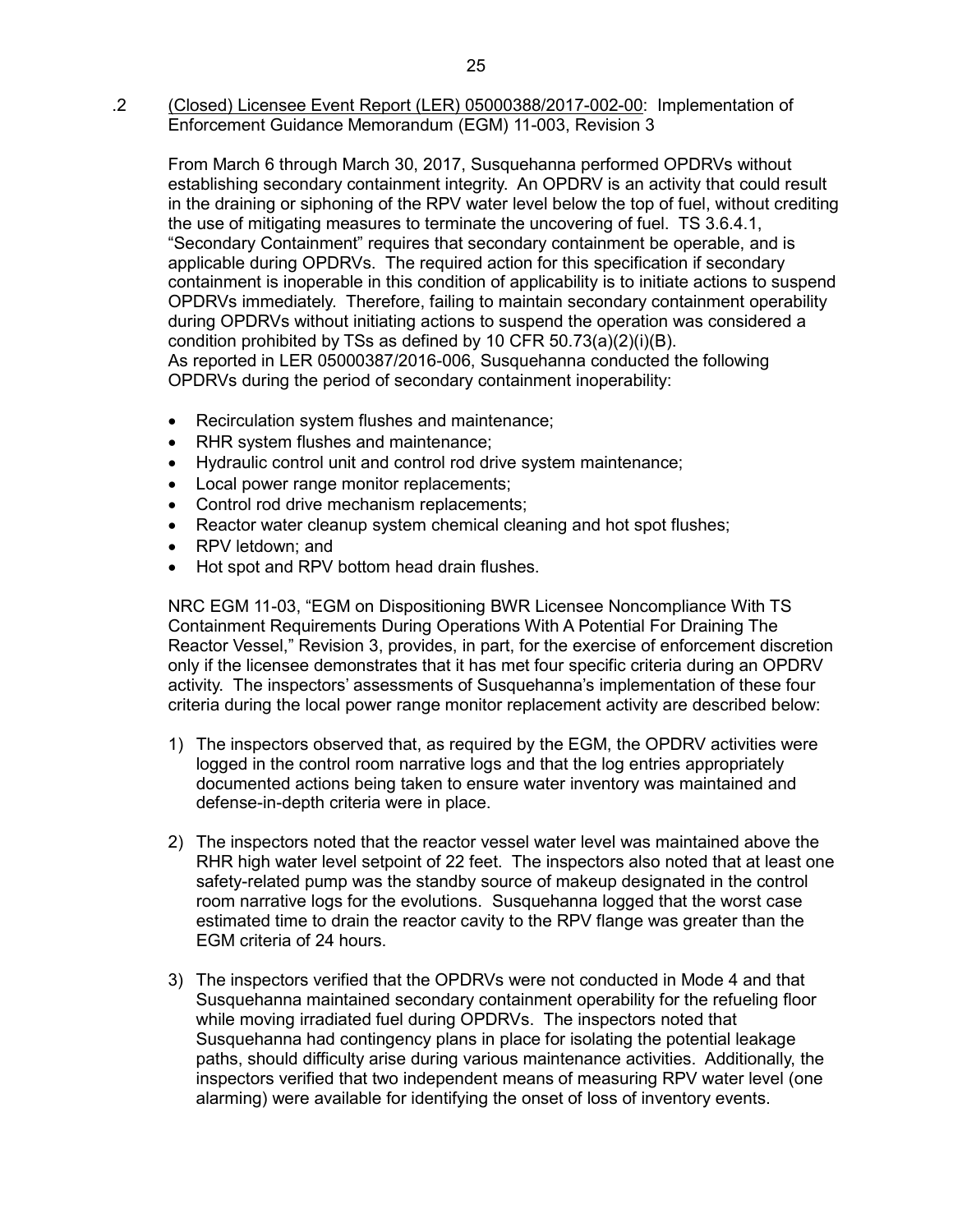4) Inspectors verified that all other TSs were met during OPDRVs with secondary containment inoperable.

TS 3.6.4.1 is applicable during OPDRVs and requires that secondary containment be operable. TS 3.6.4.1, action C.3, requires operators to initiate actions to suspend OPDRVs immediately upon discovery that secondary containment is inoperable. Contrary to the above, between March 6, 2017 through March 30, 2017, Susquehanna did not maintain secondary containment operable while performing OPDRVs. Because the violation was identified during the discretion period described in EGM 11-003, the NRC is exercising enforcement discretion in accordance with Section 3.5, "Violations Involving Special Circumstances," of the NRC Enforcement Policy and, therefore, will not issue enforcement action for this violation. In accordance with EGM 11-003, in order to continue to receive enforcement discretion, an LAR must be submitted and accepted for review within 12 months of the NRC staff's publication of the generic change, which occurred on December 20, 2016. The inspectors observed that Susquehanna is tracking the need to submit a LAR as AR-2015-01733 and has plans to submit the LAR in September 2017. This LER is closed.

#### .3 Licensee Event Reports (LERs) Associated with Simultaneous Opening of Secondary Containment Doors due to Personnel Errors

The following LERs and associated evaluations were reviewed for accuracy, the appropriateness of corrective actions, violations of requirements, and potential generic issues. The inspectors did not identify any new issues during the review of the LERs. In each of the cases, Susquehanna personnel accessed a secondary containment airlock without obeying the posted requirement contrary to Step 4.3.1 of NDAP-QA-0321, "Secondary Containment Integrity Control," which states that personnel accessing secondary containment are responsible for obeying posted requirements for proper operation of airlocks. The posted sign at each airlock states that personnel shall not access the airlock if the red light is lit, indicating the second door is being accessed. In most cases, when the airlock door was opened the redundant door was already opened for personnel transit. In one case, the second door was propped open for ongoing work.

At the time of each event, TS 3.6.4.1, "Secondary Containment Control," required one door in each airlock be closed at all times to maintain secondary containment operability. Since in each of these cases both doors were opened simultaneously, secondary containment was rendered inoperable, but returned to an operable condition promptly when personnel restored at least one of the doors to their closed configuration. Because secondary containment represents a single train, Susquehanna reported these events to the NRC as required by 10 CFR 50.73(a)(2)(v) as a condition that could have prevented fulfilment of the safety function.

On April 20, 2017, the NRC approved a revision to both Unit 1 and Unit 2 TS bases (Agency-wide Documents Access and Management System Accession Nos. ML17118A075 and 17118A076, respectively). The TS bases now state that brief, inadvertent, simultaneous opening of the inner and outer secondary containment doors for personnel entry and exit is allowed.

In each case, Susquehanna evaluated the event and determined that the ability of the standby gas treatment system to draw down secondary containment was not challenged due to the short duration of the inoperability and therefore determined that none of the events represented safety system functional failures under the NRC performance indicator. Inspectors determined that the failure to implement the requirements of station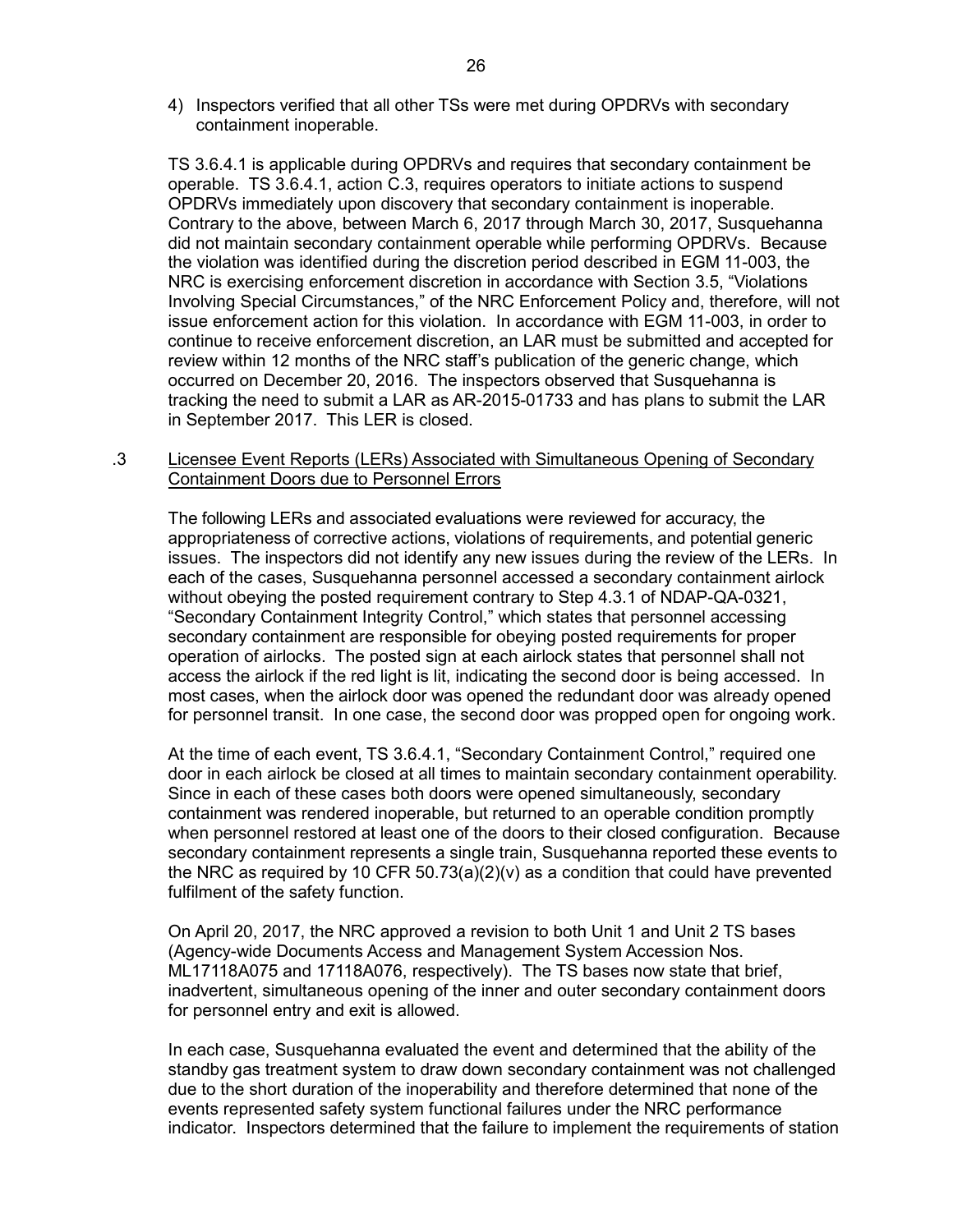procedures was a performance deficiency. However, because they did not have an adverse impact on the ability of the secondary containment to protect the public from the spread of radionuclide releases caused by accidents or events, inspectors determined that each performance deficiency was of minor safety significance. These LERs are closed.

(Closed) LER 05000387(388)/2016-017-00: Secondary Containment Declared Inoperable Due to Airlock Doors Open Due to Human Performance Error During Security Response

On October 29, 2016, a security officer responding to alarms located at the security portal associated with an airlock failed to verify the airlock indicator lights prior to entering the airlock. Both airlock doors were briefly opened at the same time. This was documented as CR-2016-24574.

(Closed) LER 05000387(388)/2016-022-00: Secondary Containment Breach due to Simultaneous Opening of Airlock Doors

On October 4, 2016, a security officer responding to an alarm opened one airlock door while the other door was propped open for ongoing work. This was documented as CR-2016-22511.

(Closed) LER 05000387(388)/2016-023-00: Secondary Containment Declared Inoperable Due to Airlock Doors Open Due to Human Performance Error

On September 26, 2016, an escorted individual who was part of a group transiting through the airlock to the refuel floor failed to wait until all individuals were in the airlock and the entry door was closed before opening the exit door. This was documented in CR-2016-21924.

(Closed) LER 05000387(388)/2016-025-00: Secondary Containment Breach due to Simultaneous Opening of Airlock Doors

On November 30, 2016, an employee opened an airlock door to enter the Unit 1 airlock from the turbine building while an employee inside the airlock had the airlock door to the reactor building open. This was documented in CR-2016-26483.

(Closed) LER 05000387(388)/2017-001-00: Secondary Containment Breach due to Simultaneous Opening of Airlock Doors

On January 17, 2017, a group consisting of employees and visitors were exiting the Unit 1 reactor building airlock when an individual in the group opened the airlock door to the turbine building prior to the airlock door to the reactor building being fully closed. This was documented in CR-2017-01242.

(Closed) LER 05000387(388)/2017-002-00: Secondary Containment Breach due to Simultaneous Opening of Airlock Doors

On February 17, 2017, when three employees were transiting the 818' airlock, an individual in the group opened the door to exit the airlock prior to the airlock door the group had used to enter the airlock being fully closed. This was documented in CR-2017-03515.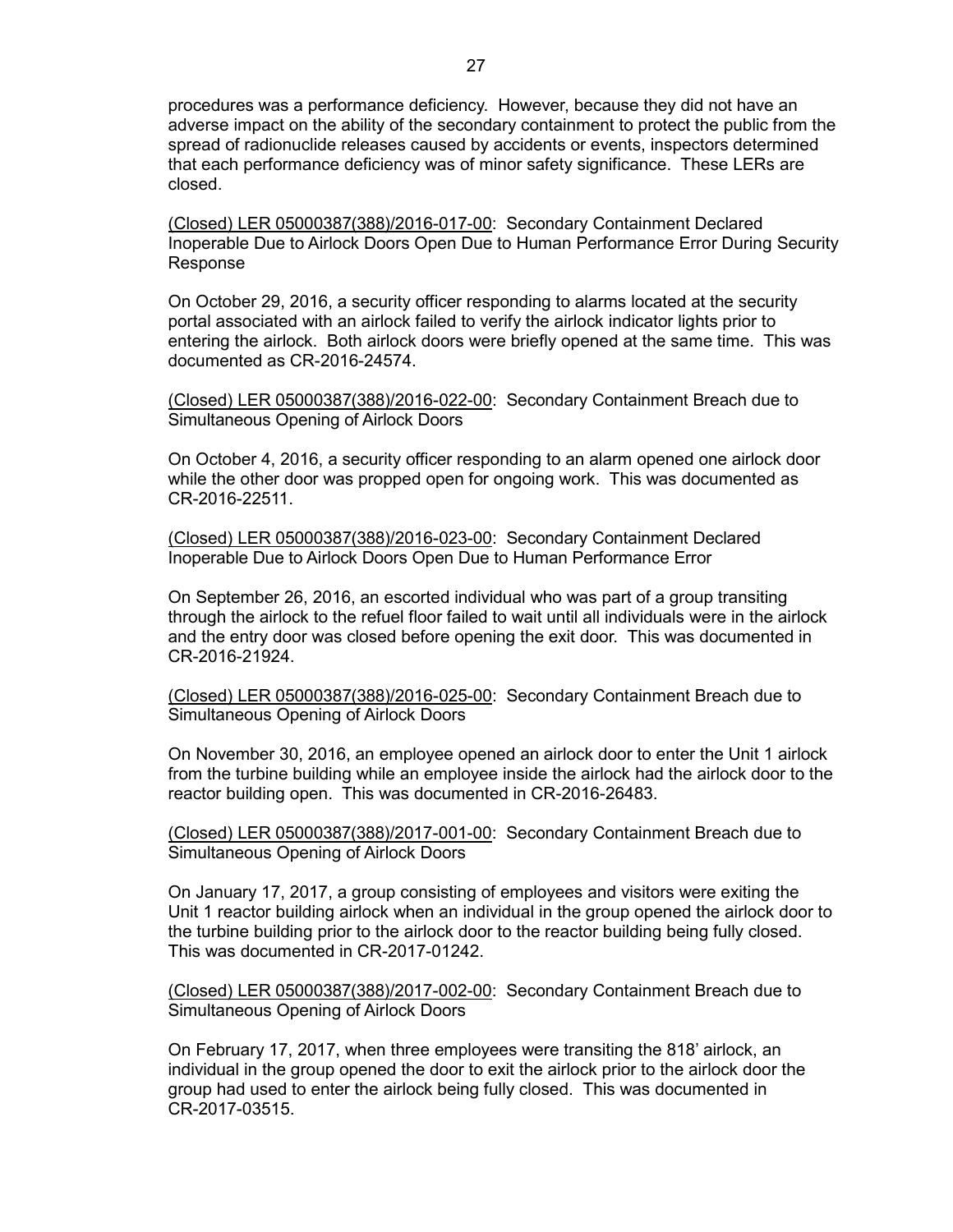(Closed) LER 05000387(388)/2017-003-00: Secondary Containment Breach due to Simultaneous Opening of Airlock Doors

On March 2, 2017, when two employees were transporting a cart of materials through an airlock on Unit 2 elevation 779', they failed to ensure the airlock door to the reactor building was fully closed prior to opening the airlock door to the turbine building. This was documented in CR-2017-04381.

(Closed) LER 05000388(387)/2017-004-00: Secondary Containment Breach due to Simultaneous Opening of Airlock Doors

On March 2, 2017, when three employees were entering the Unit 2 airlock on elevation 676' using the door from the reactor building side, one of them opened the airlock door to the turbine building prior to the airlock door to the reactor building being fully closed. This was documented in CR-2017-04361.

#### <span id="page-30-0"></span>4OA6 Meetings, Including Exit

On July 21, 2017, the inspectors presented the inspection results to Brad Berryman, Site Vice President, and other members of the Susquehanna staff. The inspectors verified that no proprietary information was retained by the inspectors or documented in this report.

#### **ATTACHMENT: SUPPLEMENTARY INFORMATION**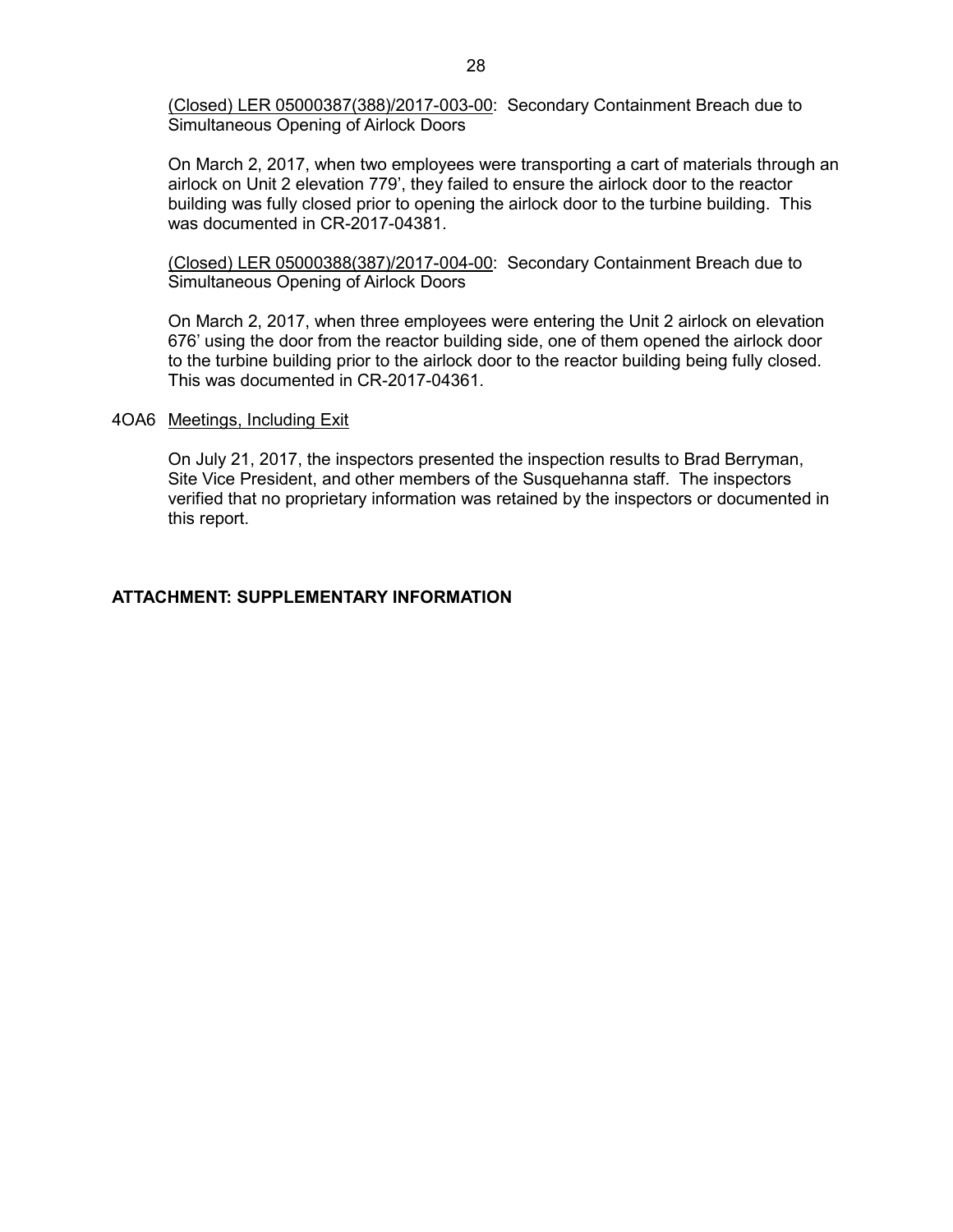#### A-1

### **SUPPLEMENTARY INFORMATION**

# **KEY POINTS OF CONTACT**

#### <span id="page-31-1"></span><span id="page-31-0"></span>Licensee Personnel

- T. Rausch, President and Chief Nuclear Officer
- B. Berryman, Site Vice President
- D. Jones, Plant Manager
- D. Ambrose, Design Engineering Manager
- B. Bridge, Radiation Protection Manager
- K. Cimorelli, Director Strategic Planning
- B. Franssen, Support General Manager
- J. Jennings, Nuclear Support General Manager
- M. Krick, Regulatory Affairs Senior Engineer
- D. Lamarca, Operations Manager
- B. Mangan, Applied Ecoscience
- T. Mangan, Applied Ecoscience
- C. Manges, Regulatory Affairs Senior Engineer
- M. Murphy, Station Engineering Manager
- N. Pagliaro, Regulatory Assurance
- W. Reppa, Engineering General Manager
- C. Saxton, Senior Environmental Scientist
- P. Scanlan, Maintenance Manager
- J. Willis, Assistant Operations Manager Shift
- <span id="page-31-2"></span>L. Zwolinkski, Applied Ecoscience

#### **LIST OF ITEMS OPENED, CLOSED, DISCUSSED, AND UPDATED**

#### Opened/Closed

| 05000387/388;2017002-01   | <b>NCV</b> | Inadequate Assessment of Fire Brigade<br>Performance during an Unannounced Drill<br>(Section 1R05)                                                  |
|---------------------------|------------|-----------------------------------------------------------------------------------------------------------------------------------------------------|
| 05000387;2017002-02       | <b>NCV</b> | Failure to Assess and Manage Risk Associated<br>with Emergent Work (Section 1R13)                                                                   |
| Closed                    |            |                                                                                                                                                     |
| 05000388/2017-002-00      | LER        | Implementation of Enforcement Guidance<br>Memorandum (EGM) 11-003, Revision 3<br>(Section 4OA3)                                                     |
| 05000387(388)/2016-017-00 | LER        | Secondary Containment Declared Inoperable<br>Due to Airlock Doors Open Due to Human<br>Performance Error During Security Response<br>(Section 4OA3) |
| 05000387(388)/2016-022-00 | LER        | Secondary Containment Breach due to<br>Simultaneous Opening of Airlock Doors<br>(Section 4OA3)                                                      |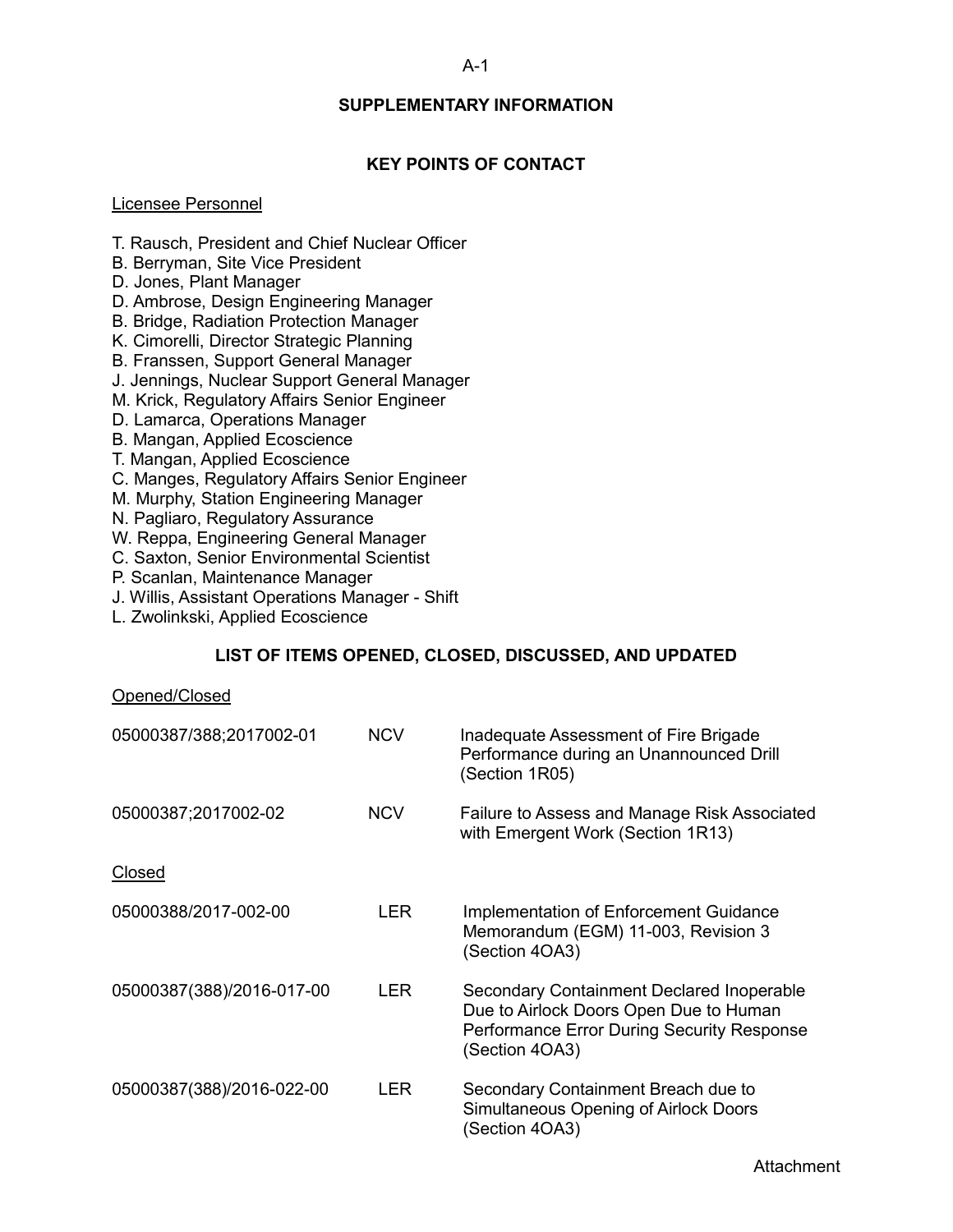| 05000387(388)/2016-023-00 | LER.       | Secondary Containment Declared Inoperable<br>Due to Airlock Doors Open Due to Human<br>Performance Error (Section 4OA3) |
|---------------------------|------------|-------------------------------------------------------------------------------------------------------------------------|
| 05000387(388)/2016-025-00 | LER.       | Secondary Containment Breach due to<br>Simultaneous Opening of Airlock Doors<br>(Section 4OA3)                          |
| 05000387(388)/2017-001-00 | LER.       | Secondary Containment Breach due to<br>Simultaneous Opening of Airlock Doors<br>(Section 4OA3)                          |
| 05000387(388)/2017-002-00 | <b>LER</b> | Secondary Containment Breach due to<br>Simultaneous Opening of Airlock Doors<br>(Section 4OA3)                          |
| 05000387(388)/2017-003-00 | LER.       | Secondary Containment Breach due to<br>Simultaneous Opening of Airlock Doors<br>(Section 4OA3)                          |
| 05000388(387)/2017-004-00 | I FR       | Secondary Containment Breach due to<br>Simultaneous Opening of Airlock Doors<br>(Section 4OA3)                          |

#### **LIST OF DOCUMENTS REVIEWED**

#### <span id="page-32-1"></span><span id="page-32-0"></span>**[Section 1R01: Adverse Weather Protection](#page-7-2)**

Procedures NDAP-00-1913, Seasonal Readiness, Revision 8

| Condition Reports (*NRC identified) |               |               |               |
|-------------------------------------|---------------|---------------|---------------|
| CR-2017-01828                       | CR-2017-08313 | CR-2017-08957 | CR-2017-09448 |
| CR-2017-09619                       |               |               |               |

Drawings E-1, Unit 1 & 2 Single Line Diagram Station, Sheet 1A, Revision 9 E-1, Unit 1 & 2 Single Line Diagram Station, Sheet 1, Revision 38

**Miscellaneous** NDAP-00-1913, Summer Preparation Checklist, Attachment G, Revision 7 Certification of 2017 Summer Readiness, May 15, 2017, Revision 0

#### <span id="page-32-2"></span>**[Section 1R04: Equipment Alignment](#page-8-1)**

**Procedures** OP-102-001, 125V C System, Revision 25

Condition Reports (\*NRC identified) CR-2017-04360 CR-2017-04661 CR-2017-05347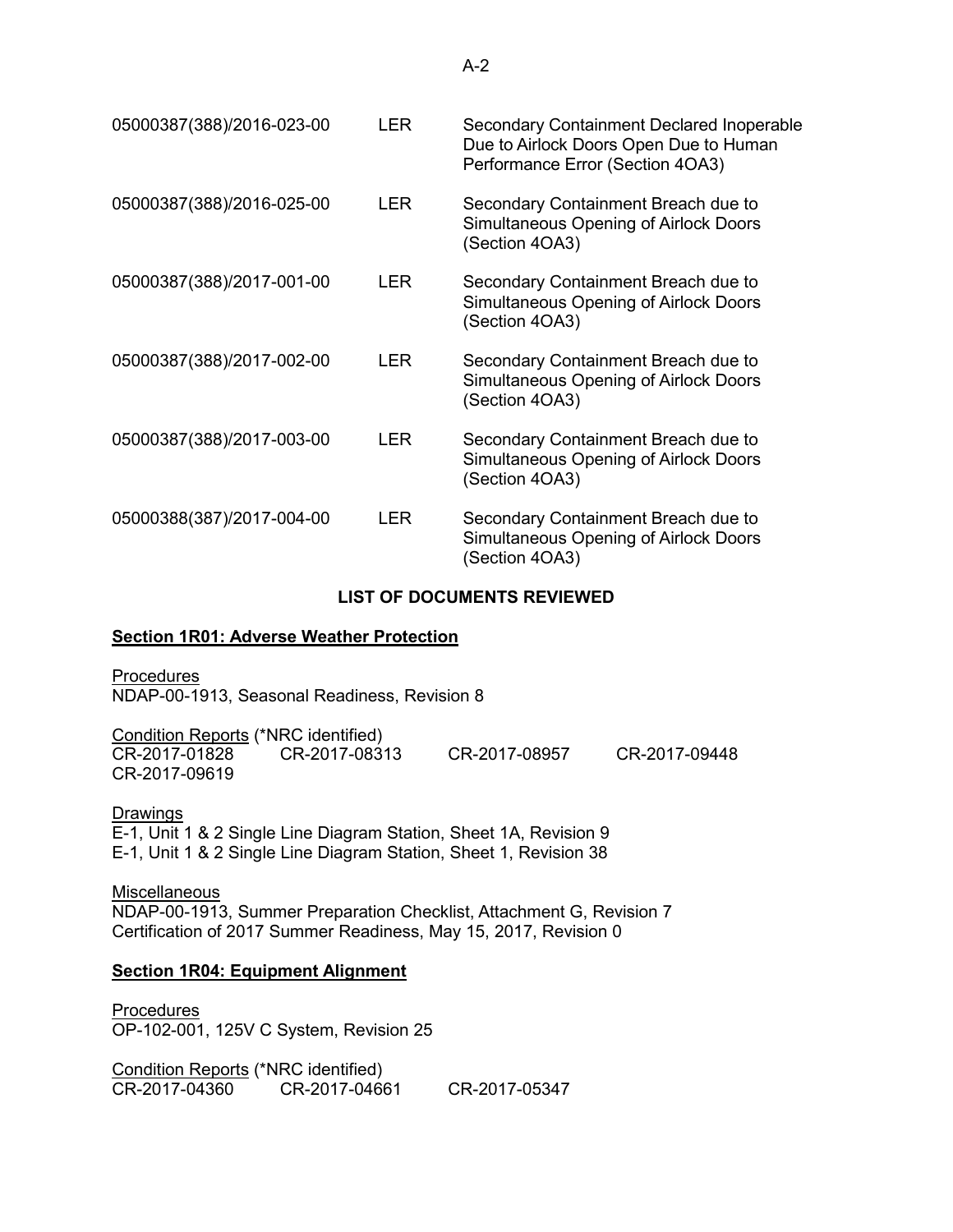**Drawings** 

- E-11, Unit 1 & Common Single Line Meter and Relay Diagram 125 & 250 VDC System, Sheet 1, Revision 19
- E-9, Common Single Line Meter & Relay Diagram 480V Motor Control Center 0B526, Sheet 41, Revision 21
- E-8, Unit 1 Single Line Meter & Relay Diagram 480V Load Centers 1B210, 1B220, 1B230 and 1B240, Sheet 4, Revision 19
- E-26, Unit 1 Schematic Meter & Relay Diagram 125V DC System, Sheet 1, Revision 38
- M-111, Common P&ID Emergency Service Water System, Sheet 1, Revision 50
- M-2126, Unit 2 P&ID Containment Instrument Gas, Sheet 1, Revision 34
- M1-B21-102, ADS, Sheet 4, Revision 19
- M1-B21-102, ADS, Sheet 5, Revision 10
- M1-B21-102, ADS, Sheet 6, Revision 9
- M1-B21-102, ADS, Sheet 7, Revision 12
- M1-B21-102, ADS, Sheet 8, Revision 12
- M1-B21-102, ADS, Sheet 9, Revision 17
- M1-B21-102, ADS, Sheet 1, Revision 20
- M1-B21-102, ADS, Sheet 2, Revision 17
- E-180, Unit 1 Block Diagram SRV Flow Monitoring System, Sheet 7, Revision 9
- KSV-36-10, Control Diagram, Sheet 2, Revision 5
- M30-150, Common Standby Generator Set Control Diagram, Sheet 1, Revision 9
- M-134, Common P&ID A-D Diesel Auxiliaries Starting Air Systems, Sheet 3, Revision 20
- M-134, Common P&ID A-D Diesel Auxiliaries Starting Air Systems, Sheet 2, Revision 19 M-134, Common P&ID A-D Diesel Auxiliaries Fuel Oil, Lube Oil, Air Intake & Exhaust and Jacket Water Cooling Systems, Sheet 1, Revision 51
- M-182, Unit 1, Unit 2 & Common P&ID Diesel Gen & ESSW Pumphouse Air Flow Diagram, Sheet 1, Revision 9

# <span id="page-33-0"></span>**[Section 1R05: Fire Protection](#page-9-1)**

**Procedures** 

NDAP-QA-0449, Fire Protection Program, Revision 16 AR-SP-002, Simplex Fire Protection Fire Detection Alarm Priority 2, Revision 35 OP-013-002, Fire/Smoke Detection and Alarm System, Revision 53 ON-013-001, Response to Fire, Revision 46 NDAP-QA-0445, Fire Brigade, Revision 19 TQ-171, Susquehanna Fire Brigade Training Program, Revision 4

Condition Reports (\*NRC identified) CR-2017-10767\* CR-2017-13120\*

Drawings

M-178, Unit 1 P&ID Control Structure Air Flow Diagram, Sheet 2, Revision 4 C-1721, Unit 1 Reactor Building Fire Protection Plan Elevation 670'-0", Sheet 3, Revision 7 C-1721, Unit 1 Reactor Building Fire Detector Location Plan Elevation 670'-0" to 683'-0", Sheet 4, Revision 8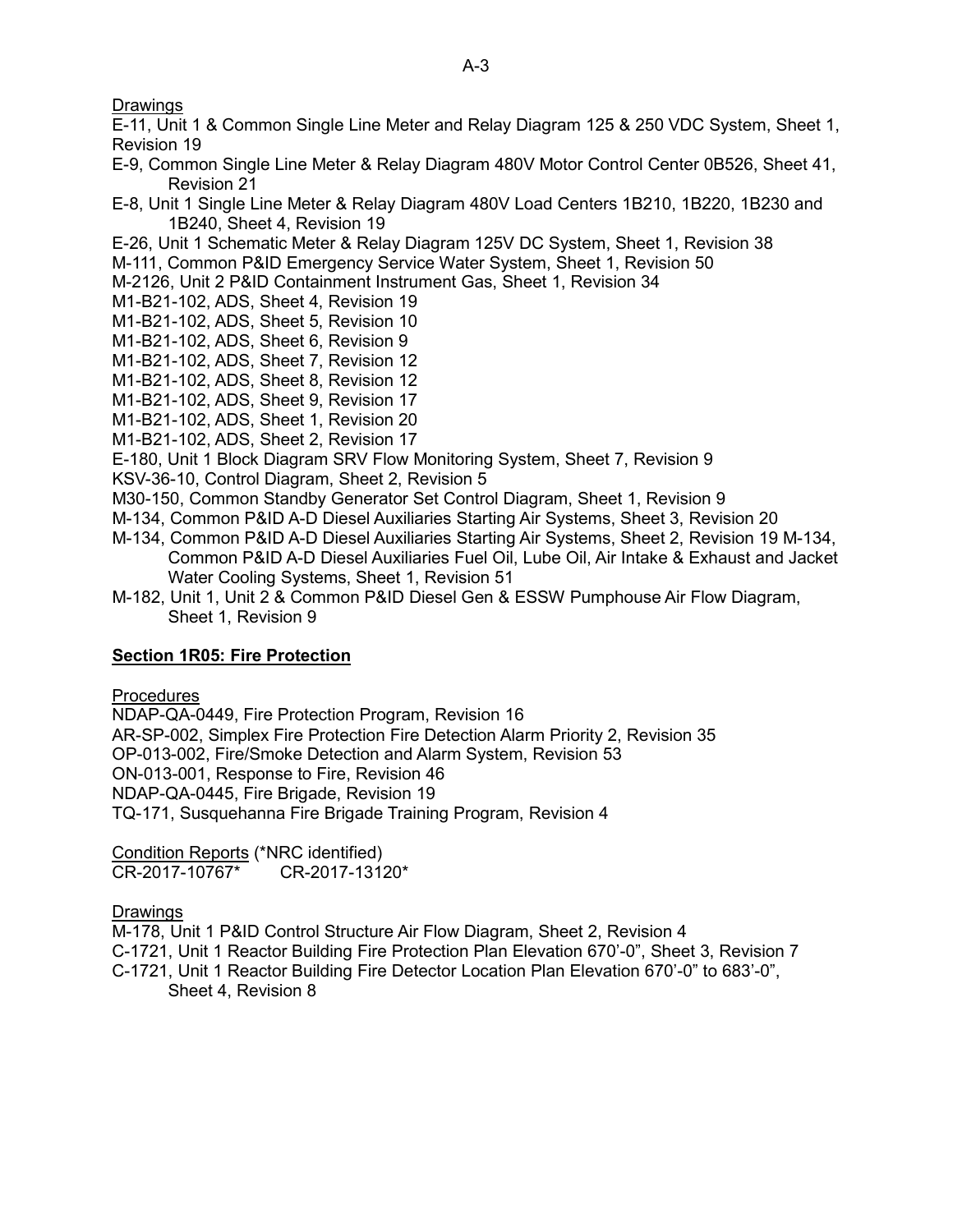**Miscellaneous** 

- FP-213-253, Main Steam Pipeway Area (II-411) Recirculation Fan Room (II-709) Fire Zone 2-4G Elevation 719'-1", Revision 5
- FP-013-169, Equipment and Battery Rooms Unit 1 East Side (C-604, 602, 603, 608) Fire Zones 0-28B-I, 0-28M, 0-28N, 0-28J Elevation 771'-0", Revision 4 FP-013-134, Central Access Control Area Chem Lab, Offices, and Locker Rooms Fire Zone 0-22A, 0-23, 0-22C Elevation 676'-0", ^86'-6", Revision 6
- Fire Brigade Quarterly Drill, Incendiary Fire- Remote Shutdown, Scenario #31 TQ-171-0101, Fire Brigade Drill Summary, Revision 0
- FP-113-109, Remote Shutdown Panel Room (I-109) Access Area (I-102) Fire Zones 1-2B, 1-2D Elevation 670'-0", Revision 5

# <span id="page-34-0"></span>**[Section 1R06: Flood Protection Measures](#page-12-1)**

# <span id="page-34-1"></span>Drawings

C-1750, Unit 1 and 2 Control Structure Fire Protection Plan of El. 714'-0", Sheet 3, Revision 4 P-21-5, Drainage Central Control Building Area 21 Plan of Elevation 714'0", Revision 7

**Miscellaneous** 

EC-FLOD-0001, Internal Flooding Evaluations for Moderate Energy Pipe Cracks and Sprinkler system Actuations, Revision 3

# **[Section 1R11: Licensed Operator Requalification Program](#page-13-1)**

Procedures

GO-200-002, Plant Startup, Heatup and Power Operation, Revision 93 ON-SCRAM-101, Reactor Scram, Revision 5

Condition Reports (\*NRC identified) CR-2017-08013 CR-2017-08058

### **Drawings**

M-175, Unit 1 P&ID Reactor Bldg. Air Flow Diagram Zone 3, Sheet 1, Revision 34 M-175, Unit 1 P&ID Reactor Bldg. Air Flow Diagram Zone 3, Sheet 2, Revision 9 M-176, Unit 1 P&ID Air Flow Diagram Zone 1 Reactor Building, Sheet 1, Revision 31 VC-175, Common P&ID HVAC Control Diagram Reactor Building Standby Gas Treatment System, Sheet 3, Revision 34

**Miscellaneous** Unit 2, Cycle 19, Startup Control Rod Sequence A2, March 24, 2017

# <span id="page-34-2"></span>**[Section 1R12: Maintenance Effectiveness](#page-14-2)**

Maintenance Orders/Work Orders 1783426 1783992 1792769 1836301 1836315 18780AA

### Drawings

M-6691, Terminal Plates Type "L" Switch Gear Cells, Revision 4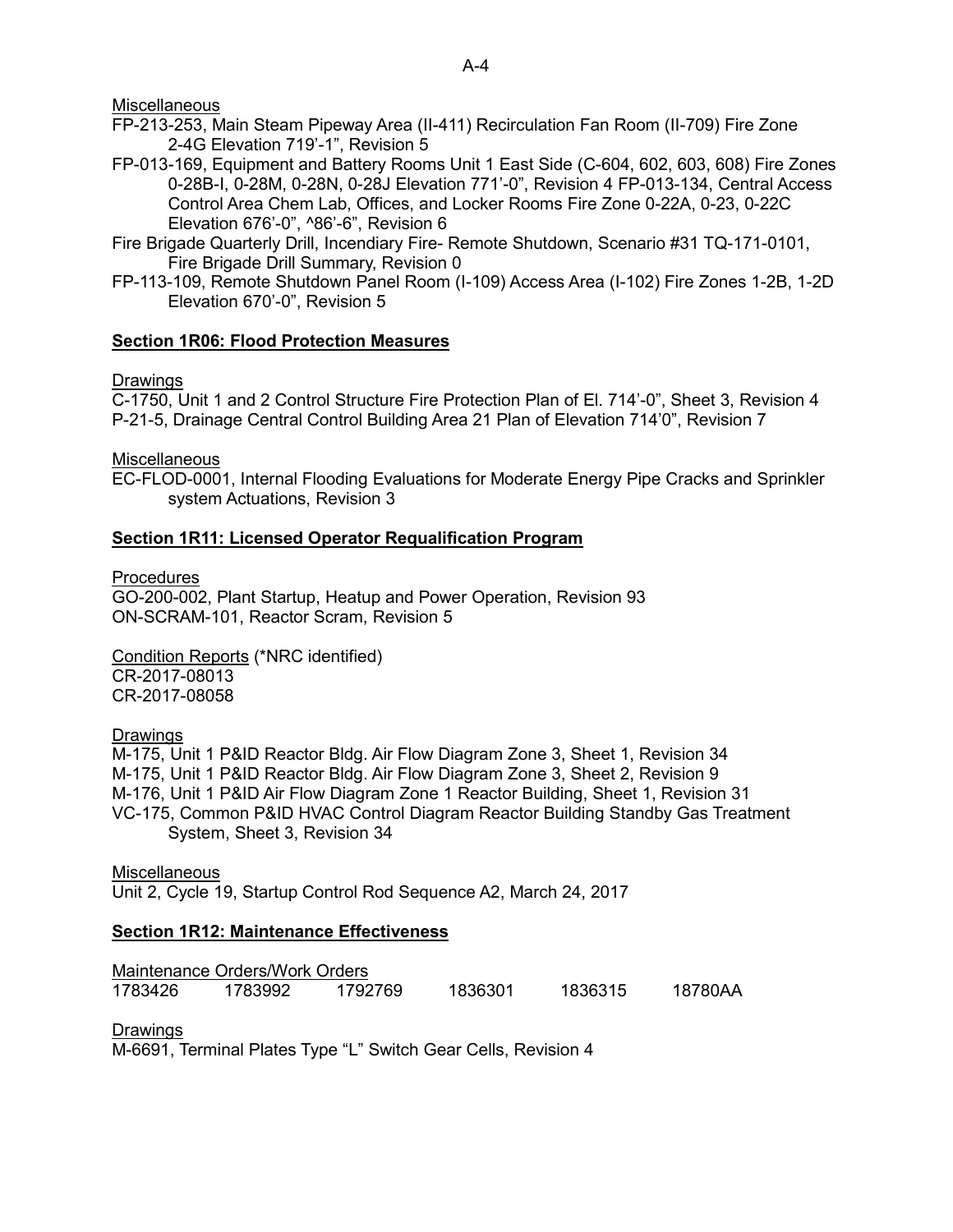Miscellaneous

EDU-BAS-001, C & D Battery Terminal Plate, Dedication Document File No. R42-13-E, January 2, 2000

SSES Receipt Inspection Report No. 248021 for terminal Plate for 250V Battery Bank, November 17, 2016

#### <span id="page-35-0"></span>**[Section 1R13: Maintenance Risk Assessments and Emergent Work Control](#page-14-3)**

Procedures NDAP-QA-1902, Integrated Risk Management, Revision 25 NDAP-QA-1902, Integrated Risk Management, Revision 26

Condition Reports (\*NRC identified) CR-2017-09517 CR-2017-09589 CR-2017-10124 CR-2016-10174

Action Requests AR-2017-09647 AR-2017-09687

Maintenance Orders/Work Orders 2084091

**Miscellaneous** 

NDAP-QA-1902-10, Risk Management Challenge Board, Attachment M, Revision 1 NDAP-QA-1902-1, Risk Screening Worksheet, Attachment C, Revision 12 High Risk Activity Plan for Week of May 1, 2017 Risk Management Action Summary Report for WO 208491, May 2, 2017

### <span id="page-35-1"></span>**[Section 1R15: Operability Determinations and Functionality Assessments](#page-18-2)**

Procedures OP-102-001, 125V DC System, Revision 25 NDAP-QA-0409, Door, Floor Plug and Hatch Control, Revision 16 NDAP-QA-0302, System Status and Equipment Control, Revision 35 MT-AD-504, Scaffold Erection, Review and Inspection, Revision 30

| <b>Condition Reports (*NRC identified)</b> |               |                |                |
|--------------------------------------------|---------------|----------------|----------------|
| CR-1091573                                 | CR-745248     | CR-745462      | CR-2014-25714  |
| CR-2017-07890                              | CR-2017-08333 | CR-2017-08373* | CR-2017-08436* |
| CR-2017-084444*                            | CR-2017-08448 | CR-2017-08449  | CR-2017-08454* |
| CR-2017-08507                              | CR-2017-08547 | CR-2017-08995  | CR-2017-09150* |
| CR-2017-10225                              | CR-2017-10343 | CR-2017-11235  | CR-2017-12297  |
|                                            |               |                |                |
| <b>Action Requests</b>                     |               |                |                |
| AR-1091868                                 | AR-1097246    | AR-346000      | AR-2017-09588  |
|                                            |               |                |                |

Maintenance Orders/Work Orders 1974578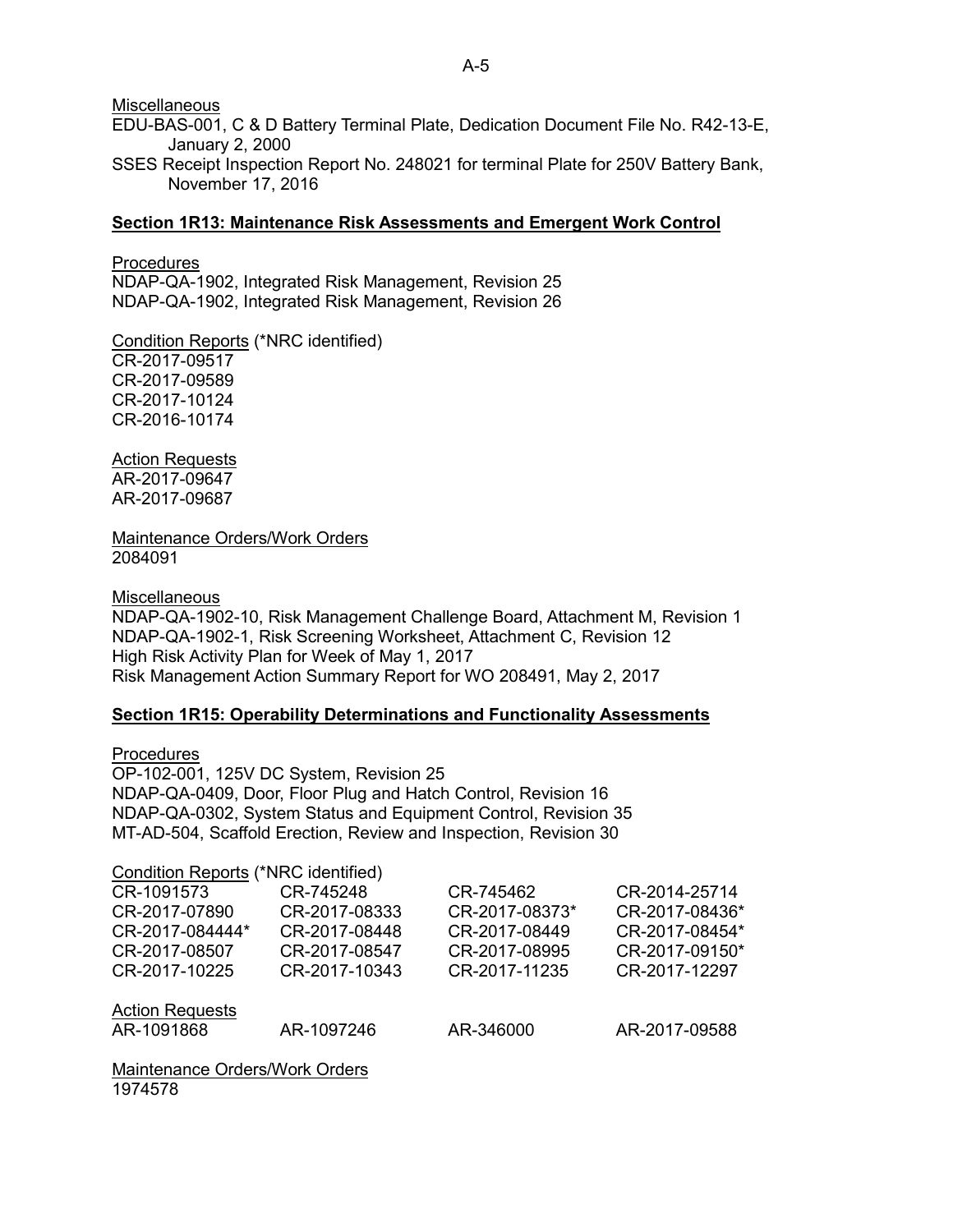FF61604, Unit 1&2 DG/E Lube Oil Schematic, Sheet 3, Revision 10 E119A-8, 30 Thyristor Control-Led Constant Potential Battery Charger, Sheet 801, Revision 9 E119A-9, Wiring Diagram, Sheet 901, Revision 12 VC-2175, Unit 2 P&ID HVAC Control Diagram Reactor Building Zone 3, Sheet 1, Revision 18 M-2125, Unit 2 P&ID Instrument Air Reactor Building, Sheet 8, Revision 23

C-1804, Unit 1 & 2 Physical Clearance Criteria, Sheet 1, Revision 4

# **Miscellaneous**

IOM 749-1, Instruction Manual for Engine Generator Exciter Voltage Regulator Air Compressor Skids (Not Safety-Related) and Air Receiver Skids, Revision 0 ACT-01-CR-2014-25714, Prompt Operability Determination Form, Revision 1 ACT-01-CR-2017-12297, Prompt Operability Determination Form, Revision 1 IOM-202, Battery Charger, Power Conversion Products Clearance 34-001-1974578-1 DBD009, "Design Basis Document for ESW, RHRSW, and Ultimate Heat Sink," Revision 3 Calculation EC-PUPC-20400, "EPU Task Report T0400 – Containment System Response,"

Revision 5

# <span id="page-36-0"></span>**[Section 1R18: Plant Modifications](#page-18-3)**

Condition Reports (\*NRC identified) CR-2017-06964

Action Requests AR-2015-00369 AR-2015-06792

Maintenance Orders/Work Orders 1812456

**Miscellaneous** 

EC 1775703, FAC Piping Replace Unit 2 HPCI Carbon Steel Turbine Drain Shown on SPDBD207-1 and SPDBB214-2, June 20, 2014

BOP-UT-17-027, UT Thickness Examination, Pipe Bend Ovality Check, March 25, 2017 BOP-UT-17-184, Liquid Penetrant Examination, HPCI Drain FAC Piping, March 27, 2017

# <span id="page-36-1"></span>**[Section 1R19: Post-Maintenance Testing](#page-19-2)**

**Procedures** 

SE-200-002, ASME Class I Boundary System Leakage Test (Special, Infrequent, or Complex Test/Evolution), Revision 26

SO-149-B05, Quarterly RHR Loop B Valve Exercising, Revision 19

SE-159-400, RHR/Core Spray/HPCI/RCIC Component Post-Maintenance Close System Testing, Revision 5

SE-149-400, RHR System Leakage Quantification Test, Revision 13 NDAP-QA-0480, ASME Section XI System and Component Pressure Testing, Revision 9 NDAP-QA-0425, Check Valve Conditioning Monitoring Program, Revision 1 PSP-29, Post Maintenance Testing Matrix, Revision 21 SO-252-005, 24 Month HPCI Flow Verification, Revision 27 SO-252-002, Quarterly HPCI Flow Verification, Revision 72 SE-283-006, Main Steam Safety/Relief Valve Inservice Testing, Revision 7 OT-283-001, MSRV Remote Actuation Following Maintenance, Revision 4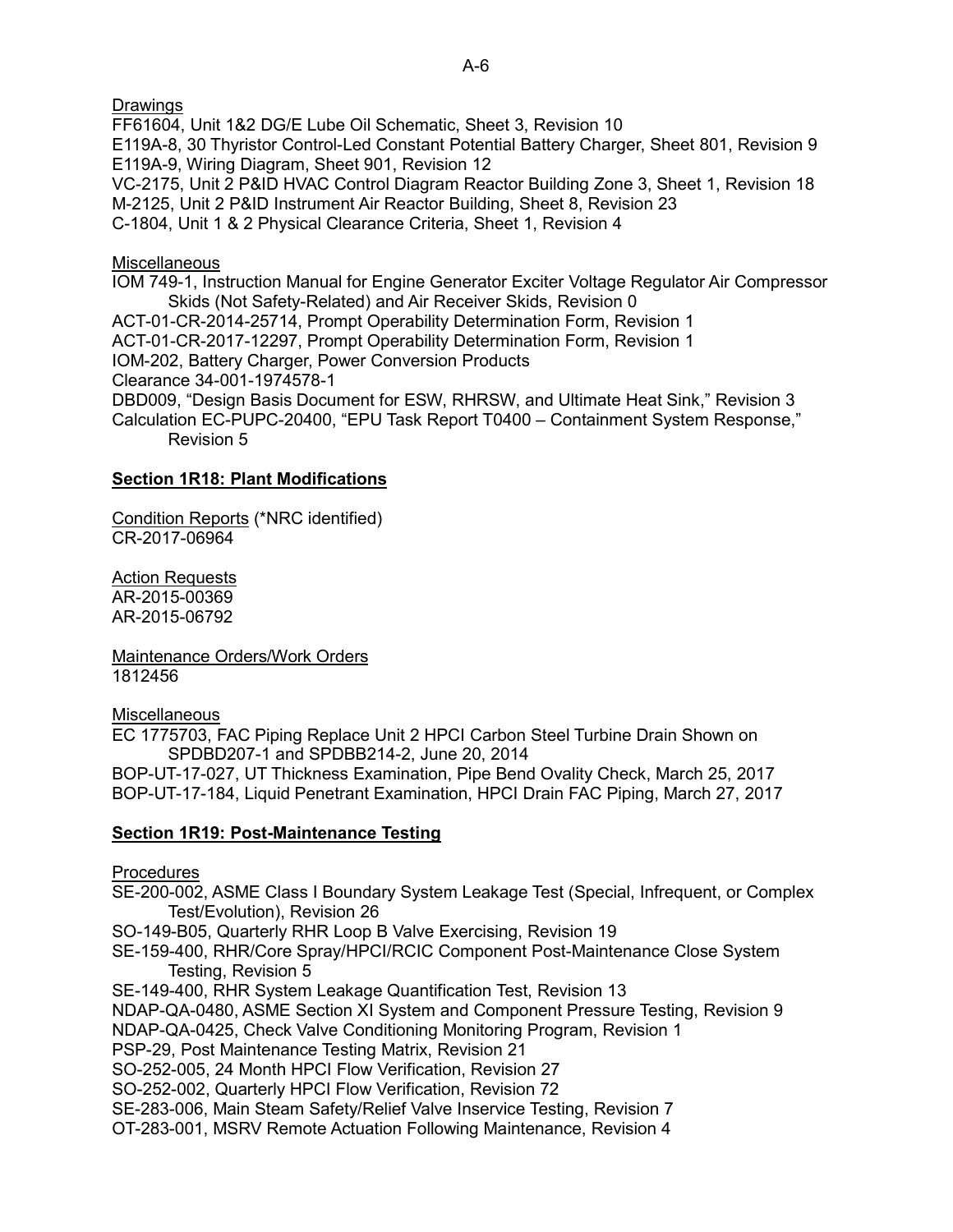SO-283-002, 24 Month ADS Valve Manual Actuation, Revision 16 SO-283-001, 24 Month Division 1 ADS Logic System Functional Test, Revision 0 SO-283-005, 24 Month Division 2 ADS Logic System Functional Failure Test, Revision 1

### Condition Reports (\*NRC identified)

| CR-2017-07470 | CR-2017-07496 | CR-2017-07501 | CR-2017-07516 |
|---------------|---------------|---------------|---------------|
| CR-2017-07426 | CR-2017-09158 | CR-2017-09503 |               |

Action Requests AR-1252140 AR-2017-09601

Maintenance Orders/Work Orders

| 1878041 | 1898230 | 1898231 | 1899177 | 1902494 | 1903282 |
|---------|---------|---------|---------|---------|---------|
| 1904729 | 2044612 | 2072891 | 2082849 |         |         |

#### **Miscellaneous**

EC-VALV-1155, Design Report of 24 Inch – 900lb Tilting Disk Check Valve for Class 1 Nuclear, Revision 2

### <span id="page-37-0"></span>**[Section 1R20: Refueling and Other Outage Activities](#page-19-3)**

### **Procedures**

SM-250-201, Closure Testing of RCIC Keepfill Valve at Refueling, Revision 0 GO-200-010, ECCS/Decay Heat Removal in Mode 4, 5, or Defueled, Revision 29 GO-200-006, Cold Shutdown, Defueled and Refueling, Revision 57 OP-059-001, Primary Containment Closeout Inspection, Revision 2 NDAP-QA-0309, Primary Containment Access and Control, Revision 36 GO-200-004, Plant Shutdown to Minimum Power, Revision 74 GO-200-002, Plant Startup, Heatup and Power Operation, Revision 93

# Condition Reports (\*NRC identified)

| CR-2017-02719  | CR-2017-04247 | CR-2017-04305 | CR-2017-04318  |
|----------------|---------------|---------------|----------------|
| CR-2017-04551  | CR-2017-04554 | CR-2017-04556 | CR-2017-04562  |
| CR-2017-04563  | CR-2017-04691 | CR-2017-04965 | CR-2017-04999  |
| CR-2017-05035  | CR-2017-05379 | CR-2017-05394 | CR-2017-05533  |
| CR-2017-05541  | CR-2107-05546 | CR-2107-05574 | CR-2017-05575  |
| CR-2017-05637  | CR-2017-05638 | CR-2017-05650 | CR-2017-05651  |
| CR-2017-05679  | CR-2017-05680 | CR-2017-05692 | CR-2017-05860  |
| CR-2017-06057  | CR-2017-06191 | CR-2017-06202 | CR-2017-06237  |
| CR-2017-06245  | CR-2017-06263 | CR-2017-06265 | CR-2017-06332  |
| CR-2017-06341  | CR-2017-06380 | CR-2017-06388 | CR-2017-06638* |
| CR-2017-06764* | CR-2017-06704 | CR-2017-07318 | CR-2017-07500  |
| CR-2017-07514  | CR-2017-07523 | CR-2017-07855 | CR-2017-07871  |
| CR-2017-07685  | CR-2017-07840 |               |                |

# Action Requests

AR-2017-06564

<span id="page-37-1"></span>**Miscellaneous** MT-083-012, MSIV Diagnostic Testing, Revision 8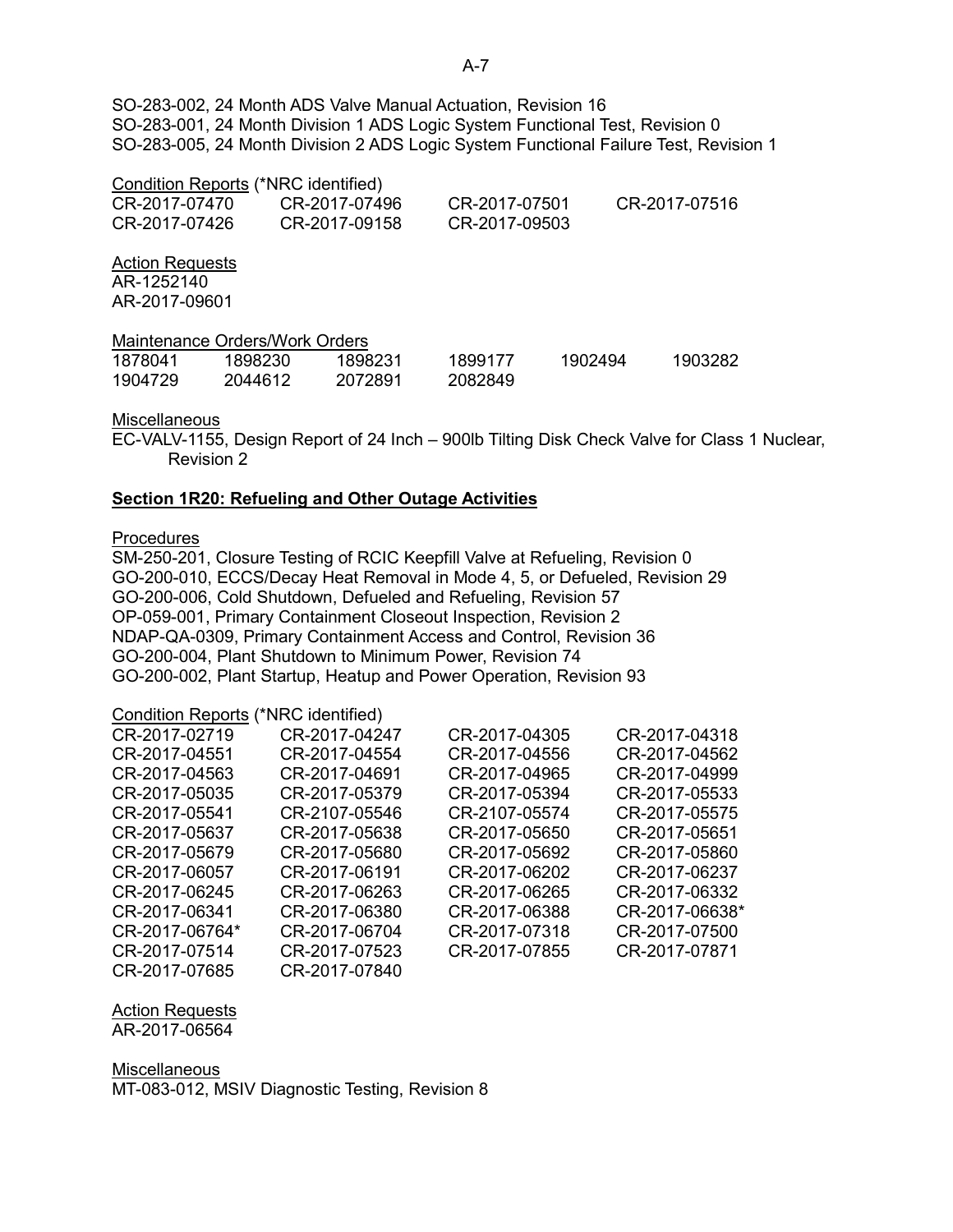### **[Section 1R22: Surveillance Testing](#page-20-1)**

**Procedures** 

SO-253-00A, 24 Month SBLC Operability (LOOP A), Revision 6 SO-024-C01, Diesel Generator C integrated Surveillance Test, Revision 0 SUS-ISTPLN-200.0, SSES Unit 2 IST Program Plan, Revision 10 SO-253-004, Quarterly SBLC Flow Verification, Revision 41 SM-102-001, 125 Volt DC Station Batteries Weekly, Monthly and Quarterly Electrical Parameter Checks, Unit 1 and Diesel Generator E, Revision 21 SE-100-003, Primary Containment Integrated leakage Rate Test (ILRT) (Special, Infrequent or Complex Test/Evolution), Revision 11

| <b>Condition Reports (*NRC identified)</b> |               |               |
|--------------------------------------------|---------------|---------------|
| CR-2017-06435                              | CR-2017-07840 | CR-2017-09515 |

#### <span id="page-38-0"></span>**[Section 1EP6: Drill Evaluation](#page-21-3)**

| Condition Reports (*NRC identified) |               |               |               |
|-------------------------------------|---------------|---------------|---------------|
| CR-2017-11532                       | CR-2017-11535 | CR-2017-11536 | CR-2017-11558 |
| CR-2017-11559                       | CR-2017-11583 | CR-2017-11688 | CR-2017-11876 |

**Miscellaneous** 

EP Drill Report, Emergency Preparedness White Team, June 6, 2017

#### **Section 2RS7: Radiological Environmental Monitoring Program**

| Condition Reports (*NRC identified) |               |               |               |
|-------------------------------------|---------------|---------------|---------------|
| CR-2016-01762                       | CR-2016-05154 | CR-2016-08182 | CR-2016-10029 |
| CR-2016-12994                       | CR-2016-15155 | CR-2016-19232 | CR-2016-19516 |
| CR-2016-20116                       | CR-2016-21191 | CR-2016-23788 | CR-2016-25743 |
| CR-2016-26400                       | CR-2016-27274 | CR-2016-27432 |               |

#### Meteorological Work Orders

| 2033042 | 2038275 | 2038276 | 2038281 | 2038604 | 2038605 |
|---------|---------|---------|---------|---------|---------|
| 2038613 | 2038614 | 2038606 | 2043995 | 2043996 | 2044012 |
| 2044013 | 2044014 | 2044015 | 2044016 | 2044017 | 2308283 |

Certificates of Calibration from Laboratory Services for Gas Meters 2026887; 6024079; 14414239; 1557886715578872; 17341980; 17341981

**Miscellaneous** 

2016 Radiological Environmental Operating Report 2015 Radiological Environmental Operating Report Offsite Dose Calculation Manual, Revision 18 Audit AR-2015-01378, Chemistry and Effluents Audit Report 2016 Land Use Census

<span id="page-38-1"></span>Groundwater Monitoring Program Quarterly Reports for:  $1<sup>st</sup>$ , 2d, 3d,  $4<sup>th</sup>$  quarter 2016; and  $1<sup>st</sup>$ , 2d quarter 2017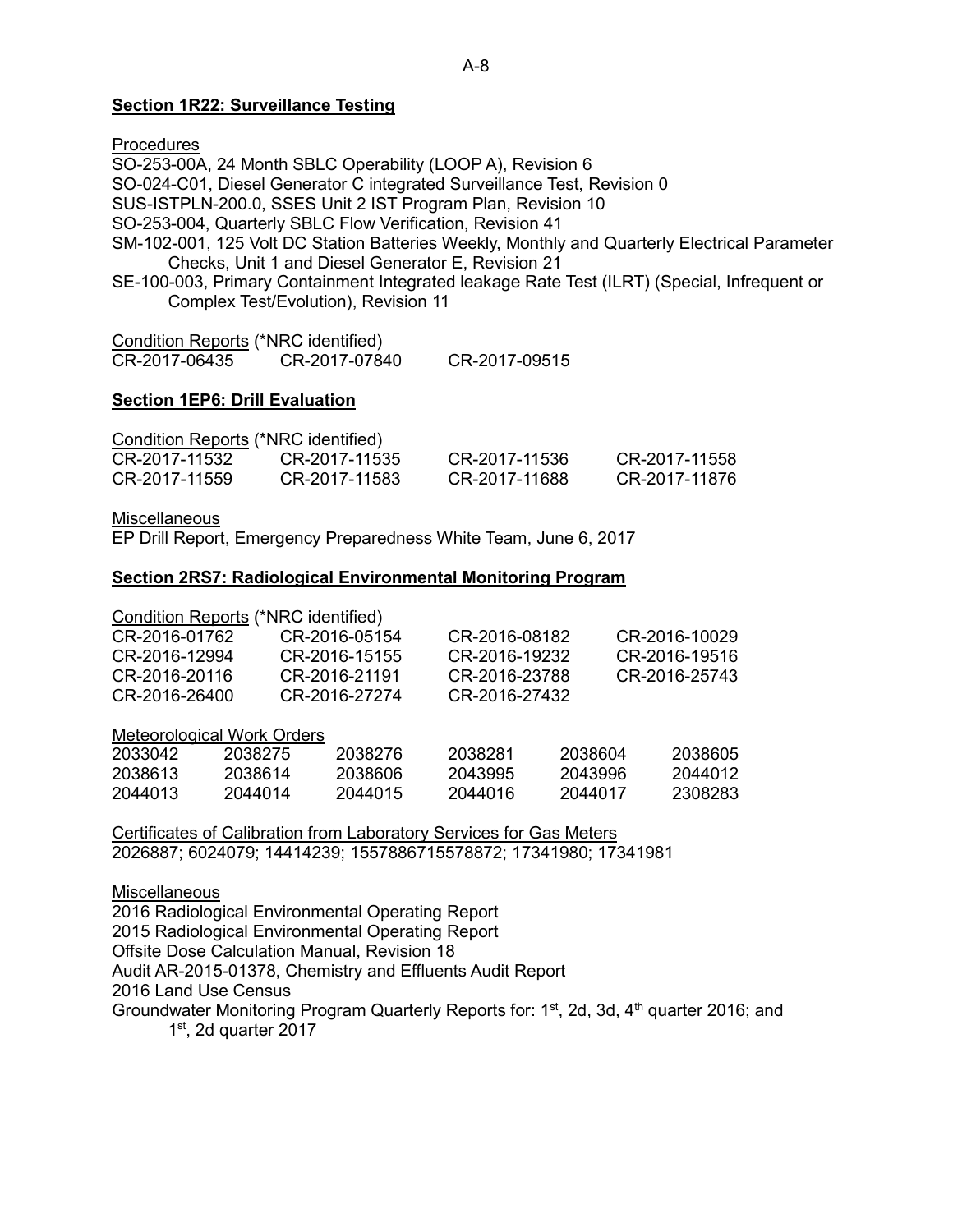#### **[Section 4OA1: Performance Indicator Verification](#page-22-2)**

| <b>Action Requests</b> |               |               |               |
|------------------------|---------------|---------------|---------------|
| AR-2016-09086          | AR-2016-11914 | AR-2016-14016 | AR-2016-16358 |
| AR-2016-18202          | AR-2016-20334 | AR-2016-22574 | AR-2016-24814 |
| Ar-2016-26603          | AR-2017-00328 | AR-2017-02357 | AR-2017-04228 |
| DI-2016-12349          | DI-2017-00584 |               |               |

#### <span id="page-39-0"></span>**[Section 4OA2: Problem Identification and Resolution](#page-23-1)**

**Procedures** 

NDAP-QA-0340, Protected Equipment Program, Revision 31 NDAP-QA-1902, Integrated Risk Management, Revision 25 NDAP-QA-1902, Integrated Risk Management, Revision 27

|--|

DI-2016-22544 DI-2017-00314

Condition Reports (\*NRC identified)

| CR-2013-013136 | CR-2016-012854 | CR-2016-013118 | CR-2016-22544 |
|----------------|----------------|----------------|---------------|
| CR-2017-10089  | CR-2017-010367 | CR-2017-06453  | CR-2017-04369 |
| CR-2017-10583  | CR-2017-10901  |                |               |

**Miscellaneous** 

OP-AD-300, Administration of Operations, Revision 21 OP-252-001, HPCI System, Revision 61 4Q2016 Performance Assessment report, dated February 2, 2017 January – April 2017 Performance Assessment report, dated June 30, 2017 Protected Equipment Clearance Order 'A' Emergency Diesel Generator, dated March 27, 2017 Protected Equipment Clearance Order 'B' Emergency Diesel Generator, dated March 27, 2017 Protected Equipment Clearance Order 'D' Emergency Diesel Generator, dated March 27, 2017

### <span id="page-39-1"></span>**[Section 4OA3: Follow-up of Events and Notices of](#page-26-1) Enforcement Discretion**

| <b>Condition Reports (*NRC identified)</b> |               |               |
|--------------------------------------------|---------------|---------------|
| CR-2017-11568                              | CR-2017-11571 | CR-2017-11573 |
| CR-2017-11581                              | CR-2017-11585 | CR-2017-11607 |
| CR-2017-11625                              | CR-2017-11631 | CR-2017-11636 |
| CR-2017-11659                              | CR-2017-11564 |               |
|                                            |               |               |

### **Miscellaneous**

NDAP-00-2002, Attachment C, For Cause or Post Event Testing Determination Form Susquehanna Nuclear, LLC, Revision 20 Prompt Investigation Form CR-2017-11564/CR-2017-11607 Unit 1, Startup PORC Agenda, June 9, 2017 SCRAM 01-17-01 Event Summary